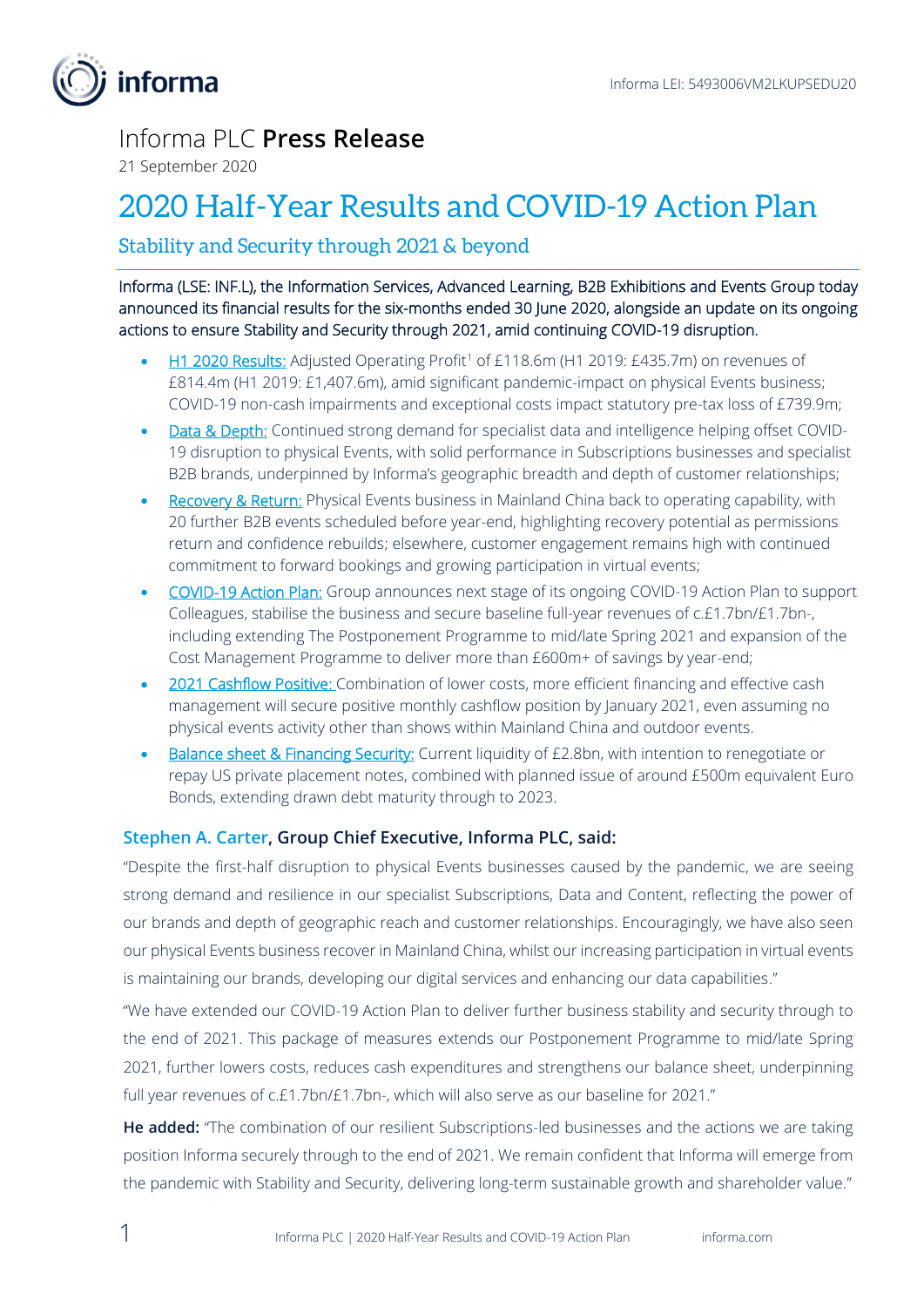

# H1 2020 Key Highlights

**Financial results reflect the impact of COVID-19 and Informa's effective response through its Postponement Programme, Cost Management Programme and financing activities:**

- Statutory Group Revenue: £814.4m (H1 2019: £1,407.6m), reflecting robust performance by Subscriptions-led businesses and good start to the year by Events-led businesses, before COVID-19 disruption and launch of major programme to reschedule events;
- Adjusted Operating Profit<sup>1</sup>: £118.6m (H1 2019: £435.7m), with close to £300m of direct and indirect cost savings in H1;
- Statutory Operating Loss: First-half loss of £739.9m (H1 2019 profit: £248.3m), reflecting lower revenue, intangible amortisation (£148.2m), COVID-19 non-cash impairments (£592.9m) and exceptional costs (£43.4m);
- Free Cash Flow<sup>1</sup>: £71.3m (H1 2019: £306.4m), with resilient cash conversion, reflecting effective cost management and cash controls, with low levels of customer refunds in H1;
- Net Debt: £1947.9m (H1 2019: £2846.0m), with a leverage ratio of 2.3x (H1 2019: 2.7x), supported by positive free cash flow, equity raise and retained cash facilities;
- Chairman Succession: In March, the Chairman's succession process was paused to enable the Group to focus on the Stability and Security of Informa through 2020/2021. The Group now has a clear path into and through 2021 and, therefore, the Chairman succession process, which was previously well progressed, has resumed with the aim of concluding by year-end, with a detailed update at the Group's Nine-Month Trading Statement in early November.

# COVID-19 Action Plan

**Following the delayed recovery and return to business in North America and EMEA, Informa is moving to the next stage of its COVID-19 Action Plan:**

- Postponement Programme Extended to Spring 2021: Programme to reschedule physical events to later dates has been extended to mid-late Spring 2021, maximising the revenue opportunity from physical events, supported by increasing commitment to and experience in virtual events;
- Effective Cost Management: Move to the next stage of the Group's Cost Management Programme, with around £400m direct savings to adjusted operating profit and £200m+ annualised indirect savings by year-end, supported by a Voluntary Severance Programme, a 2020/21 Sabbatical Programme, a Balanced Working Programme and targeted compulsory redundancies largely in North America and EMEA, aligning the 2021 cost base to the revenue outlook;
- 2021 Cashflow Positive: Strength of B2B brands and focus on cash management reflected in customer commitment to forward bookings, with refunds less than 15% of Events gross cash collections. Combined with additional cost measures and increased financing efficiency, delivering positive monthly cashflows in January 2021, even if physical events activity remains limited to domestic trade shows in Mainland China and outdoor events;
- Ongoing Colleague Support: Further measures to support the safety and wellbeing of Colleagues, including increased working flexibility though the introduction of the Balanced Working Model;
- Further Financing Flexibility: Current liquidity of £2.8bn and average debt maturity of 5.4 years. Intention to renegotiate or repay US private placement notes, removing point covenant, combined with planned issue of around £500m equivalent Euro-bonds, extending drawn debt maturity to 2023.

## 1 In this report we refer to non-statutory measures including underlying results, as defined in the Financial Review on page 8 and Glossary on page 58. **Enquiries**

| <b>Stephen A. Carter, Group Chief Executive</b>                 | +44 (0) 20 7017 5771 |
|-----------------------------------------------------------------|----------------------|
|                                                                 |                      |
| <b>Gareth Wright, Group Finance Director</b>                    | +44 (0) 20 7017 7096 |
| <b>Richard Menzies-Gow, Director of IR &amp; Communications</b> | +44 (0) 20 3377 3445 |
| Tim Burt / Zoe Watt - Teneo                                     | +44 (0) 20 7240 2486 |
|                                                                 |                      |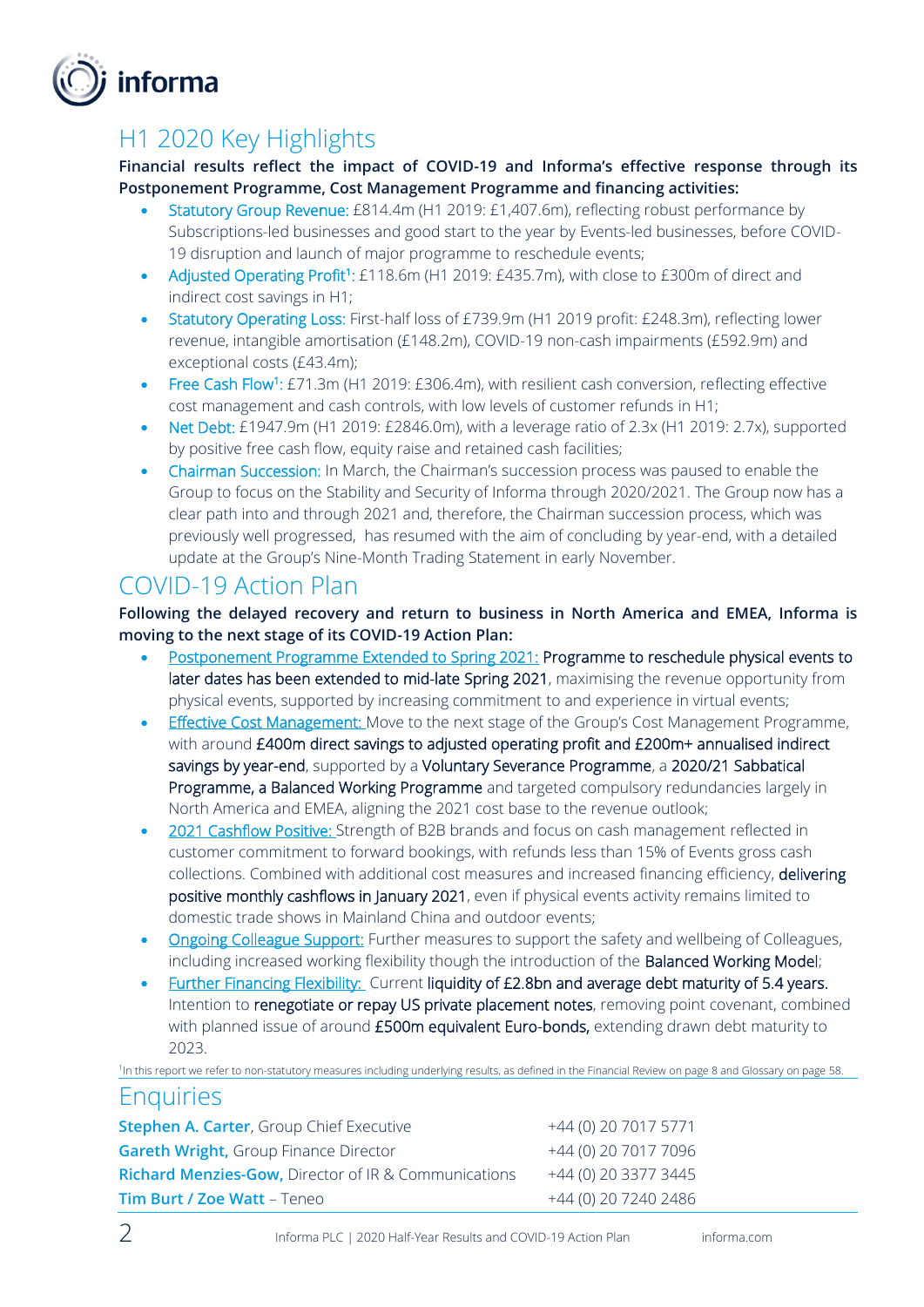

## H1 2020 Financial Summary

|                                             | H1 2020 | H1 2019 | Reported | Underlying <sup>1</sup> |
|---------------------------------------------|---------|---------|----------|-------------------------|
|                                             | £m      | £m      | $\%$     | $\%$                    |
| Revenue                                     | 814.4   | 1,407.6 | (42.1)   | (26.2)                  |
| Statutory operating (loss)/profit           | (739.9) | 248.3   | n/a      |                         |
| Adjusted operating profit <sup>2</sup>      | 118.6   | 435.7   | (72.8)   | (54.0)                  |
| Adjusted operating margin $(\%)^2$          | 14.6    | 31.0    | (52.9)   |                         |
| Operating cash flow <sup>2</sup>            | 183.5   | 415.1   | (55.8)   |                         |
| Statutory (loss)/profit before tax          | (801.2) | 232.8   | n/a      |                         |
| Adjusted profit before $tax^2$              | 71.0    | 377.8   | (81.2)   |                         |
| Statutory diluted earnings per share (p)    | (56.9)  | 14.4    | n/a      |                         |
| Adjusted diluted earnings per share $(p)^2$ | 5.0     | 23.1    | (78.4)   |                         |
| Dividend per share (p)                      | n/a     | 21.9    | n/a      |                         |
| Free cash flow <sup>2</sup>                 | 71.3    | 306.4   | (76.7)   |                         |
| Net debt (inc IFRS 16) <sup>2</sup>         | 1,947.9 | 2,846.0 | (31.6)   |                         |

## H1 2020 Divisional Highlights

|                                               | H1 2020 | H1 2019 | Reported | Underlying <sup>1</sup> |
|-----------------------------------------------|---------|---------|----------|-------------------------|
|                                               | £m      | £m      | %        | %                       |
| <b>Informa Markets</b>                        |         |         |          |                         |
| Revenue                                       | 284.7   | 722.0   | (60.6)   | (45.1)                  |
| Statutory operating (loss)/profit             | (380.9) | 136.6   | n/a      |                         |
| Adjusted operating profit <sup>2</sup>        | 12.0    | 253.2   | (95.3)   | (91.5)                  |
| Adjusted operating margin <sup>2</sup> (%)    | 4.2     | 35.1    |          |                         |
| <b>Informa Connect</b>                        |         |         |          |                         |
| Revenue                                       | 65.5    | 141.6   | (53.7)   | (42.6)                  |
| Statutory operating (loss)/profit             | (148.0) | 7.9     | n/a      |                         |
| Adjusted operating (loss)/profit <sup>2</sup> | (20.0)  | 17.7    | n/a      | n/a                     |
| Adjusted operating margin <sup>2</sup> (%)    | n/a     | 12.5    |          |                         |
| <b>Informa Tech</b>                           |         |         |          |                         |
| Revenue                                       | 59.8    | 109.0   | (45.1)   | (7.4)                   |
| Statutory operating (loss)/profit             | (300.1) | 15.9    | n/a      |                         |
| Adjusted operating (loss)/profit <sup>2</sup> | (16.5)  | 29.0    | n/a      | n/a                     |
| Adjusted operating margin <sup>2</sup> (%)    | n/a     | 26.6    |          |                         |
| <b>Informa Intelligence</b>                   |         |         |          |                         |
| Revenue                                       | 147.9   | 183.2   | (19.3)   | 1.8                     |
| Statutory operating profit                    | 29.2    | 20.3    | 43.8     |                         |
| Adjusted operating profit <sup>2</sup>        | 47.8    | 42.8    | 11.7     | 27.5                    |
| Adjusted operating margin <sup>2</sup> (%)    | 32.3    | 23.4    |          |                         |
| <b>Taylor &amp; Francis</b>                   |         |         |          |                         |
| Revenue                                       | 256.5   | 251.8   | 1.9      | (0.7)                   |
| Statutory operating profit                    | 59.9    | 67.6    | (11.4)   |                         |
| Adjusted operating profit <sup>2</sup>        | 95.3    | 93.0    | 2.5      | 2.5                     |
| Adjusted operating margin <sup>2</sup> (%)    | 37.2    | 36.9    |          |                         |

1 In this document we refer to Underlying and Reported results. Underlying figures are adjusted for acquisitions and disposals, the phasing of events including biennials, the impact of changes from new accounting standards and accounting policy changes, and the effects of currency. It includes, on a pro-forma basis, results from acquisitions from the first day of ownership in the comparative period and excludes results from sold businesses from the date of disposal in the comparative period. Reported figures exclude such adjustments. Alternative performance measures are detailed in the Glossary.

2 In this document we also refer to Statutory and Adjusted results, as well as other non-statutory financial measures. Adjusted results are prepared to provide an alternative measure to explain the Group's performance. Adjusted results exclude adjusting items as set out in Note 4 to the Financial Statements. Operating cash flow, free cash flow, net debt and other non-statutory measures are discussed in the Financial Review and the Glossary.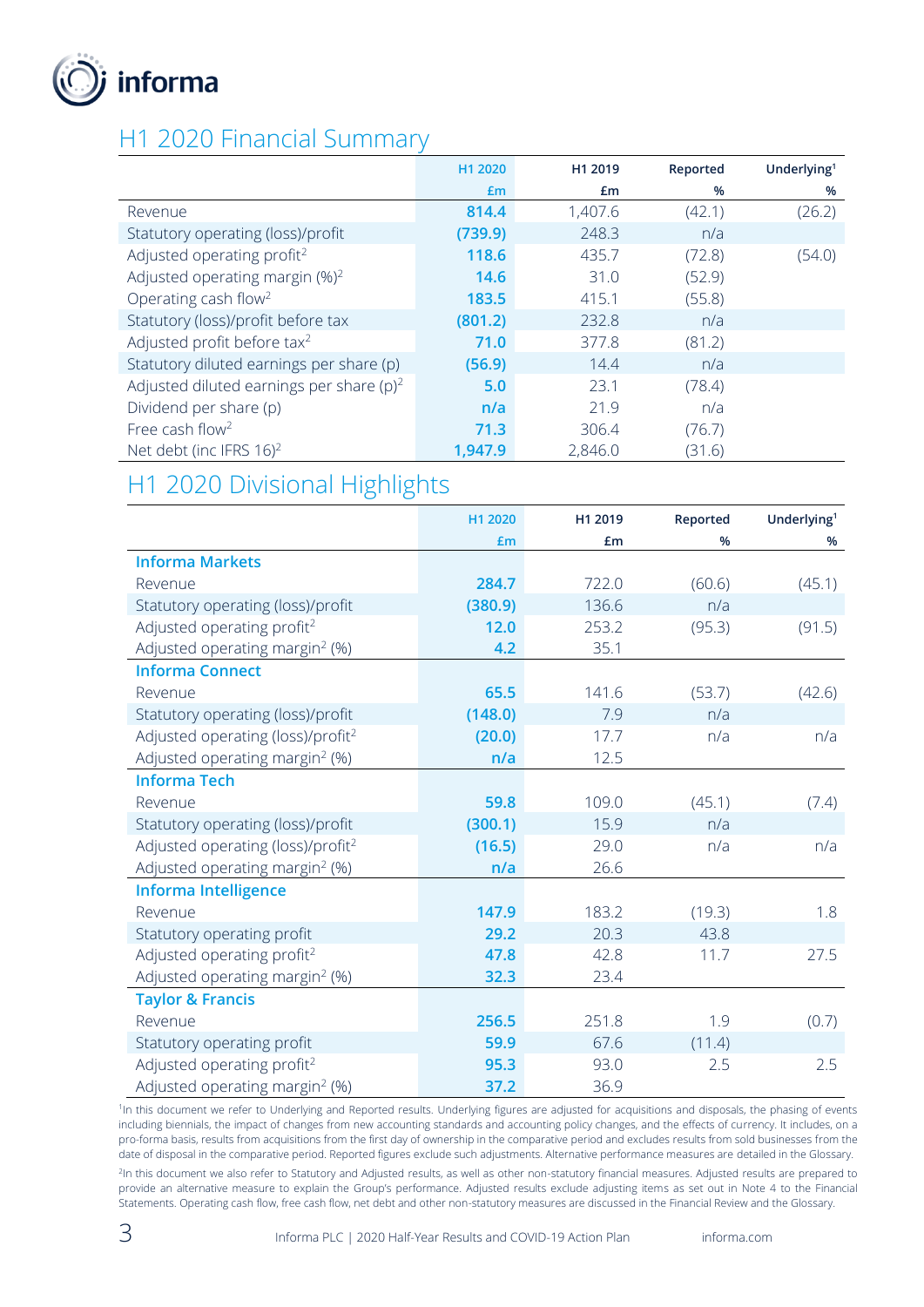

## Trading Outlook

The demand for specialist knowledge and information remains resilient. This is reflected in solid trading and good visibility in the majority of Informa's Subscription-led businesses and high levels of engagement and activity across the Group's other digital content, media, marketing services and virtual event businesses.

The strength of these businesses, combined with the quality of Informa's other B2B brands, broad geographic reach and strong customer relationships, is providing stability and security in the face of the significant, ongoing impact of COVID-19 on the Group's physical events portfolio.

The COVID-19 pandemic continues to have a more volatile and far-reaching impact around the world than initially predicted. Over recent months, whilst Government control restrictions have been gradually relaxed in many countries, more often than not this has been followed by a resurgence in infections and an increasing cycle of on/off targeted local lockdowns and extended travel restrictions.

This includes in North America, Informa's largest market for physical events, and also across EMEA. We had previously anticipated events in these regions would gradually resume through the summer, before picking up from September. However, this has not been possible, leading to £1bn+ of budgeted physical events revenue being cancelled this year and more than £450m since June.

By contrast, our physical events business in Mainland China is now back to operating capability and, combined with growth in virtual events, specialist media and marketing services, is helping to offset some of the weakness in North America. Full year Group revenue is now expected to be in the range of c.£1.7bn/£1.7bn-, with Informa tracking closer to the Vigilant Scenario outlined in our April and June updates. As a consequence, we have moved to the next stage of our COVID-19 Action Plan, including the delivery of £600m+ cost savings to adjusted operating profit in 2020, with direct savings of around £400m and £200m+ annualised indirect savings by year-end.

## **Subscription-led Businesses (c.54% of H1 Revenue):**

Our portfolio of subscriptions-led, specialist knowledge and information businesses remain resilient, underpinned by forward-booked subscriptions, with strong visibility and attractive cash flows.

## **Taylor & Francis**

Taylor & Francis continues to perform well. In Research Publishing, consistent levels of growth are underpinned by high renewal rates for journal subscriptions and further positive momentum across open access. The outcome for 2020 is now largely secure and focus is turning to 2021, as the new university year approaches and the annual subscription renewal season gets underway.

Advanced Learning also remains a robust business and whilst it has seen some impact from COVID-19 on its supply chain and US retail business, trading has started to return to more typical patterns over recent months.

## **Informa Intelligence**

Our B2B Information business continues to deliver predictable underlying growth, reflecting the quality of its specialist intelligence, valuable data and targeted customer solutions.

Pharma Intelligence is trading particularly strongly. Following recent investment to upgrade our technology platforms, we are delivering greater functionality to our customers through enhanced APIs and workflow tools, and this is reaping benefits in a market currently buoyant with activity.

As we approach a key period for subscriptions, overall momentum is good, with renewal rates high, new business pipelines strong and annualised contract values positive. This gives us confidence we will deliver further resilient growth in the second half of the year.

## **Informa Tech: Research & Data**

Omdia is progressively establishing its brand with customers, supported by a steady flow of new research and enhanced data products. As its reputation grows, we continue to target a gradual improvement in performance and growth.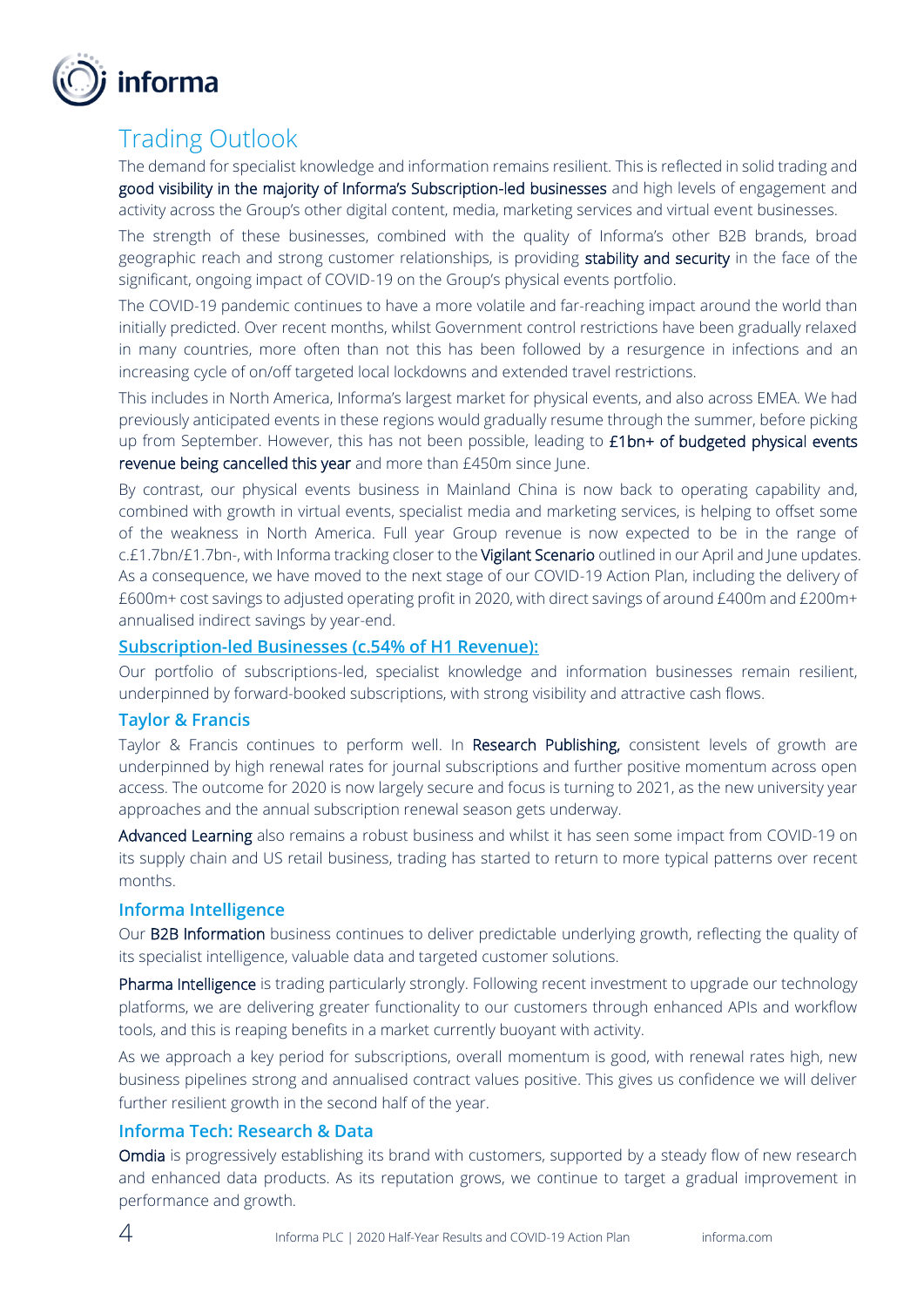

## **Events-led Businesses (c.46% of H1 Revenue):**

**Informa Markets** ran its first post-COVID trade show in Mainland China in late June and has since run a further 20 events in the region, all of them incorporating *AllSecure* protocols. These have varied in size and location, including large-scale brands such as *China Beauty Expo* in Shanghai, with around 2,500 exhibitors and more than 100,000 visitors and *Furniture China*, with over 1,000 exhibitors and 100,000 visitors, as well as some more targeted shows such as *Hotelex Chengdu*, with 140 exhibitors and over 14,000 visitors.

As more physical event brands trade in Mainland China, customer enquiries and forward commitments are rising, illustrating the path to recovery as permissions and confidence return, with clear pent up demand in the market. Elsewhere, this is reflected in the continuing commitment to forward bookings and cash deposits as events are rescheduled to 2021, with refund requests currently running at less than 15% of Events gross cash collections.

Outside of Mainland China, **Informa Markets, Informa Connect** and **Informa Tech** all continue to face significant disruption from COVID-19, with scale physical events in North America, in particular, but also across EMEA, not yet feasible.

#### Virtual Events and Digital Services

Despite the absence of physical events, we are using the strength of our brands, knowledge of specialist markets and strong relationships to deliver virtual events and other digital services for customers of our event brands. This includes a wide range of specialist content, media and marketing services activities, as well as a burgeoning portfolio of virtual events.

On virtual events, we are constantly innovating and adapting to meet customer demand and the specifics of our specialist markets, with products ranging from webinars providing education and content and a way to keep our brands visible, to more sophisticated platforms driving customer value through targeted matchmaking, product showcases and virtual factory tours.

Virtual events are a different product to physical events, lacking the intimacy and immediacy that creates networking opportunities and personal interactions. However, they have their own advantages, such as unlimited reach, which allows us to target a much broader customer set, including those who do not typically attend a physical show. Virtual events also generate deep pools of data, providing unique insights into customer behaviour and preferences. We believe there is power and differentiation across both mediums and an opportunity to generate real value from harnessing the strengths of both to deliver better customer insights and more highly qualified leads.

Over recent months, the level of customer engagement and participation in some of our virtual events has grown significantly, often where an early decision was made to cancel the physical event to put full focus on building a powerful digital platform. Examples include *Black Hat* and *Enterprise Connect* within **Informa Tech**, *BioEurope Spring* and *IM Power* in **Informa Connect** and *Spark Change* and the upcoming *CPHI Festival of Pharma* within **Informa Markets**.

In total, we expect to run more than 500 virtual events across all formats in 2020, attracting more than 500k+ attendees. The main objective for many this year is to keep our brands visible and customer engagement high. Revenues are typically below the physical product but this has potential for improvement as platforms become more sophisticated, the range of services we offer broadens and we are able to plan and market the virtual events more effectively.

## **Chairman Succession**

In January, Informa announced the launch of a process to identify a new Group Chairman to succeed Derek Mapp. This process was temporarily paused in March to enable the Group to focus on the response to COVID-19 and the stability and security of Informa through 2020/2021.

With the Group now in a stable position, with a clear path into and through 2021, the Chairman succession process, which was previously well progressed, has resumed with the aim of concluding by year-end, with a detailed update at the Group's Nine-Month Trading Statement in early November.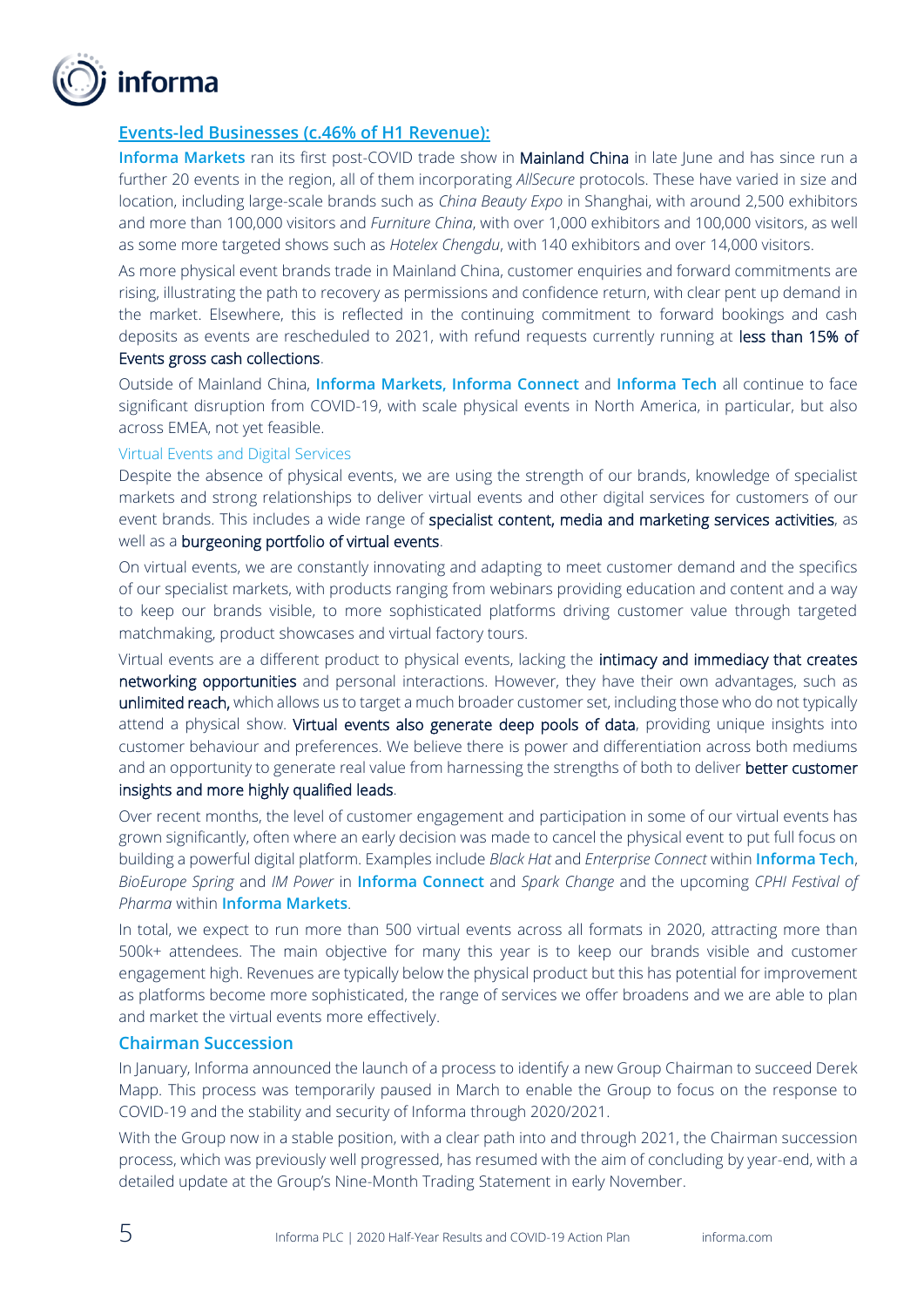

## Stability & Security through 2021

Informa continues to demonstrate depth and resilience through our Subscription-led businesses and the power of our data and relationships through media, marketing services and virtual events activities.

In June, we had anticipated physical events would return gradually through the summer, phased by market, but with strength returning to our largest market, North America, before the end of the year. However, the impact and reach of COVID-19 remains significant, with physical events still not running at scale in North America, nor anywhere else other than Mainland China.

## **COVID-19 Action Plan**

The recovery in Mainland China continues to build in pace and scale and the outlook for the remainder of 2020 looks steady, as confidence returns in that market and in the broader region. However, this is more than offset by the slower recovery in North America and elsewhere, with the net consequence a reduction to Group revenue expectations for the full year. We are now tracking closer to the Vigilant Case scenario outlined in our April and June updates.

In response, today we are moving to the next phase of our COVID-19 Action Plan, introducing a further range of measures to ensure we can continue to manage the business for long-term strength and value:

#### • **Postponement Programme Extended to mid/late Spring 2021**

As we look to 2021, we remain flexible in our approach to the year to ensure we create the best opportunities for our brands and customers. We already have a full schedule of virtual events planned, with the advantage of much greater advance planning and pre-marketing than was possible in 2020.

In addition, today we are announcing the extension of our *Postponement Programme* to mid/late Spring 2021, with the majority of our physical events scheduled for the beginning of 2021 being moved to a later date. This will de-risk the early months of the year, providing a longer period to move beyond COVID-19 disruption, exposure to a second wave of the virus through the winter months in the Northern Hemisphere and the other side of the US presidential election.

AllSecure: A key component in gaining permissions from local authorities and rebuilding confidence amongst participants, is the **AllSecure Standard** for events. This was created through collaboration amongst leading organisers, association partners and suppliers, establishing an industry best-practise playbook for running physical events to the highest standards of hygiene, safety and cleanliness.

It has already been widely adopted by the industry, governments and health authorities across the world and Informa AllSecure, the adoption of the standard for all Informa's physical events, is now being actively deployed across all our brands, including the returning physical events in Mainland China.

#### • **Effective Cost Management**

Early in 2020, as the initial impact of COVID-19 became clear, we introduced a series of direct and indirect cost controls, helping to secure around £300m of total savings within the first six months of the year, whilst continuing to preserve and protect the core talent and intellectual property within the Group:

- Recruitment Rate: The postponement of all affected recruitment and review of all contractors and consultants;
- Rewards Phasing: The cancellation of annual salary reviews, merit rises, cost of living increases and other rewards;
- Project Review: The postponement of all non-essential projects and capital expenditure;
- Discretionary Costs: A reduction of all non-essential spend, including travel, professional fees
- Procurement: The review and renegotiation of major contracts with suppliers;
- Property: The review of our real estate portfolio to consolidate office space and improve utilisation and efficiency;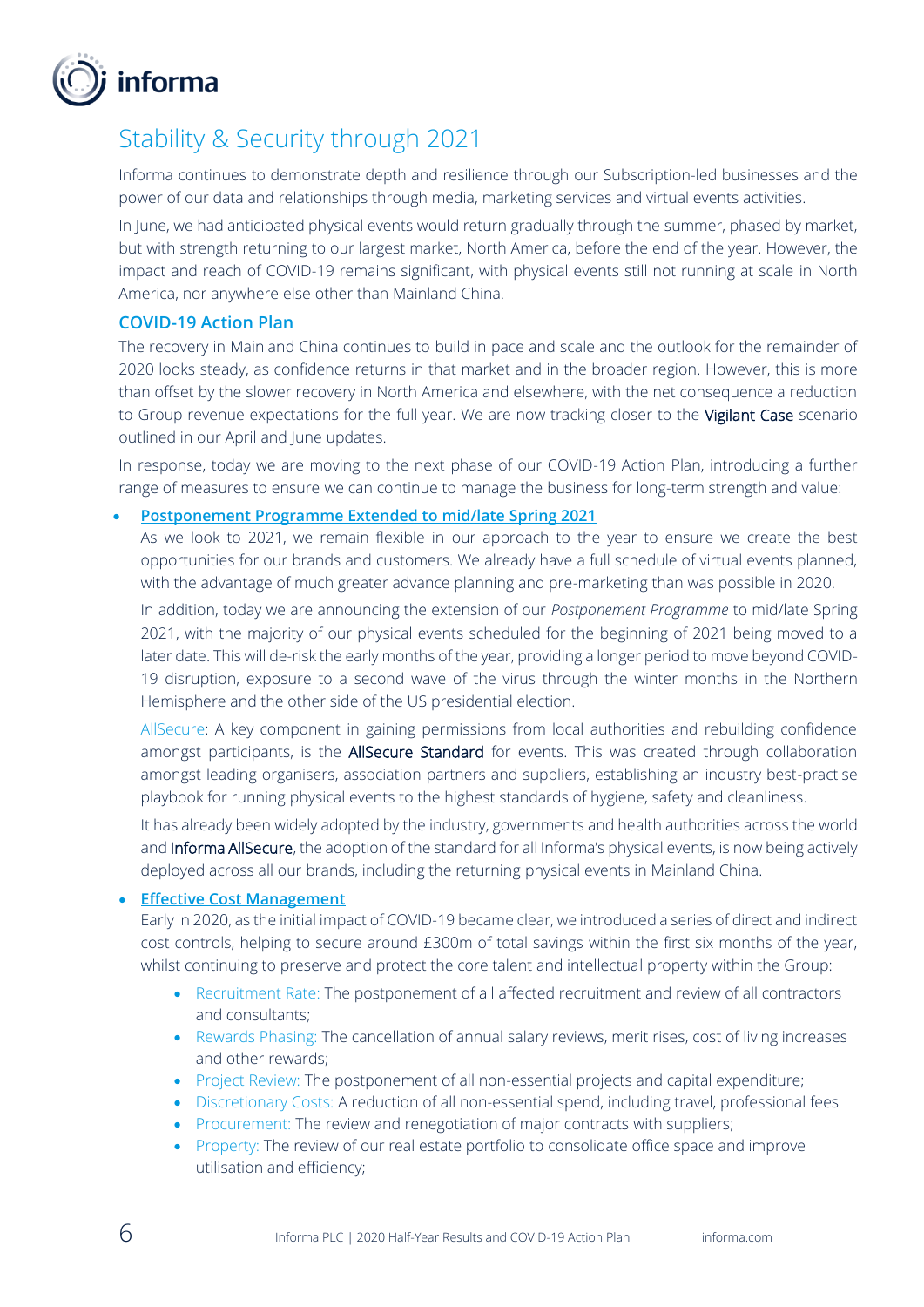

• Employment Flexibility: The 2020 Informa Sabbatical, under which Colleagues can take voluntary unpaid leave over a six-month period.

Today we are moving to the next stage of our Cost Management Programme, with a target to deliver £600m+ savings to adjusted operating profit by year-end, including direct cost savings of around £400m and £200m+ of annualised indirect savings, further aligning the Group's costs to our revenues going into 2021.

This will be supported by a range of initiatives, including the further reduction of all non-essential costs, a second edition of the 2020 Sabbatical Programme, the launch of the Balanced Working Programme, and the Voluntary Severance Programme, as well as some targeted compulsory redundancies largely in North America and EMEA.

#### • **Ongoing Colleague Support**

Throughout the COVID-19 pandemic, we have always prioritised the safety and wellbeing of Colleagues and Customers. From early advice and guidance, to remote working support, flexibility for community volunteering and direct assistance through the Informa Colleague Support Fund, we have aimed to provide both personal and professional support and reassurance.

As the world gradually starts to return to offices, the Group is providing further flexibility and support through its **Balanced Working Programme**. Recognising the success of remote working through lockdown but also the value of office-based working for more collaborative activities, we are providing colleagues with much greater flexibility to adopt a more blended approach.

This will see the Group introduce more flexible office structures and working environments, enabling Informa to use its office space more effectively, closing smaller locations that are no longer required and consolidating space in other offices. The efficiencies this creates will contribute to the expanded cost management programme.

#### • **Cashflow Controls**

The combination of our actions to reduce costs, increase financing efficiency and focus on cash management, is expected to move the Group into a monthly cash positive position by January 2021, even if physical event activity remains limited to Mainland China and outdoor events.

This will further strengthen our overall liquidity position and enable management to focus on the longterm value of our brands and businesses.

#### • **Further Financing Flexibility**

As the COVID-19 pandemic unfolded, we moved quickly to strengthen our balance sheet and improve liquidity through a range of measures, including extending our banking facilities and raising additional equity. As at 30 June, our liquidity was £2.8bn, including eligibility for the Bank of England's COVID Corporate Finance Facility (CCFF), and the average debt maturity was 5.4 years.

Today we are taking additional steps to increase our financing flexibility. This includes the intention to renegotiate or repay our US Private Placement notes (£1.1bn of borrowings) by the end of the year, combined with the planned issuance of around £500m equivalent Euro Bonds. This will extend the maturity profile of the current debt structure.

Repaying the private placement notes removes its covenant from our debt structure, reduces interest payments and extends drawn debt maturities to 2023, whilst leaving the Group with £1.5bn+ of liquidity, with average debt maturity of 5.8 years. Combined with our Cost Management Programme, these actions would also deliver a monthly cash positive position by January 2021.

We believe these actions will significantly strengthen our financing flexibility, ensuring we have sufficient liquidity to the other side of COVID-19.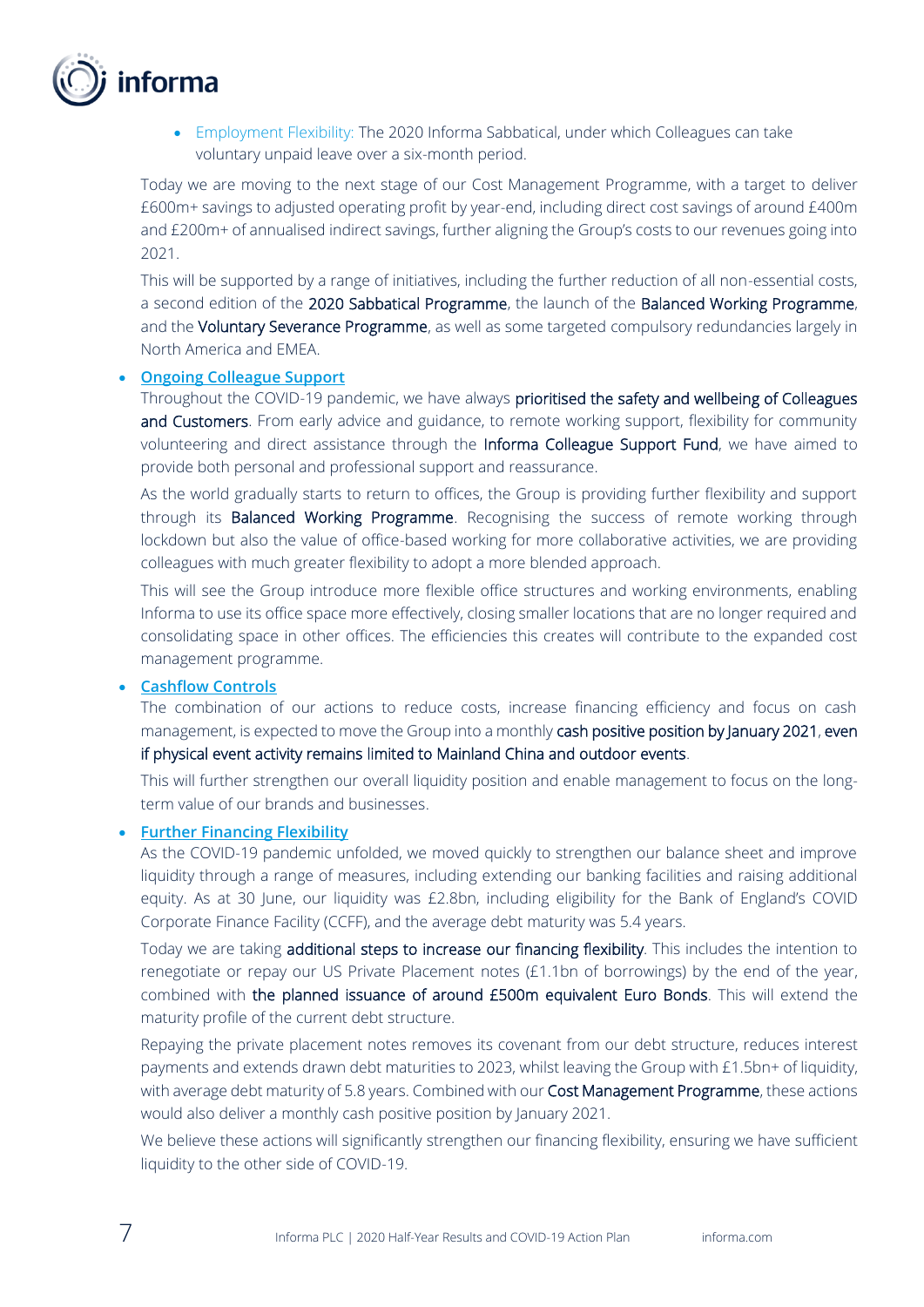

## Financial Review

## **Income Statement**

In the first half of 2020, Informa demonstrated resilience and depth through our Subscriptions-led businesses and the power of our data and relationships in events through our media, marketing services and virtual events activities. Our physical events portfolio started the year positively before being severely disrupted by COVID-19, which led to a major Postponement Programme, a switch into virtual events for many brands, and a number of cancellations. These actions significantly reduced the revenue and profit reported in the period in comparison to last year.

|                                   | Adjusted<br>results | Adjusting<br>items | Statutory<br>results | Adjusted<br>results | Adjusting<br>items | Statutory<br>results |
|-----------------------------------|---------------------|--------------------|----------------------|---------------------|--------------------|----------------------|
|                                   | H1 2020             | H1 2020            | H1 2020              | H1 2019             | H1 2019            | H1 2019              |
|                                   | £m                  | £m                 | £m                   | £m                  | £m                 | £m                   |
| Revenue                           | 814.4               |                    | 814.4                | 1,407.6             |                    | 1,407.6              |
| Operating profit/(loss)           | 118.6               | (858.5)            | (739.9)              | 435.7               | (187.4)            | 248.3                |
| (Loss)/profit on disposal         |                     | (4.0)              | (4.0)                |                     | 42.9               | 42.9                 |
| Net finance costs                 | (47.6)              | (9.7)              | (57.3)               | (57.9)              | (0.5)              | (58.4)               |
| Profit/(loss) before tax          | 71.0                | (872.2)            | (801.2)              | 377.8               | (145.0)            | 232.8                |
| Tax(charge)/credit                | (9.2)               | 43.9               | 34.7                 | (71.8)              | 35.6               | (36.2)               |
| Profit/(loss) for the period      | 61.8                | (828.3)            | (766.5)              | 306.0               | (109.4)            | 196.6                |
| Adjusted operating margin         | 14.6%               |                    |                      | 31.0%               |                    |                      |
| Adjusted diluted EPS <sup>1</sup> | 5.0 <sub>p</sub>    |                    | (56.7)p              | 23.1p               |                    | 14.4p                |

 $<sup>1</sup>$  H1 2019 Restated for share placement</sup>

## **Statutory income statement results**

The disruption to our physical events portfolio led to a decrease in statutory revenue of 42.1% to £814.4m.

The Group reported a statutory operating loss of £739.9m compared to an operating profit of £248.3m for the six months to 30 June 2019. This reflects the reduction in revenue as well as a number of adjusting items, including a non-cash impairment of £592.9m relating to goodwill.

This impairment reflects the impact of COVID-19 on the long-term trading outlook for our physical events portfolio in our Events-led businesses. The impairment review was based on forecasts as at 30 June, when the continued inability to run physical events in our largest market, North America, or elsewhere was expected to significantly impact the full year outcome in 2020, before our assumption of a gradual recovery over the next few years. For modelling purposes, it was assumed that the Group returns to 2019 levels of operating cash flow by 2025. This results in a non-cash impairment of £231.1m for Markets, £105.9m for Connect and £255.9m for the Tech Division. Since the 30 June, the outlook in Mainland China has improved with physical events now running in the second half of the year.

Statutory net finance costs fell 2% to £57.3m, comprising of £62.1m of finance costs and £4.8m of investment income. The combination of lower interest rates and the successful refinancing of a USD Bond and certain US Private Placement notes delivered a £9.0m reduction in interest expense on borrowings offset by a £9.2m increase in finance costs.

The combination of all these factors led to a statutory loss before tax of £801.2m, compared to a profit before tax of £232.8m for the 6 months ended 30 June 2019.

The statutory loss before tax led to a tax credit for the period of £34.7m, compared to a tax charge of £36.2m in the period to 30 June 2019.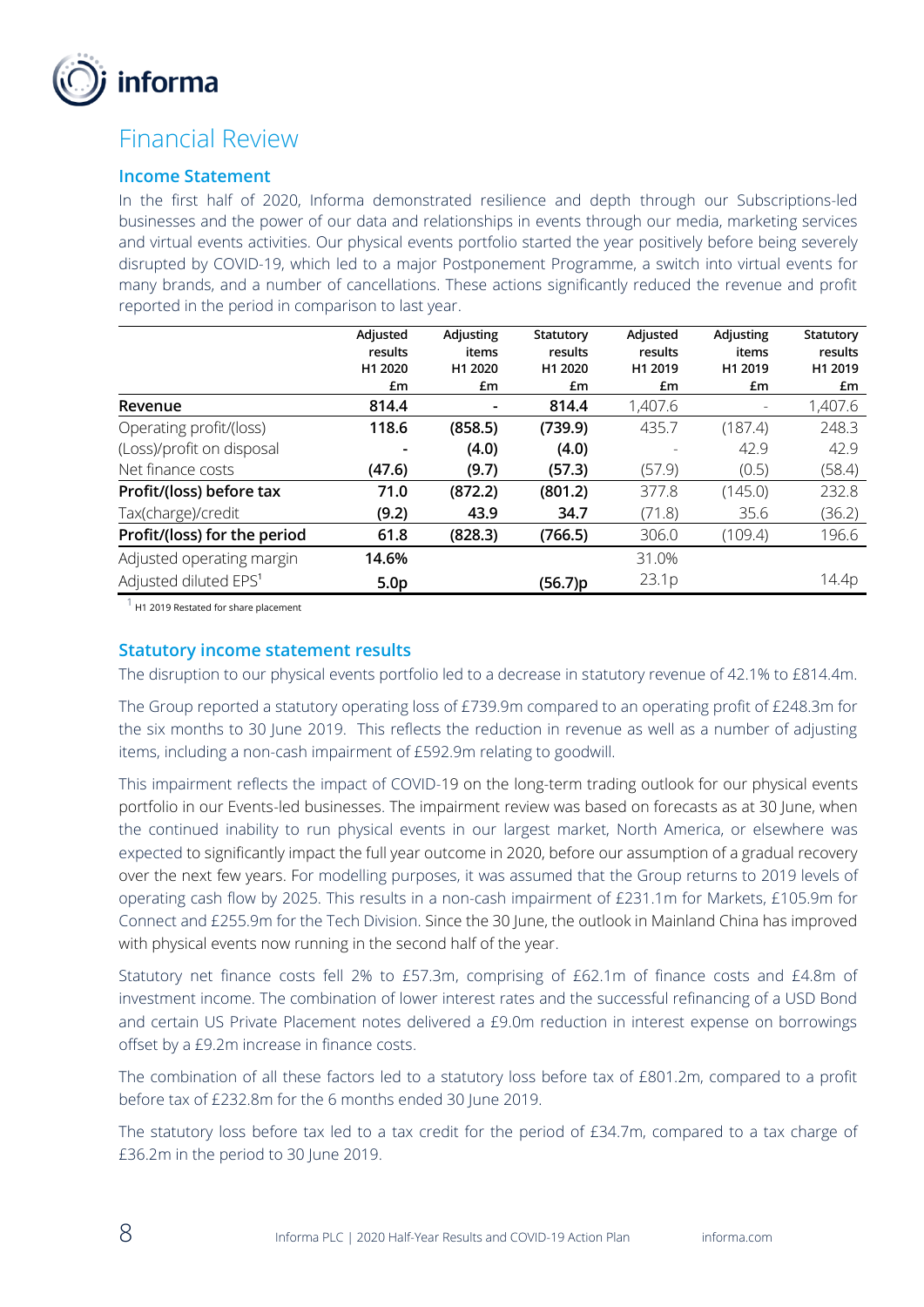

Statutory diluted earnings per share decreased from 14.4p for the 6 months to 30 June 2019 to a loss per share of 56.9p. This primarily reflected the impact of COVID-19 on trading and the impairment, partially offset by the favourable tax charge for the period. There was also a 78.3m increase in the weighted average number of shares compared to the first half of 2019, reflecting the impact of the equity addition in April, which saw 250.3m new shares issued.

#### **Measurement and Adjustments**

In addition to statutory results, adjusted results are prepared for the income statement. These include adjusted operating profit, adjusted diluted earnings per share and other underlying measures. A full definition of these metrics can be found in the glossary of terms on page 58. The Divisional table on page 38 provides a reconciliation between statutory operating profit and adjusted operating profit by division.

Underlying revenue and adjusted operating profit growth on an underlying basis are reconciled to reported growth in the table below. This highlights that phasing was one of the main reconciling items in the first half, reflecting the significant number of event postponements in the period. For the calculation of underlying growth, where an event originally scheduled for the first half of 2020 was postponed to the second half, the corresponding event revenue from the first half of 2019 was removed from the 2019 comparative. In the case where an event due to be held in the first half of 2020 was cancelled, no adjustment to 2019 revenue was made.

|                           | Underlying<br>growth | Phasing and<br>other items | Acquisitions and<br>disposals | Currency<br>change | Reported<br>growth |
|---------------------------|----------------------|----------------------------|-------------------------------|--------------------|--------------------|
| H1 2020                   |                      |                            |                               |                    |                    |
| Revenue                   | (26.2%)              | $(15.0\%)$                 | $(1.4\%)$                     | 0.5%               | (42.1%)            |
| Adjusted operating profit | (54.0%)              | $(19.1\%)$                 | $(1.0\%)$                     | 1.3%               | (72.8%)            |
| H1 2019                   |                      |                            |                               |                    |                    |
| Revenue                   | 3.4%                 | $(1.5\%)$                  | 40.0%                         | 5.2%               | 47.1%              |
| Adjusted operating profit | 8.2%                 | (2.9%)                     | 31.7%                         | 11.0%              | 48.0%              |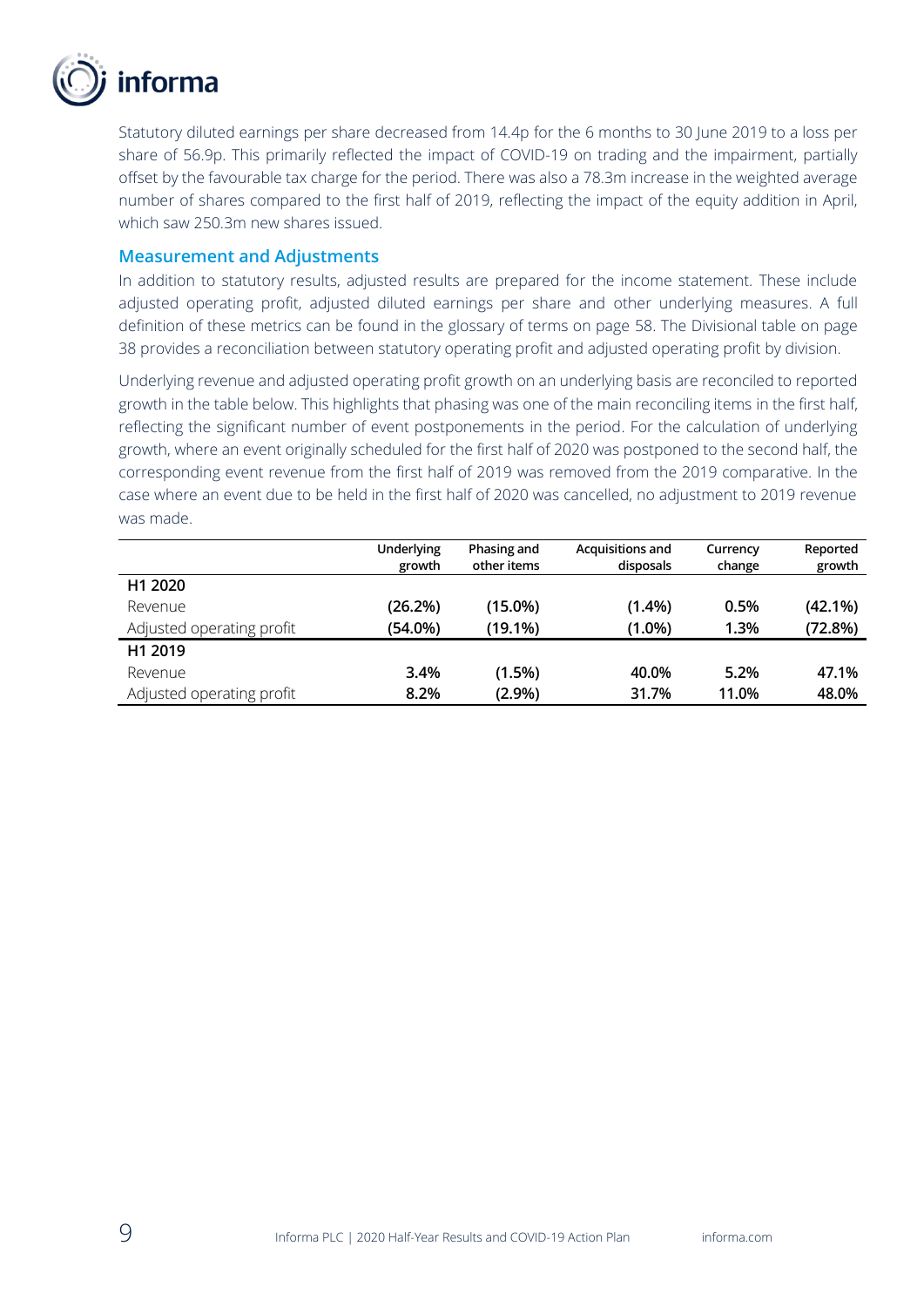

## **Adjusting Items**

The items below have been excluded from adjusted results. The total adjusting items in the period increased to £858.5m (H1 2019: £187.4m), largely due to the COVID-19 related impairment of goodwill and COVID-19 related onerous contract costs and one-off costs.

|                                               | H1 2020 | H1 2019 | FY 2019 |
|-----------------------------------------------|---------|---------|---------|
|                                               | £m      | £m      | £m      |
| Intangible amortisation and impairment        |         |         |         |
| Intangible asset amortisation <sup>1</sup>    | 148.2   | 155.4   | 312.4   |
| Impairment - acquisition-related intangible   |         |         |         |
| assets                                        | 1.0     |         | 3.8     |
| Impairment - acquisition-related goodwill     | 592.9   |         | 0.9     |
| Impairment - right of use assets              | 17.4    | 2.9     | 4.6     |
| Impairment - external investments             | 3.9     |         |         |
| Acquisition costs                             | 0.8     | 0.3     | 3.3     |
| Integration costs                             | 33.1    | 19.8    | 56.4    |
| Restructuring and reorganisation costs        |         |         |         |
| Redundancy and reorganisation costs           | 2.3     | 5.7     | 6.4     |
| finance<br>Vacant<br>property<br>and<br>lease |         |         |         |
| modification costs                            | 13.9    | 1.2     | 2.2     |
| Onerous contracts associated with COVID-19    | 37.9    |         |         |
| Other items associated with COVID-19          | 5.5     |         |         |
| Subsequent re-measurement of contingent       |         |         |         |
| consideration                                 | 1.0     | 2.1     | 3.2     |
| VAT charges                                   | 0.6     |         | 1.8     |
| Adjusting items in operating profit           | 858.5   | 187.4   | 395.0   |
| Loss/(profit) on disposal businesses          | 4.0     | (42.9)  | 95.4    |
| Investment income                             |         |         | (1.2)   |
| Finance costs                                 | 9.7     | 0.5     | 13.5    |
| Adjusting items in profit before tax          | 872.2   | 145.0   | 502.7   |
| Tax related to adjusting items                | (43.9)  | (35.6)  | (83.5)  |
| Adjusting items in profit for the period      | 828.3   | 109.4   | 419.2   |

<sup>1</sup> Excludes acquired intangible product development and software amortisation

Intangible amortisation of £148.2m relates to acquired book lists and journal titles, acquired databases, customer and attendee relationships and brands related to exhibitions, events and conferences. As it is related to acquisitions, it is not treated as an ordinary cost. By contrast, intangible asset amortisation arising from software assets and product development is treated as an ordinary cost in the calculation of operating profit, so is not treated as an adjusting item.

Impairment of goodwill of £592.9m arises from the impact of COVID-19 on the carrying value of our physical events portfolio. Following an H1 2020 impairment review of the events-related businesses, impairments were made in all our Events-led businesses, including Informa Markets (£231.1m), Informa Connect (£105.9m) and Informa Tech (£255.9m). Impairments reflect the relative levels of headroom in these divisions in the previous reporting period. See note 10 of the financial statements for further details.

Impairment of right of use assets of £17.4m and vacant property and finance lease modification costs of £13.9m resulted from our decision to permanently vacate a number of office properties from June 2020.

Integration costs of £33.1m include £21.8m relating to the acquisition of UBM, consisting mainly of process, property and colleague-related reorganisation costs. This brings the cumulative UBM integration costs to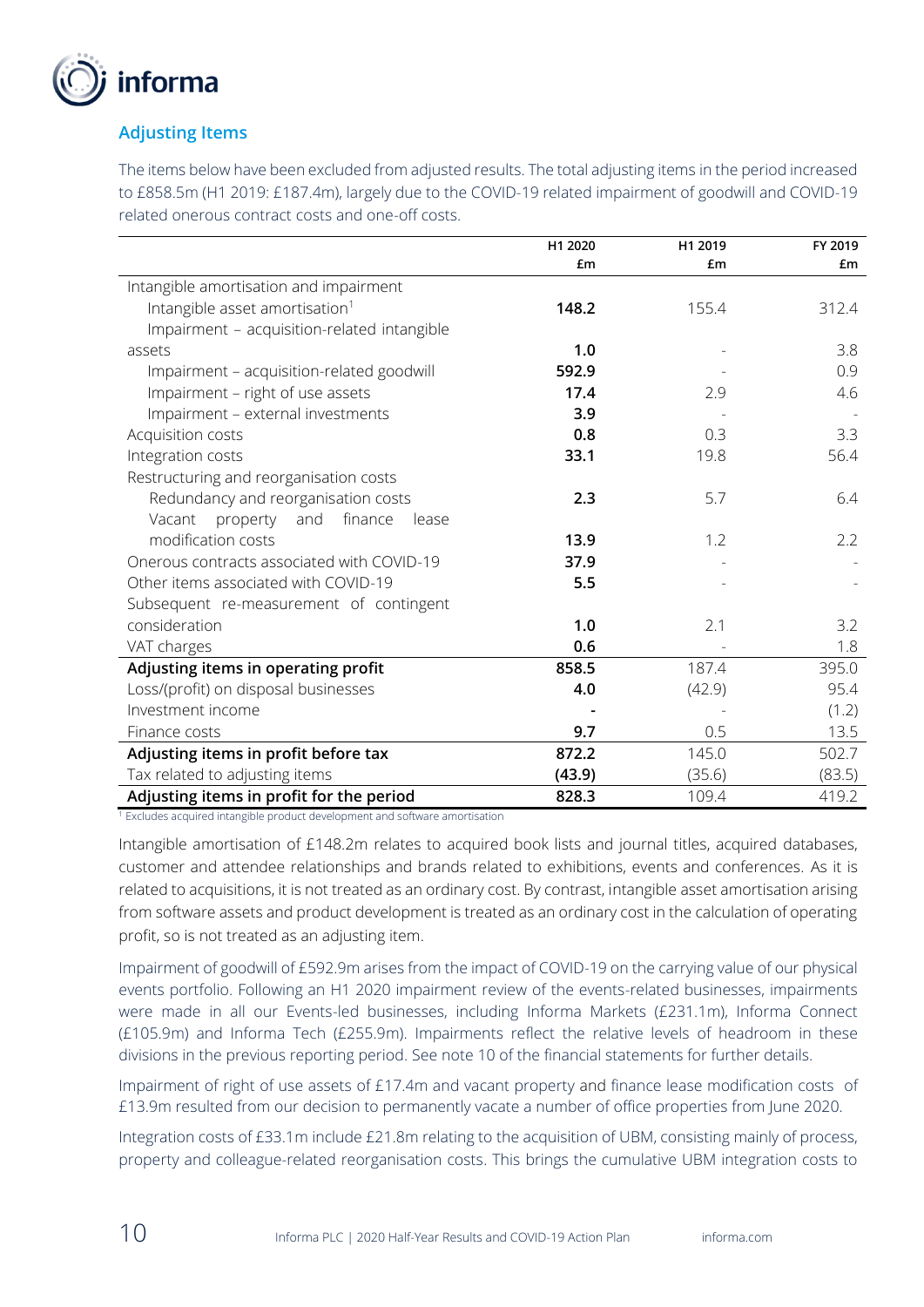

£103.7m to date, in line with guidance. The remaining £11.3m of integration costs relates to the addition of IHS Markit's TMT research and intelligence portfolio.

Onerous contracts associated with COVID-19 were £37.9m through the period, arising from costs for events which were cancelled or postponed due to COVID-19, where the costs cannot be recovered, typically related to venues and event set-up. The other items associated with COVID-19 of £5.5m are one-off indirect costs incurred as a result of COVID-19, largely relating to contractual commitments to the owner of an event that was cancelled.

The table below shows the results and adjusting items by Division, with a robust performance by our Subscriptions-led businesses, Informa Intelligence and Taylor & Francis, offset by the impact of COVID-19 on our Events-led businesses, Informa Markets, Informa Tech and Informa Connect.

|                                            | Informa<br><b>Markets</b> | Informa<br>Intelligence | Informa<br><b>Tech</b> | Informa<br>Connect | Taylor &<br>Francis      | Group      |
|--------------------------------------------|---------------------------|-------------------------|------------------------|--------------------|--------------------------|------------|
|                                            | £m                        | £m                      | £m                     | £m                 | £m                       | £m         |
| Revenue                                    | 284.7                     | 147.9                   | 59.8                   | 65.5               | 256.5                    | 814.4      |
|                                            |                           |                         |                        |                    |                          |            |
| Underlying revenue growth                  | $(45.1\%)$                | 1.8%                    | $(7.4\%)$              | $(42.6\%)$         | (0.7%)                   | (26.2%)    |
| <b>Statutory operating</b>                 |                           |                         |                        |                    |                          |            |
| (loss)/profit                              | (380.9)                   | 29.2                    | (300.1)                | (148.0)            | 59.9                     | (739.9)    |
| Add back:                                  |                           |                         |                        |                    |                          |            |
| Intangible asset amortisation <sup>1</sup> | 93.4                      | 8.7                     | 11.2                   | 8.8                | 26.1                     | 148.2      |
| Impairment of right use assets             | 3.5                       | 5.1                     | 0.9                    | 3.6                | 4.3                      | 17.4       |
| Impairment of goodwill                     | 231.1                     |                         | 255.9                  | 105.9              | $\overline{\phantom{a}}$ | 592.9      |
| Impairment - other                         |                           | 1.4                     |                        | 2.5                | 1.0                      | 4.9        |
| Acquisition costs                          |                           |                         | 0.5                    |                    | 0.3                      | 0.8        |
| Integration costs                          | 18.9                      | 0.6                     | 11.8                   | 1.7                | 0.1                      | 33.1       |
| Restructuring and reorganisation           |                           |                         |                        |                    |                          |            |
| costs                                      | 4.6                       | 2.7                     | 1.2                    | 4.1                | 3.6                      | 16.2       |
| Onerous contracts and one-off              |                           |                         |                        |                    |                          |            |
| costs associated with COVID-19             | 39.5                      | 0.1                     | 1.7                    | 2.1                |                          | 43.4       |
| Re-measurement of contingent               |                           |                         |                        |                    |                          |            |
| consideration                              | 1.3                       |                         | 0.4                    | (0.7)              |                          | 1.0        |
| VAT charges                                | 0.6                       |                         |                        |                    |                          | 0.6        |
| Adjusted operating profit                  | 12.0                      | 47.8                    | (16.5)                 | (20.0)             | 95.3                     | 118.6      |
| Underlying adjusted operating              |                           |                         |                        |                    |                          |            |
| profit (decline)/growth                    | (91.5%)                   | 27.5%                   | $(1.8\%)$              | $(862.0\%)$        | 2.5%                     | $(54.0\%)$ |

1 Intangible asset amortisation is in respect of acquired intangibles, and excludes amortisation of software and product development

## **Adjusted Net Finance Costs**

Adjusted net finance costs, principally consisting of the interest costs on our US private placement loan notes, our corporate bonds and bank borrowings, decreased by £10.3m to £47.6m. The decrease primarily relates to lower interest rates following a refinancing of the USD Bond and certain Private Placement notes in October 2019 and February 2020. The £9.7m Adjusting items relating to finance costs consist of £6.4m fair value movement on acquisition put options and £3.3m associated with the early settlement of borrowings in 2020.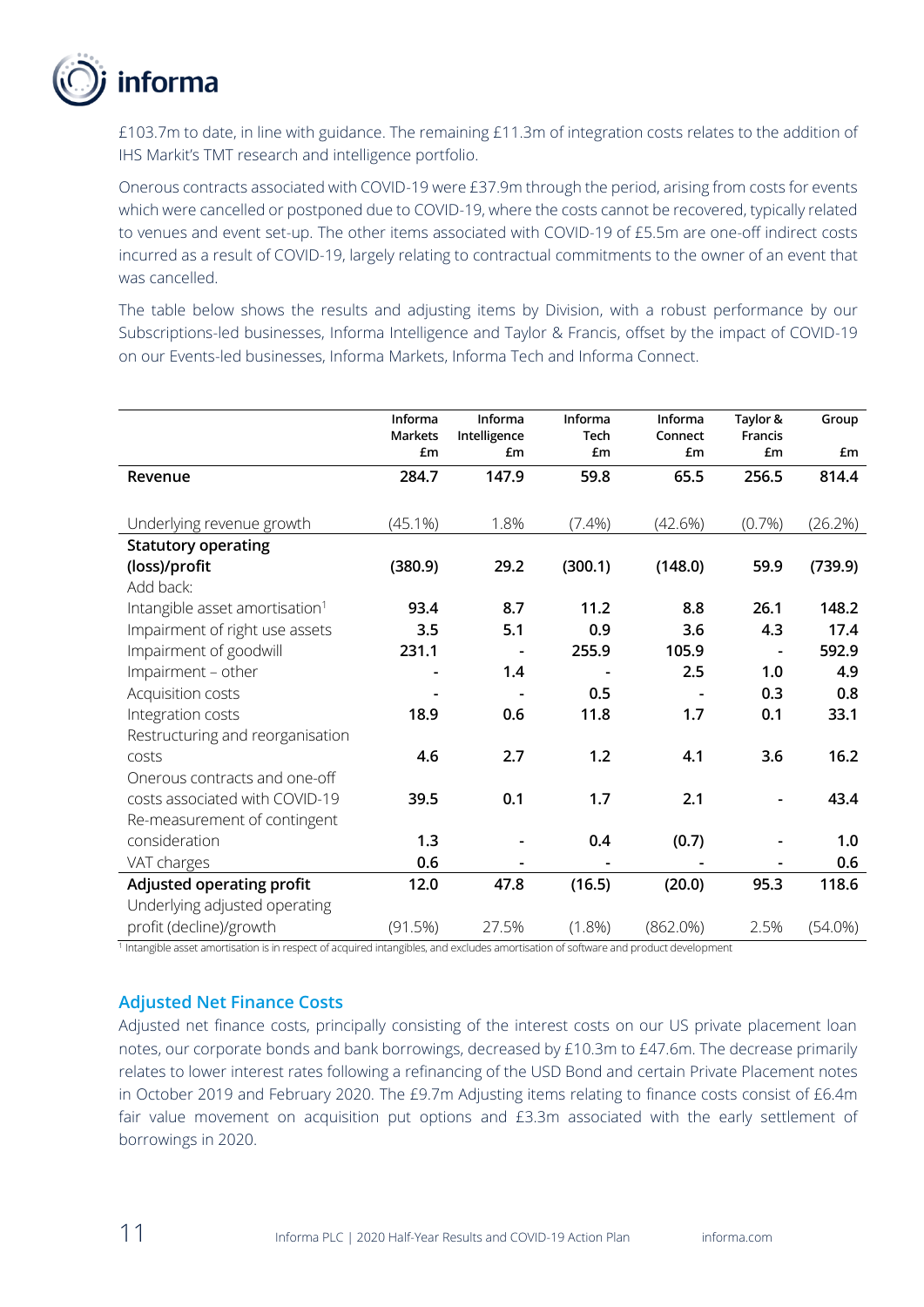

The reconciliation of adjusted net finance costs to the statutory finance costs and investment income is as follows:

|                                                         | H1 2020 | H1 2019 | FY 2019 |
|---------------------------------------------------------|---------|---------|---------|
|                                                         | £m      | £m      | £m      |
| Investment income                                       | (4.8)   | (4.4)   | (10.1)  |
| Finance costs                                           | 62.1    | 62.8    | 134.1   |
| Add back: Adjusting items relating to investment income |         |         | 1.2     |
| Add back: Adjusting items relating to finance costs     | (9.7)   | (0.5)   | (13.5)  |
| Adjusted net finance costs                              | 47.6    | 579     | $11-1$  |

## **Taxation**

The Group continues to recognise that taxes paid are part of the economic benefit created for the societies in which we operate, and that a fair and effective tax system is in the interests of tax-payers and society at large. We aim to comply with tax laws and regulations everywhere the Group does business and Informa has open and constructive working relationships with tax authorities worldwide. Our approach balances the interests of stakeholders including shareholders, governments, colleagues and the communities in which we operate.

The Group's effective tax rate reflects the blend of tax rates and profits in the jurisdictions in which we operate. In H1 2020, the effective tax rate (as defined in the glossary) was 13.0% (H1 2019: 19.0%).

## **Earnings Per Share**

Adjusted diluted earnings per share (EPS) decreased by 78.4% to 5.0p (H1 2019: 23.1p). This reflects a 77.1% decrease in adjusted earnings to £66.9m (H1 2019: £291.8m), combined with a 6.2% increase in the weighted average number of shares. In April, an equity addition led to the issue of 250.3m new shares, priced at 400 pence per a share, a 4 per cent discount to the previous closing share price of 416.8 pence on 15 April 2020. The weighted average number of shares for the prior period has been restated to reflect the new shares issued, leading to a restatement of earnings per share and dividends per share as well. The restated earnings per share figures are detailed below

Reconciliation of Adjusted profit after tax and adjusted diluted earnings per share is as follows:

|                                                           | H1 2020          | H1 2019 | FY 2019 |
|-----------------------------------------------------------|------------------|---------|---------|
|                                                           | £m               | £m      | £m      |
| Statutory (loss)/profit for the period                    | (766.5)          | 196.6   | 246.1   |
| Add back: Adjusting items in profit for the period        | 828.3            | 109.4   | 419.2   |
| Adjusted profit for the period                            | 61.8             | 306.0   | 665.3   |
| Non-controlling interests                                 | 5.1              | (14.2)  | (20.6)  |
| <b>Adjusted earnings</b>                                  | 66.9             | 291.8   | 644.7   |
| Weighted average number of shares used in diluted EPS (m) | 1,342.8          | 1,265.0 | 1,264.2 |
| Adjusted diluted EPS (p)                                  | 5.0 <sub>p</sub> | 23.1p   | 51.0p   |
|                                                           |                  |         |         |
| Statutory (loss)/profit for the period                    | (766.5)          | 196.6   | 246.1   |
| Non-controlling interests                                 | 5.1              | (14.2)  | (20.6)  |
| <b>Statutory Earnings</b>                                 | (761.4)          | 182.4   | 225.5   |
| Weighted average number of shares used in diluted EPS (m) | 1,342.8          | 1,265.0 | 1,264.2 |
| <b>Statutory Diluted EPS (p)</b>                          | (56.9p)          | 14.4p   | 17.9p   |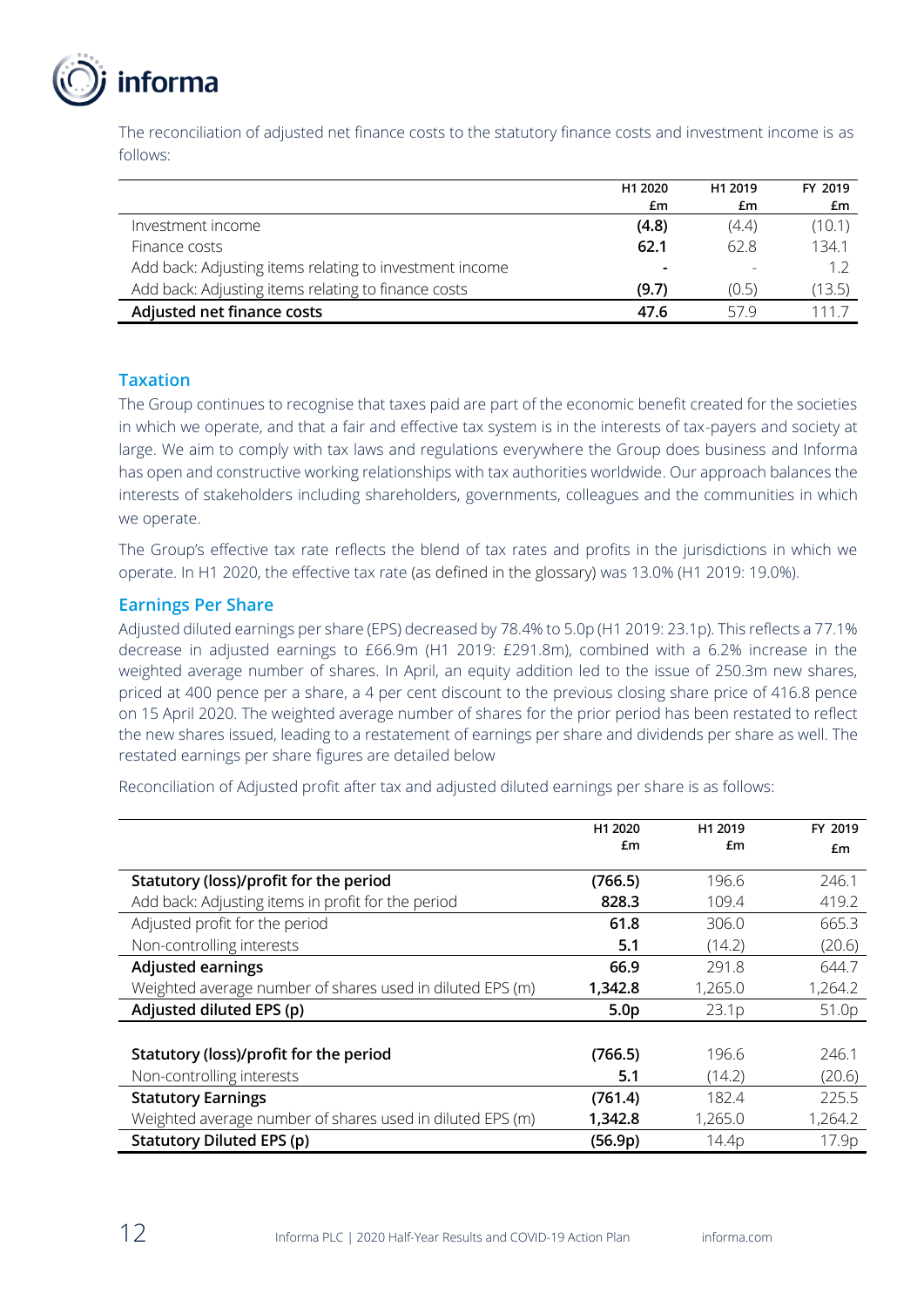

## **Dividends**

In April, as part of the Group's response to the COVID-19 pandemic through our COVID-19 Action Plan, and following consultation with shareholders, the Board announced the suspension of dividends, including the withdrawal of the 2019 final dividend.

## **Currency Impact**

One of the Group's strengths is its international reach and balance, with colleagues and businesses in most major regions of the world. This means the Group generates revenues and costs in a mixture of currencies, with particular exposure to the US Dollar and some exposure to the Euro and the Chinese Renminbi.

In H1 2020, approximately 73% (H1 2019: 62%) of Group revenue was received in USD or currencies pegged to USD, with 4% (H1 2019: 4%) received in Euro and around 1% (H1 2019: 8%) in Chinese Renminbi.

Similarly, we incurred approximately 56% (H1 2019: 54%) of our costs in USD or currencies pegged to USD, with 2% (H1 2019: 2%) in Euro and around 3% (H1 2019: 7%) in Chinese Renminbi.

Each one cent (\$0.01) movement in the USD to GBP exchange rate has a circa £11.2m (H1 2019: c£14.2m) impact on annual revenue, and a circa £6m (H1 2019: c£6m) impact on annual adjusted operating profit.

For the purposes of calculating Informa's leverage, in accordance with the Group's banking covenants, both profit and net debt are translated using the average exchange rate during the relevant period.

The following rates versus GBP were applied during the period:

|           |         | H1 2020 |         | H1 2019 |         | FY 2019 |
|-----------|---------|---------|---------|---------|---------|---------|
|           | Closing | Average | Closing | Average | Closing | Average |
|           | rate    | rate    | rate    | rate    | Rate    | rate    |
| US Dollar | 1.23    | 1.26    | 1.27    | 1.30    | 1.32    | 1.28    |
| Euro      | 1.10    | 1.15    | 1 1 1   | 1.15    | 1.17    | 1.14    |
| Renminbi  | 8.68    | 8.90    | 872     | 8.78    | 9.17    | 8.80    |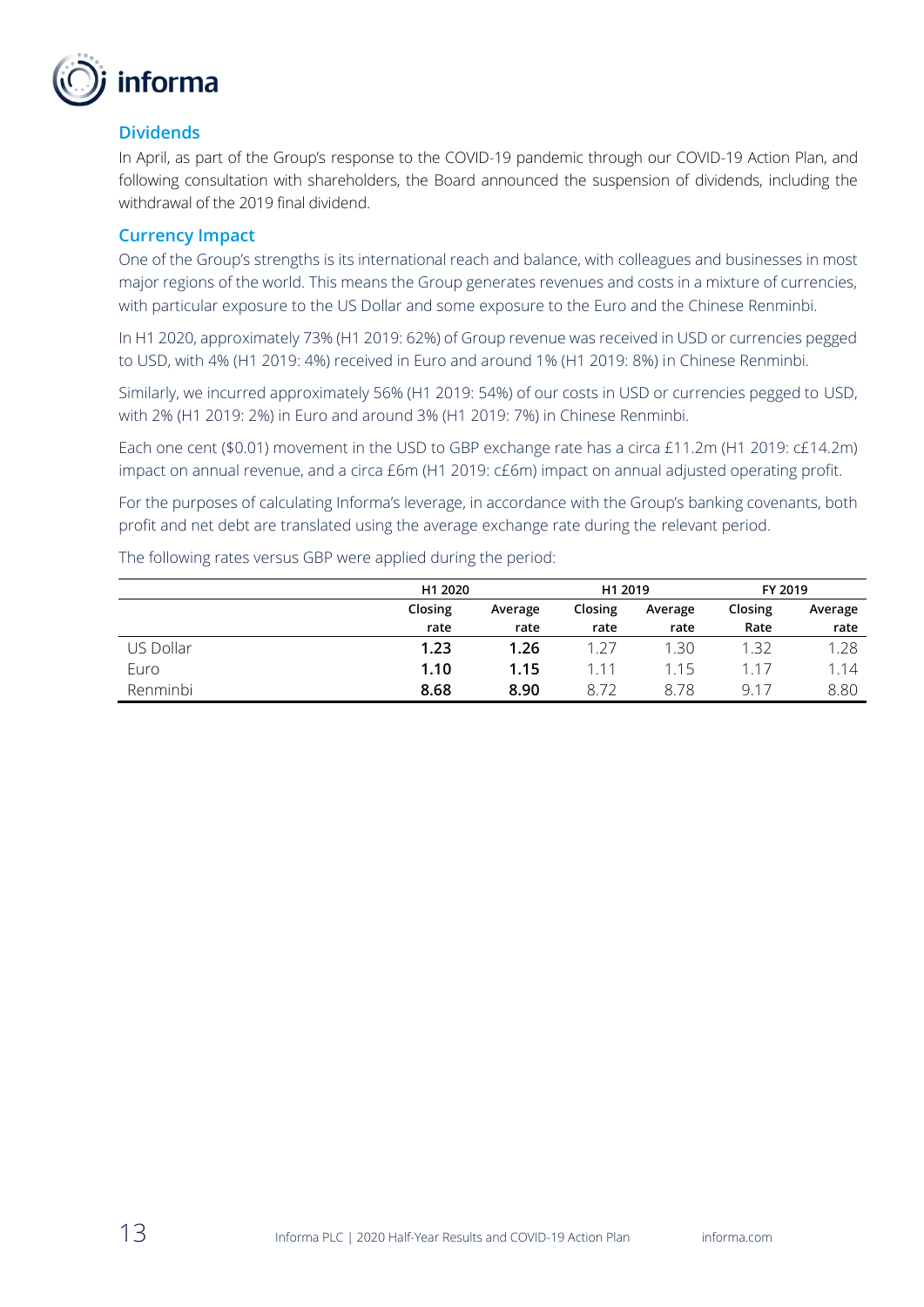

## **Free Cash Flow**

Cash generation remains a key priority and focus for the Group, providing the funds and flexibility for paying down debt, future organic and inorganic investment, and consistent shareholder returns. Our businesses typically convert adjusted operating profit into cash at an attractive rate, reflecting the relatively low capital intensity of the Group. In H1 2020, conversion rates remained relatively high, however, absolute levels of cashflow were lower, reflecting the impact of COVID-19 on our Events-led businesses.

The following table reconciles statutory operating profit to operating cash flow and free cash flow. See glossary of terms for the definition of free cash flow and operating cash flow.

|                                                              | H1 2020 | H1 2019 | FY 2019 |
|--------------------------------------------------------------|---------|---------|---------|
|                                                              | £m      | £m      | £m      |
| Statutory operating (loss) / profit                          | (739.9) | 248.3   | 538.1   |
| Add back: Adjusting items                                    | 858.5   | 187.4   | 395.0   |
| Adjusted operating profit                                    | 118.6   | 435.7   | 933.1   |
| Depreciation of property and equipment                       | 8.5     | 8.4     | 17.2    |
| Depreciation of right of use assets                          | 16.9    | 15.8    | 33.1    |
| Software and product development amortisation                | 19.8    | 21.8    | 41.9    |
| Share-based payments                                         | 3.6     | 5.3     | 10.4    |
| Loss on disposal of other assets                             | 0.4     |         |         |
| Adjusted share of joint venture and associate results        | 0.3     | (0.5)   | (1.5)   |
| Adjusted EBITDA <sup>1</sup>                                 | 168.1   | 486.5   | 1,034.2 |
| Net capital expenditure                                      | (25.5)  | (26.2)  | (49.8)  |
| Working capital movement <sup>2</sup>                        | 44.2    | (42.2)  | (13.6)  |
| Pension deficit contributions                                | (3.3)   | (3.0)   | (5.4)   |
| <b>Operating Cash Flow</b>                                   | 183.5   | 415.1   | 965.4   |
| Restructuring and reorganisation                             | (6.0)   | (5.3)   | (9.9)   |
| Onerous contracts and one-off costs associated with COVID-19 | (35.4)  |         |         |
| Net interest <sup>3</sup>                                    | (49.1)  | (50.6)  | (132.8) |
| Taxation                                                     | (21.7)  | (52.8)  | (100.6) |
| <b>Free Cash Flow</b>                                        | 71.3    | 306.4   | 722.1   |

<sup>1</sup> Adjusted EBITDA represents adjusted operating profit before interest, tax, and non-cash items including depreciation and amortisation

<sup>2</sup>Working capital movement excludes movements on restructuring, reorganisation, acquisition and integration accruals

<sup>3</sup> Amount includes £3.3m of make-whole interest paid in respect of the early refinancing of bond and private placement debt

The decrease in cash generated compared to H1 2019 is largely driven by the impact of COVID-19 on operating profit, together with the one-off costs of onerous contracts, and other one-off costs associated with COVID-19. These factors were partly offset by favourable working capital movement. The calculation of operating and free cash flow conversion is as follows:

|                                 |        | Operating cash flow | Free cash flow |       |       |       |
|---------------------------------|--------|---------------------|----------------|-------|-------|-------|
|                                 | H1     | H1                  | <b>FY</b>      | H1    | H1    | FY    |
|                                 | 2020   | 2019                | 2019           | 2020  | 2019  | 2019  |
|                                 | £m     | £m                  | £m             | £m    | £m    | £m    |
| Operating Cash Flow/ Free cash  | 183.5  | 415.1               | 9654           | 71.3  | 306.4 | 722.1 |
| flow                            |        |                     |                |       |       |       |
| Adjusted operating profit       | 118.6  | 435.7               | 933.1          | 118.6 | 435.7 | 933.1 |
| Operating cash / Free cash flow | 154.7% | 95.3%               | 103.5%         | 60.1% | 70.3% | 77.4% |
| conversion                      |        |                     |                |       |       |       |

Net capital expenditure was £25.5m (H1 2019: £26.2m), equivalent to 3.1% of 2020 revenue (H1 2019: 1.8%). We expect full year 2020 capital expenditure to be at a similar level relative to revenue.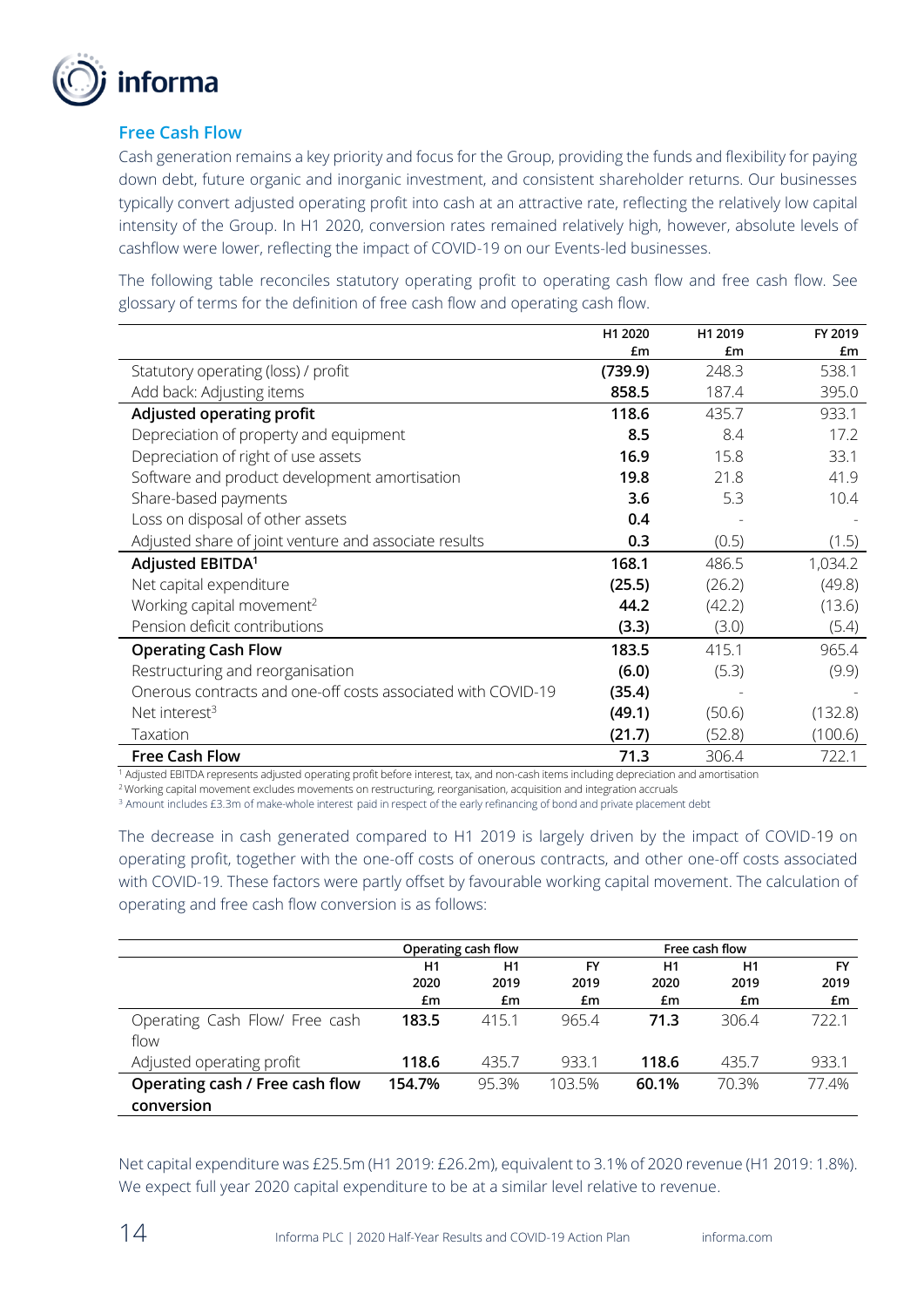

The working capital inflow of £44.2m was a £86.4m improvement on the £42.2m outflow in H1 2019, reflecting the impact of COVID-19 on the working capital phasing within the Events-led businesses. Specifically, this reflects lower deferred income releases due to the cancellation or postponement of events that were scheduled to be held in H1 2020 until later in the year. This increase in deferred income resulted in an increase in trade receivables, the balance of which is spread across a large range of geographies, industries and customers, with no significant concentration of credit risk. Having assessed the provisions related to expected credit losses in the context of COVID-19, we concluded there was no material change required to these provisions at the half year. The Group continues to collect cash in advance for events and as at 30 June 2020 the Group was holding £402.8m of cash relating to future events. The strength of our brands and demand for our products led to relatively few customers asking for refunds on cash committed to events that were postponed or cancelled, with only £41.2m requested during the period.

Net cash interest payments of £49.1m were £1.5m lower than the prior year, largely reflecting lower interest rates following the refinancing of the USD Bond and certain Private Placement notes. In H1 2020 borrowing fees of £10.6m were paid relating new financing facilities.

The following table reconciles net cash inflow from operating activities, as shown in the consolidated cash flow statement to free cash flow:

|                                                                   | H1 2020 | H1                       | FY     |
|-------------------------------------------------------------------|---------|--------------------------|--------|
|                                                                   | £m      | 2019                     | 2019   |
|                                                                   |         | £m                       | £m     |
| Net cash inflow from operating activities per statutory cash flow | 76.1    | 315.5                    | 719.6  |
| Interest received                                                 | 3.6     | 0.6                      | 55     |
| Borrowing fees paid                                               | (10.1)  | $\overline{\phantom{a}}$ |        |
| Purchase of property and equipment                                | (3.6)   | (10.2)                   | (17.5) |
| Purchase of intangible software assets                            | (19.0)  | (12.9)                   | (25.3) |
| Product development cost additions                                | (2.9)   | (3.1)                    | (7.0)  |
| Add back: Acquisition and integration costs paid                  | 27.2    | 16.5                     | 46.8   |
| <b>Free Cash Flow</b>                                             | 71.3    | 306.4                    | 722.1  |

Net cash inflow from operating activities decreased by £239.4m to £76.1m, principally driven by the reduction in adjusted operating profit.

The following table reconciles cash generated by operations, as shown in the consolidated cash flow statement, to operating cash flow shown in the free cash flow table above:

|                                                                | H1 2020 | H1     | FY 2019 |
|----------------------------------------------------------------|---------|--------|---------|
|                                                                | £m      | 2019   | £m      |
|                                                                |         | £m     |         |
| Cash generated by operations per statutory cash flow           | 140.4   | 419.5  | 958.5   |
| Net Capex paid                                                 | (25.5)  | (26.2) | (49.8)  |
| Add back: Acquisition & integration costs paid                 | 27.2    | 16.5   | 46.8    |
| Add back: Restructuring & reorganisation costs paid            | 6.0     | 53     | 99      |
| Onerous contracts and one-off costs paid associated with COVID | 35.4    |        |         |
| Operating Cash Flow per Free Cash flow statement               | 183.5   | 4151   | 965 4   |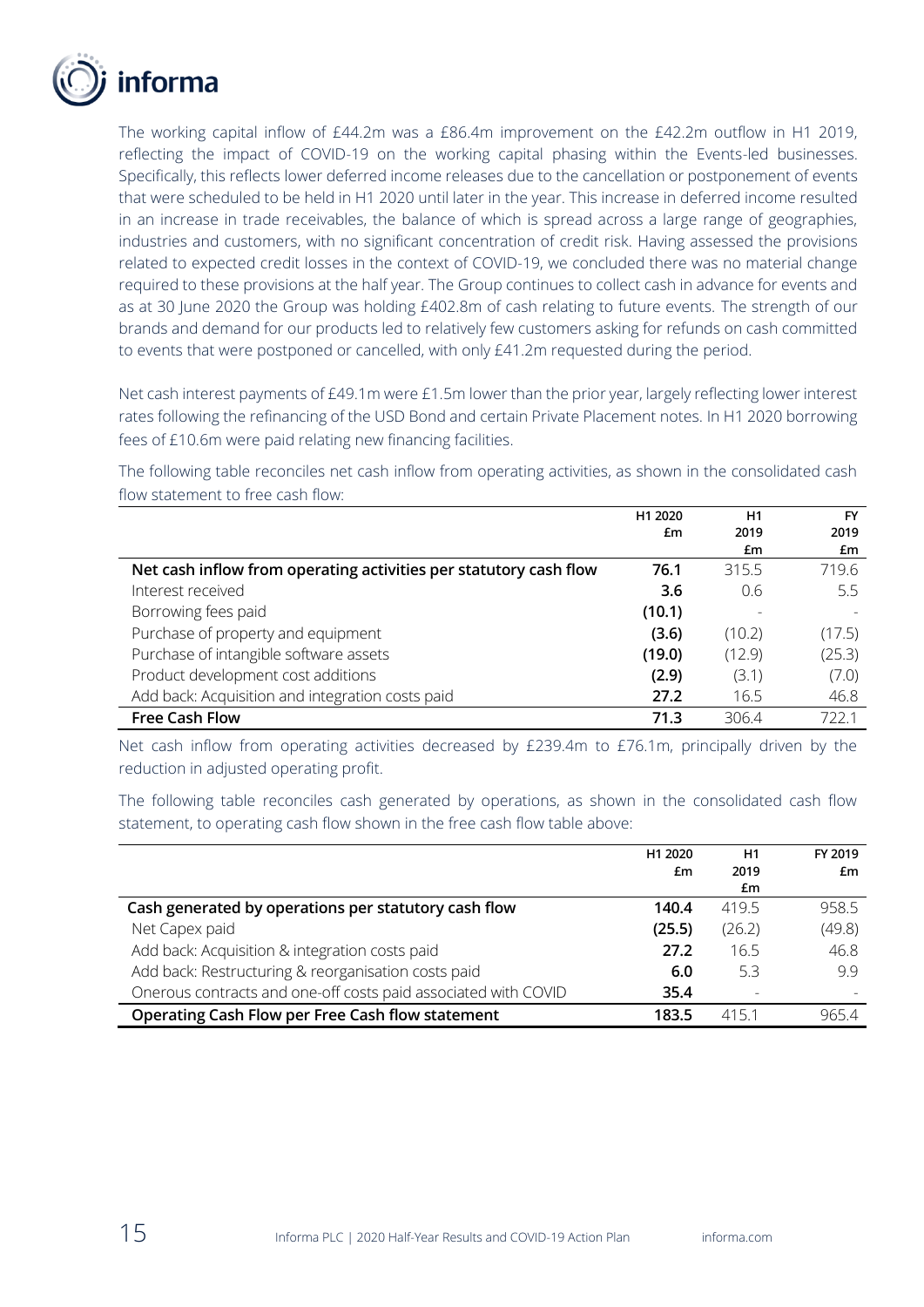

The following table reconciles free cash flow to net funds flow and net debt, with net debt reducing by £709.7m to £1,947.9m during the 6 months to 30 June 2020, primarily due to the net receipt of £975.2m from the share placement proceeds, partly offset by a £178.7m increase due to the unfavourable movement in the USD to GBP exchange rates.

|                                                    | H1         | H1        | <b>Full Year</b> |
|----------------------------------------------------|------------|-----------|------------------|
|                                                    | 2020       | 2019      | 2019             |
|                                                    | £m         | £m        | £m               |
| <b>Free Cash Flow</b>                              | 71.3       | 306.4     | 722.1            |
| Acquisitions and integration                       | (81.3)     | (82.4)    | (311.1)          |
| <b>Disposals</b>                                   | 11.8       | 164.2     | 179.3            |
| Dividends paid to shareholders                     |            | (185.6)   | (280.0)          |
| Dividends paid to non-controlling interests        | (10.1)     | (11.5)    | (17.5)           |
| Net share proceeds/ (purchase)                     | 975.2      | (1.2)     | (15.9)           |
| Net funds flow                                     | 966.9      | 189.9     | 276.9            |
| Non-cash movements                                 | (67.1)     | (0.6)     | 5.7              |
| Foreign exchange                                   | (178.7)    | (19.3)    | 87.4             |
| Net debt b/f                                       | (2,657.6)  | (2,681.9) | (2,681.9)        |
| Net finance lease additions in the period          | (11.4)     | (4.9)     | (16.5)           |
| IFRS 16 leases at 1 January 2019                   |            | (343.6)   | (343.6)          |
| IFRS 16 finance lease receivable at 1 January 2019 |            | 14.4      | 14.4             |
| Net debt                                           | (1, 947.9) | (2,846.0) | (2,657.6)        |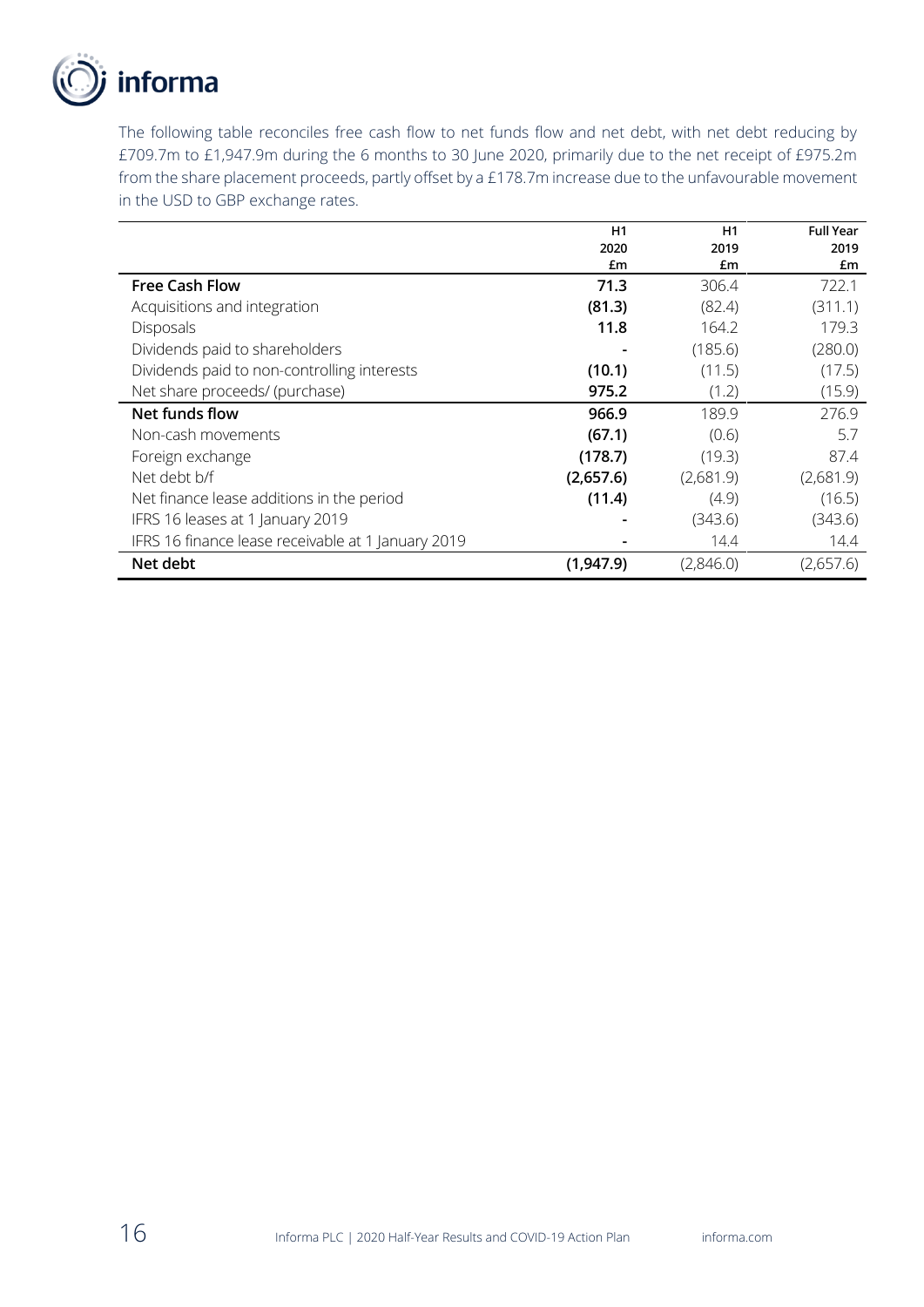

## **Financing and Leverage**

Positive free cash flow and the strength of our balance sheet, supported by the equity addition in April, helped to reduce the Group's leverage at 30 June 2020, with net debt to EBITDA ending the period at 2.3 times (H1 2019: 2.7x). This reflected net debt of £2.0bn or £1.6bn on a pre-IFRS 16 basis at 30 June 2020 (H1 2019: £2.8bn), including unutilised committed financing facilities of £1,650.0m (H1 2019: £698.9m).

On 24 January 2020, both tranches of the Group's revolving credit facility (RCF) were extended by one further year, with the £600m tranche now due in February 2025 and the £300m tranche in February 2023.

On 24 February 2020, we made an early repayment to the US private placement holders of the \$200.5m debt maturing in December 2020.

In March 2020, the Group secured a surplus, committed credit facility of £750m, with a maturity of up to 30 months, providing additional flexibility through the current period of uncertainty created by COVID-19.

Following the pro-active management of our financing structure, the average debt maturity on our drawn borrowings is currently 5.4 years (4.4 years as at 30 June 2019), with no borrowing maturities until June 2022.

|                                                                         | 30 June 2020 | 30 June    | 31 December |
|-------------------------------------------------------------------------|--------------|------------|-------------|
|                                                                         | £m           | 2019<br>£m | 2019<br>£m  |
| Cash and cash equivalents                                               | (915.2)      | (316.9)    | (195.1)     |
| Bank overdraft                                                          |              | 49.5       |             |
| Private placement loan notes                                            | 1,141.0      | 1,406.2    | 1,212.8     |
| Private placement fees                                                  | (2.5)        | (3.1)      | (2.7)       |
| Bond borrowings                                                         | 1,349.8      | 1,163.3    | 1,279.1     |
| Bond borrowing fees                                                     | (10.2)       | (6.6)      | (11.0)      |
| Bank borrowings - revolving credit facility (RCF)                       |              | 201.1      | 56.9        |
| Bank borrowing fees                                                     | (10.4)       | (2.5)      | (2.2)       |
| Derivative assets associated with borrowings                            | (4.8)        | (2.4)      | (3.9)       |
| Derivative liabilities associated with borrowings                       | 95.0         | 38.1       | 22.4        |
| Net debt before leases                                                  | 1,642.7      | 2,526.7    | 2,356.3     |
| Finance lease liabilities                                               | 314.5        | 333.8      | 316.6       |
| Finance lease receivables                                               | (9.3)        | (14.5)     | (15.3)      |
| Net debt                                                                | 1,947.9      | 2,846.0    | 2,657.6     |
| (excluding<br>derivatives,<br><b>Borrowings</b><br>leases,<br>&<br>fees | 2,490.8      | 2,770.6    | 2,548.8     |
| overdrafts)                                                             |              |            |             |
| Unutilised committed facilities (undrawn portion of RCF)                | 1,650.0      | 698.9      | 843.1       |
| <b>Total committed facilities</b>                                       | 4,140.8      | 3,469.5    | 3,391.9     |

There are no financial covenants on our debt facilities other than for our US private placement loan notes in issue at 30 June 2020, where the principal financial covenants are a maximum leverage ratio of 3.5 times and a minimum interest cover of 4.0 times, tested semi-annually.

At 30 June 2020, our covenant leverage ratio was 2.3 times (30 June 2019: 2.7 times), calculated in accordance with our note purchase agreements. The interest cover ratio was 7.3 times (30 June 2019: 8.6 times). See glossary of terms for the definition of leverage ratio and interest cover.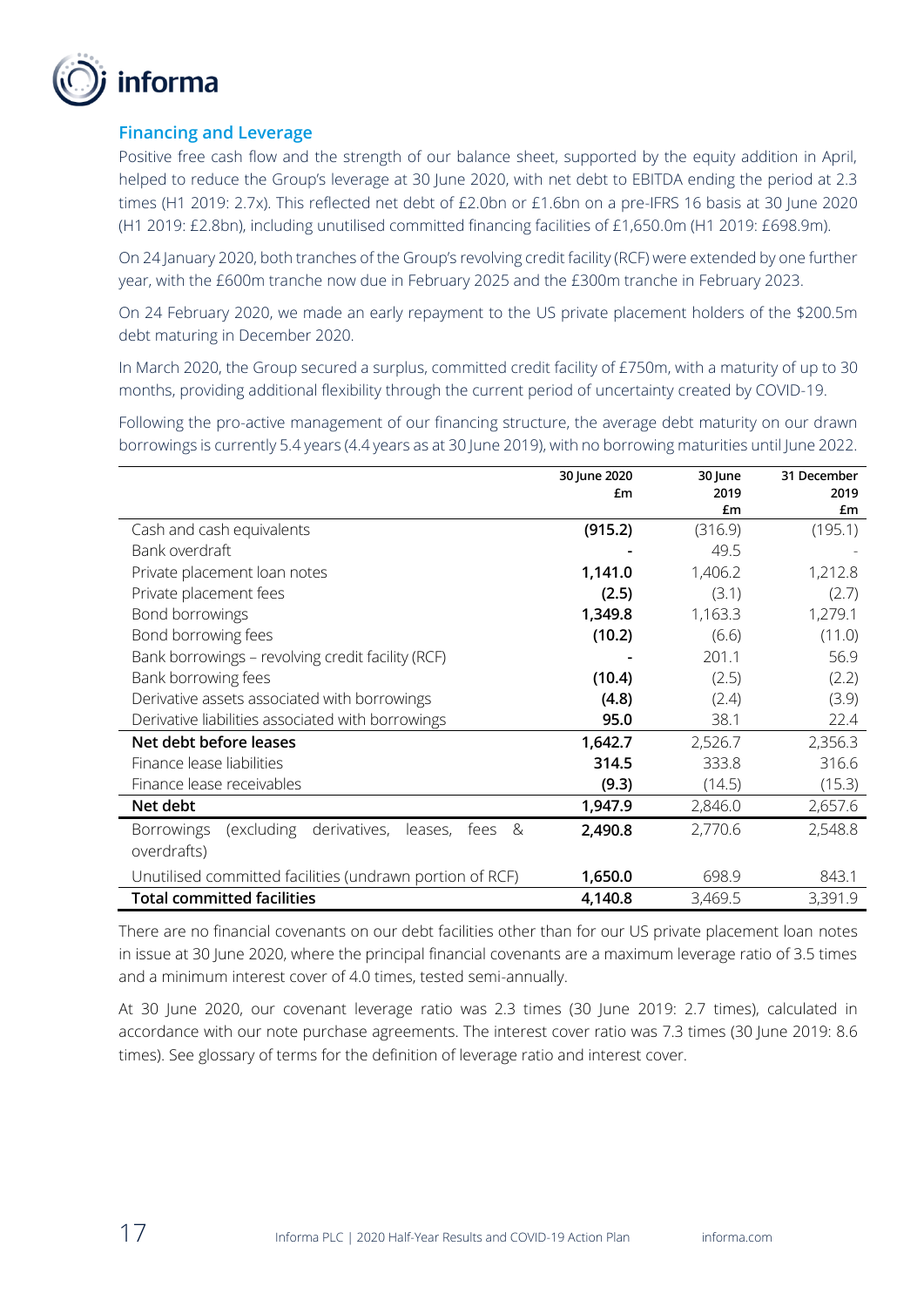

#### The calculation of the leverage ratio is as follows:

|                                                                                                                 | H1 2020 | H1 2019 | FY 2019 |
|-----------------------------------------------------------------------------------------------------------------|---------|---------|---------|
|                                                                                                                 | £m      | £m      | £m      |
| Net debt as reported (post IFRS 16)                                                                             | 1,947.9 | 2,846.0 | 2,657.6 |
| Adjusted EBITDA                                                                                                 | 715.8   | 961.6   | 1,034.2 |
| Leverage ratio reported value                                                                                   | 2.7x    | 3.0x    | 2.6x    |
| Adjustment to EBITDA for covenant calculation <sup>1</sup>                                                      | 0.2x    | 0.1x    | 0.2x    |
| Adjustment to net debt for covenant calculation <sup>1</sup>                                                    | (0.6)x  | (0.4)x  | (0.3)x  |
| Leverage ratio per debt covenants                                                                               | 2.3x    | 2.7x    | 2.5x    |
| The Control of Children and Children and Children and an annual control Children and March 2014. Control of the |         |         |         |

 $^{\rm 1}$  Refer to Glossary for details of the nature of debt covenant adjustments to EBITDA and Net Debt for leverage ratio

The calculation of interest cover is as follows:

|                                                                 | H1 2020 | H1 2019 | FY 2019 |
|-----------------------------------------------------------------|---------|---------|---------|
|                                                                 | £m      | £m      | £m      |
| Adjusted EBITDA                                                 | 715.8   | 961.6   | 1,034.2 |
| Adjusted net finance costs                                      | 101.4   | 110.6   | 111.7   |
| Interest cover reported value                                   | 7.1x    | 87x     | 9.3x    |
| Interest cover covenant EBITDA adjustment to ratio <sup>1</sup> | 0.2x    | 01x     | 0.1x    |
| Interest cover per debt covenant                                | 7.3x    | 8.6x    | 9.4x    |

<sup>1</sup> Refer to Glossary for details of the nature of debt covenant adjustments to EBITDA for interest cover

## **Share placement**

As part of our COVID-19 Action Plan, on 15th April 2020 the Company announced a share issue of 250,318,000 new Ordinary Shares, representing approximately 19.99% of the Company's existing issued share capital. 125,159,000 new Ordinary Shares were issued on 20 April 2020 and a further 125,159,000 on 5 May 2020. The share issue Placing Price was 400 pence per a share and represented a discount of 4 per cent to the closing share price of 416.8 pence on 15 April 2020. The gross proceeds raised through the placement were £1,001m.

#### **Corporate development**

Informa has a proven track record in creating value through identifying, executing and integrating complementary businesses effectively into the Group. In H1 2020, cash invested in acquisitions was £81.3m (H1 2019: £82.4m), with £26.0m relating to acquisitions (H1 2019: £65.9m), £27.2m (H1 2019: £16.5m) relating to acquisition and integration costs and £28.1m (H1 2019: £nil) relating to the exercise of an option relating to minority interests in certain Fashion shows in the US. Net proceeds from disposals amounted to £11.8m (H1 2019: £164.2m).

## **Acquisitions**

On 9 January 2020 the Group acquired F1000 Research for consideration of £16.0m, including £14.9m cash consideration. The business is an open research publishing company and forms part of the Taylor & Francis Open Access Portfolio.

#### **Pensions**

The Group continues to meet all commitments to its pension schemes, which include six defined benefit schemes. At 30 June 2020, the Group had a net pension liability of £77.2m (31 December 2019: £30.1m), represented by a pension deficit of £78.2m (31 December 2019: £35.0m) and a pension surplus of £1.0m (31 December 2019: £4.9m). Gross liabilities were £767.2m at 30 June 2020 (31 December 2019: £730.8m). This increase is predominantly driven by a decrease to the discount rates used whilst calculating the present value of the pension liability.

The net deficit remains relatively small compared to the size of the Group's balance sheet. All schemes are closed to future accrual and the Group expects to make £7.7m of employer deficit recovery payments during 2020.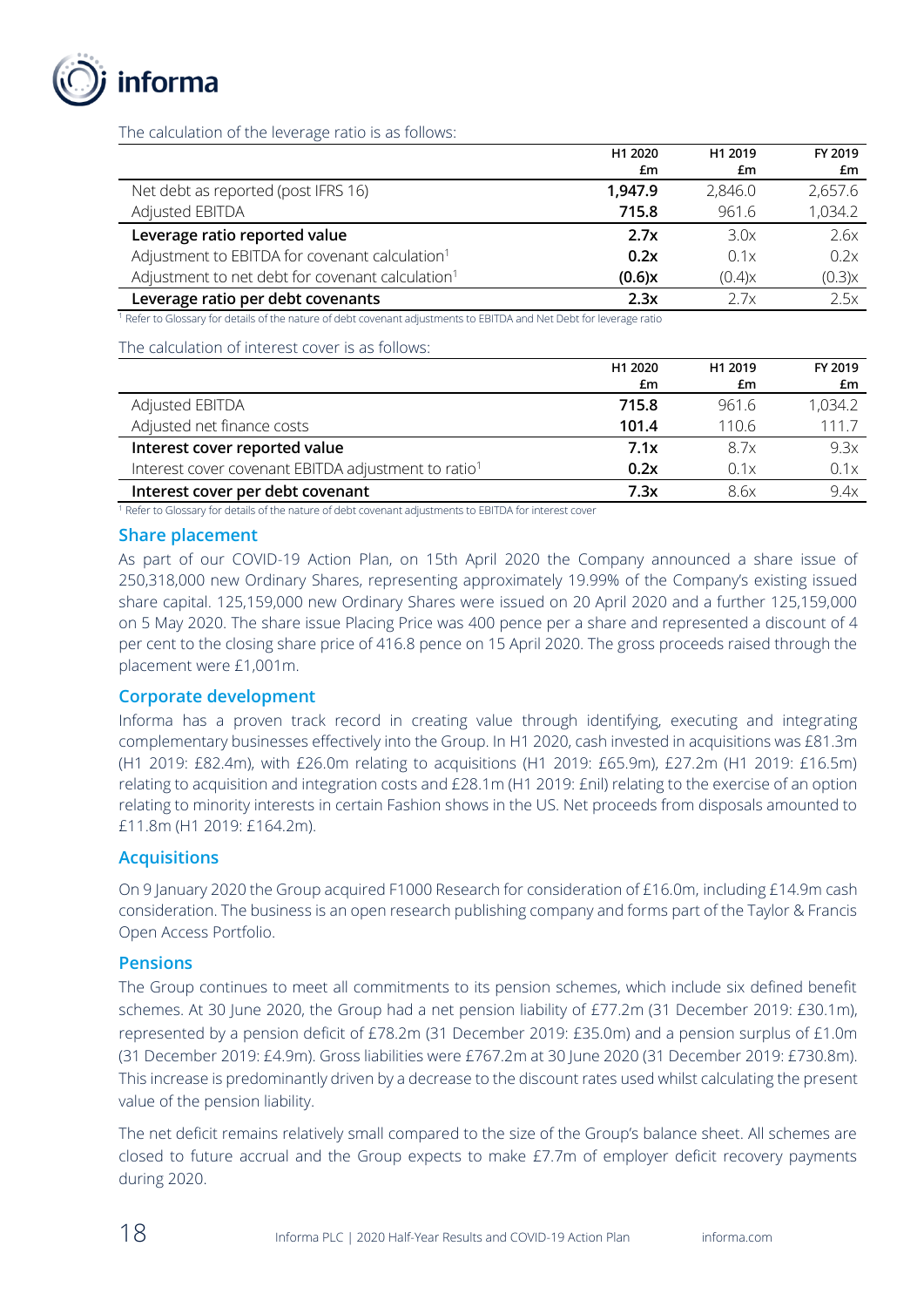

## Principal Risks and Uncertainties

Informa's approach to risk management focuses on ensuring that significant risks are identified and understood, managed and mitigated appropriately, and monitored and reported to the company's governance bodies.

Informa's risk framework is designed to provide the Board and Audit Committee with oversight of the most significant risks faced by the Group. Regular analysis and scanning for emerging risks are embedded in our risk management process and overseen by the Risk Committee. The Risk Committee reports through the Audit Committee to the Board.

In the first half of 2020, the pandemic has materially impacted our business and is recognised as a new principal risk to the Group. Our response, through our COVID-19 Action Plan, is outlined on page 6 of our Half Year Report.

#### Risk Profile at Half Year 2020

The pandemic has prompted a reassessment of certain principal risks, resulting in four having increased risk scores, and two having decreased risk scores.

#### Increased principal risk assessments

The risk of economic instability has increased following the control measures enacted to limit the spread of the pandemic, which limit face to face gatherings, and the weaker global trading environment that has resulted. In response the Group has put in place a range of measures to conserve cash and strengthen our balance sheet to build financial resilience for a period of reduced trading. Our portfolio of products and services continue to offer diversification geographically and in terms of end markets, whilst before COVID-19 around one third of the Group's pre-COVID revenue was generated from non-events activities.

The strength of our specialist brands and customer relationships has enabled us to find other ways to stay connected and provide solutions to customers whilst restrictions on physical events remain in place around the world. This includes our specialist content, media and marketing services activities, and also through a burgeoning portfolio of virtual events.

This increased provision of digital and virtual services creates opportunities but also increases uncertainty. We have therefore elevated the market risk assessment.

We have a reliance on key counterparties in certain areas of our operations. Global economic uncertainty, reduced revenue and capacity constraints may lead to individual key counterparties becoming less reliable, potentially increasing the possibility of issues related to this risk.

We assess that data privacy related risks have increased. As we develop products and services that use data in new ways to reach target audiences and improve the digital customer experience, we continue to target compliance with the relevant data privacy requirements. The new and continually evolving privacy regulations around the world continue to build complexity to our data compliance programmes.

#### Decreased principal risk assessments

Since the start of the pandemic, colleague attrition levels have decreased, and therefore we consider the risk of being unable to retain key talent is lower than before. Results from our latest Colleague survey shows there has been an increase in Colleague engagement up to a record level of 86%. A very high proportion of Colleagues (92%) responded that they believe management's response to the pandemic has been sensible and effective and 91% said the management team has led by example and provided clear direction and information.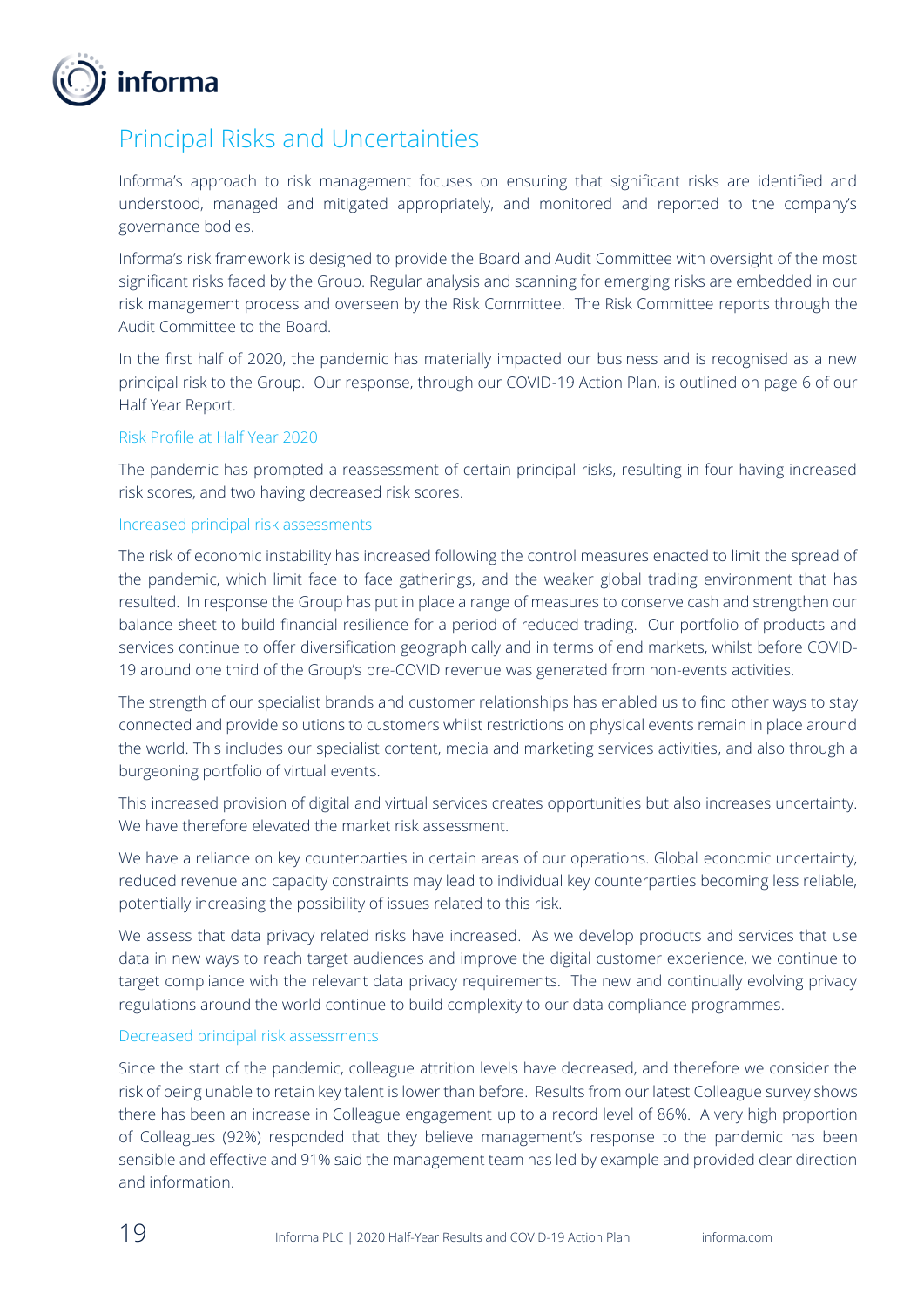

Whilst Government control restrictions remain in place, we are operating very few of our physical events, business travel is significantly reduced, and we are returning to our offices in measured and appropriate ways. This all means the likelihood and impact of a health and safety incident is currently reduced. This risk is expected to return to pre-pandemic levels as control measures are relaxed and customers and colleagues start to attend our events and offices in larger numbers.

As at 30 June 2020, the Group recognises 13 principal risks which have the potential to cause the most significant impact to the delivery of its strategic objectives, performance, future prospects and reputation. This comprises 12 Principal Risks and Uncertainties that were identified at the 2019 year-end, plus the pandemic risk that has been added since.

The 12 Principal Risks and Uncertainties identified at the 2019 year-end were outlined on pages 84 to 90 of the 2019 Annual Report (available on the Company's website at www.informa.com).

These risks are summarised below (not in order of magnitude):

- Acquisition and integration risk
- Data loss and cyber breach
- Economic instability
- Health and safety incident
- Inability to retain key talent
- Inadequate regulatory compliance
- Ineffective change management
- Major incident
- Market risk
- Pandemic
- Privacy regulation risk
- Reliance on key counterparties
- Technology failure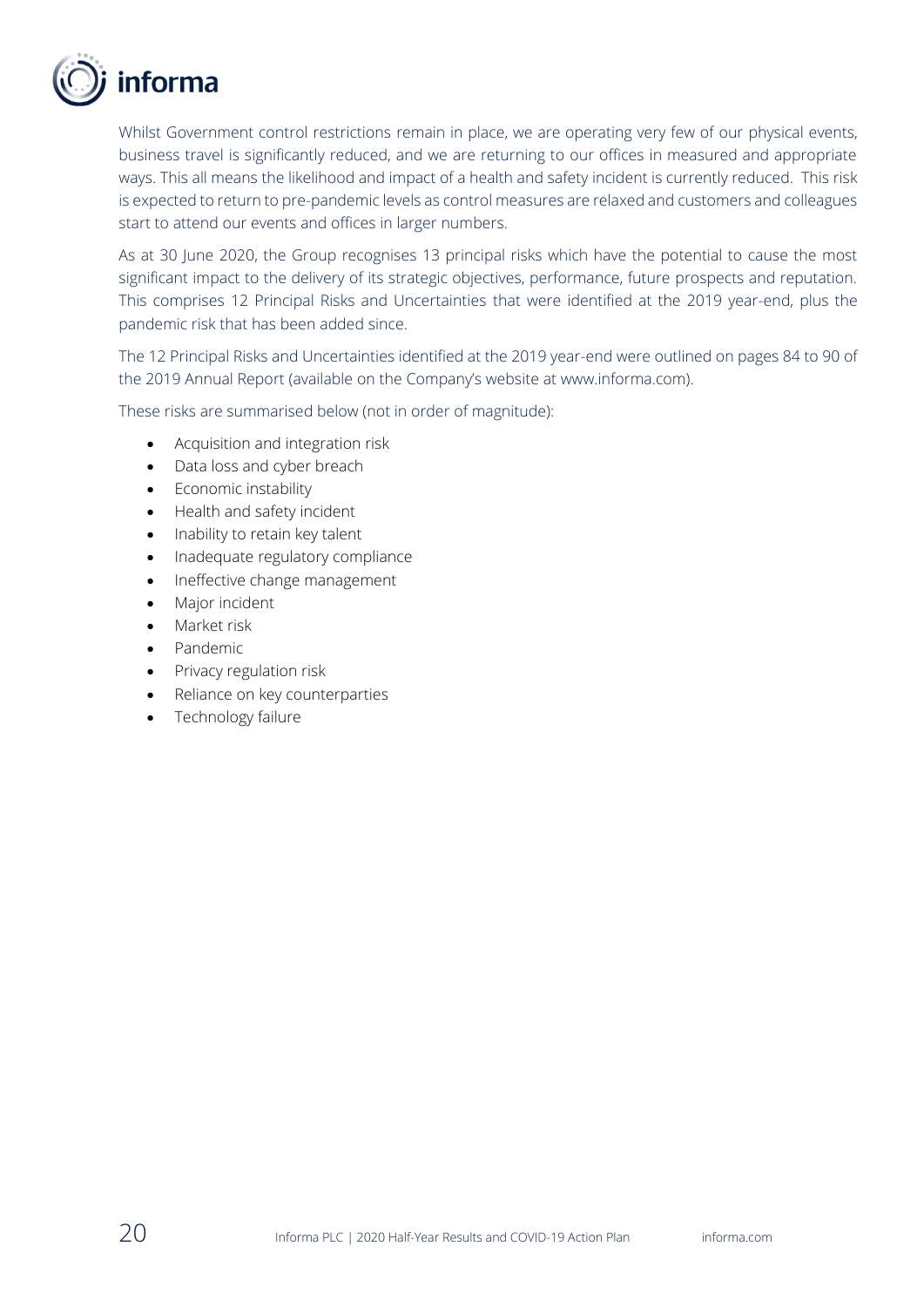

## Going Concern

#### Overview

In adopting the going concern basis for preparing the financial statements, the Directors have considered the future trading prospects of the Group's businesses, the Group's available liquidity, debt maturities and obligations under its borrowing covenants, and the Group's principal risks as set out on page 19. A summary of the impact of COVID-19 on the Group's trading is detailed on pages 4-11. Given the disruption to trading the Directors have completed a comprehensive going concern review and, taking into consideration the recent guidance issued by the FCA and the FRC, are disclosing more information in respect of this review than in previous years. Further details, including the analysis performed and conclusion reached, are set out below.

#### Liquidity and financing position

The Group has a strong liquidity position. As at 30 August 2020 the Group has £1.4bn of cash and undrawn credit facilities of £1.4bn (including access to £300m of Bank of England CCFF which is uncommitted until drawn). The Group has taken a number of actions to reinforce its liquidity position since the start of March including, but not limited to, the following:

- Raising £1bn through the equity issuance in April
- Securing a Surplus Credit Facility of £750m, which is currently undrawn
- Confirming eligibility for £300m of Bank of England CCFF liquidity, which is currently undrawn, and uncommitted until drawn
- Withdrawing the 2019 Final Dividend and suspending further dividends
- A range of direct and indirect cost controls

In addition, the Group is a well-established borrower with an investment grade credit rating which provides the Directors with confidence that the Group could further increase liquidity by raising additional debt finance. The only Group borrowings with covenants are the £1.1bn of US Private Placement (US PP) notes which are due for repayment from 2022 to 2028. The principal financial covenant ratios under the private placement loan notes are maximum net debt to EBITDA of 3.5 times and minimum EBITDA interest cover of 4.0 times, tested semi-annually. See the glossary of terms for the definition of leverage and interest cover ratios.

## Financial modelling

The business and operational impact of COVID-19 to date in 2020 is discussed on pages 4 to 11. The Government control restrictions adopted worldwide to limit the spread of COVID-19 have created a degree of uncertainty around the forecasting of Informa's physical events revenues. In response, in the going concern assessment period up to the end of 2021, the Directors have modelled a number of different scenarios based off three underlying sets of forecasts, representing the base case, an upside case and a downside case. Key assumptions made in these scenarios include the timing of when control restrictions are relaxed, allowing physical events to resume, and also the participation levels at these events as confidence returns.

In modelling the base case the Directors have assumed the following:

- No physical events are held until 2021, apart from in Mainland China, where events resumed operating in Q3 2020;
- All physical events in 2020 and 2021 have lower levels of participants compared to 2019, as confidence and participation is assumed to return gradually, with international travel also assumed to recover gradually;
- A gradual recovery of our event-led businesses in 2021, with revenue predominantly phased to the second half of the year; and
- A robust performance by subscriptions-led businesses in 2021, albeit with an assumption of some macro-economic impact impacting revenues compared to 2020.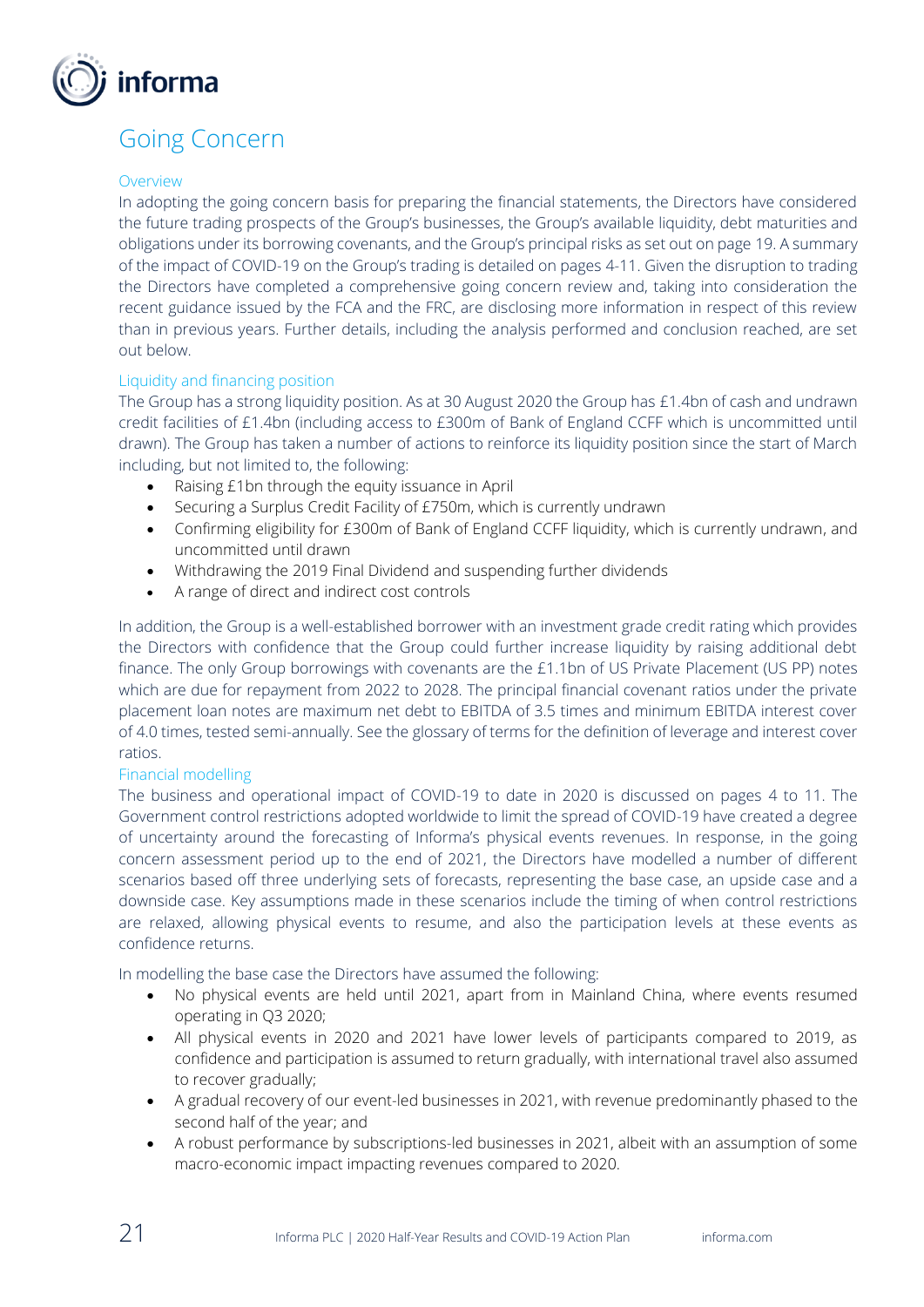

In this scenario, the Group maintains liquidity headroom of more than £2bn but would breach the leverage covenant on the US Private Placement debt at the 2020 year-end.

In modelling the downside case, the Directors have assumed that there are no physical events held until the second half of 2021 apart from in Mainland China, where events are operating from Q3 2020. Furthermore, when physical events do return in the second half of 2021, it is assumed the revenue contribution is lower than in the base case, although additional cost savings are also assumed. All other assumptions are consistent with the Base Case. In this scenario the Group maintains minimum liquidity headroom of more than £2bn but would also breach the leverage covenant on the US Private Placement debt at the 2020 year-end.

Although the base and downside cases indicate a breach of covenants in the going concern period, the Directors are confident that a waiver for the leverage and interest cover covenants on the US Private Placement debt could be obtained from the debt holders, if required. Alternatively, given the strong liquidity position of the group the US Private Placement debt could be prepaid with existing liquidity so to avoid a breach of covenants. As a result, the Directors do not consider that the forecast covenant breach constitutes a material uncertainty in respect of going concern.

The Directors have also modelled a reverse stress test, which assesses the liquidity and covenant position if the Group had no gross profit from 1 October 2020 to the end of 2021 and all event-related cash collected as at 31 July 2020 was refunded to customers. In this test the Group maintains liquidity headroom of £0.8bn at a minimum but would breach the leverage covenant and would therefore require a covenant waiver. The Directors feel that the assumptions applied in this reverse stress test are extremely remote, given that the Group's subscription-led businesses continues to generate gross profit.

#### Going concern basis

Based on the scenarios modelled the Directors believe that the Group is well placed to manage its financing and other business risks satisfactorily and have been able to form a reasonable expectation that the Group has adequate resources to continue in operation for at least twelve months from the signing date of these consolidated interim financial statements. The Directors therefore consider it appropriate to adopt the going concern basis of accounting in preparing the financial statements. The long-term impact of COVID-19 is uncertain and should the impact of the pandemic on trading conditions be more prolonged or severe than currently forecast by the Directors, the Group may need to implement additional operational or financial measures.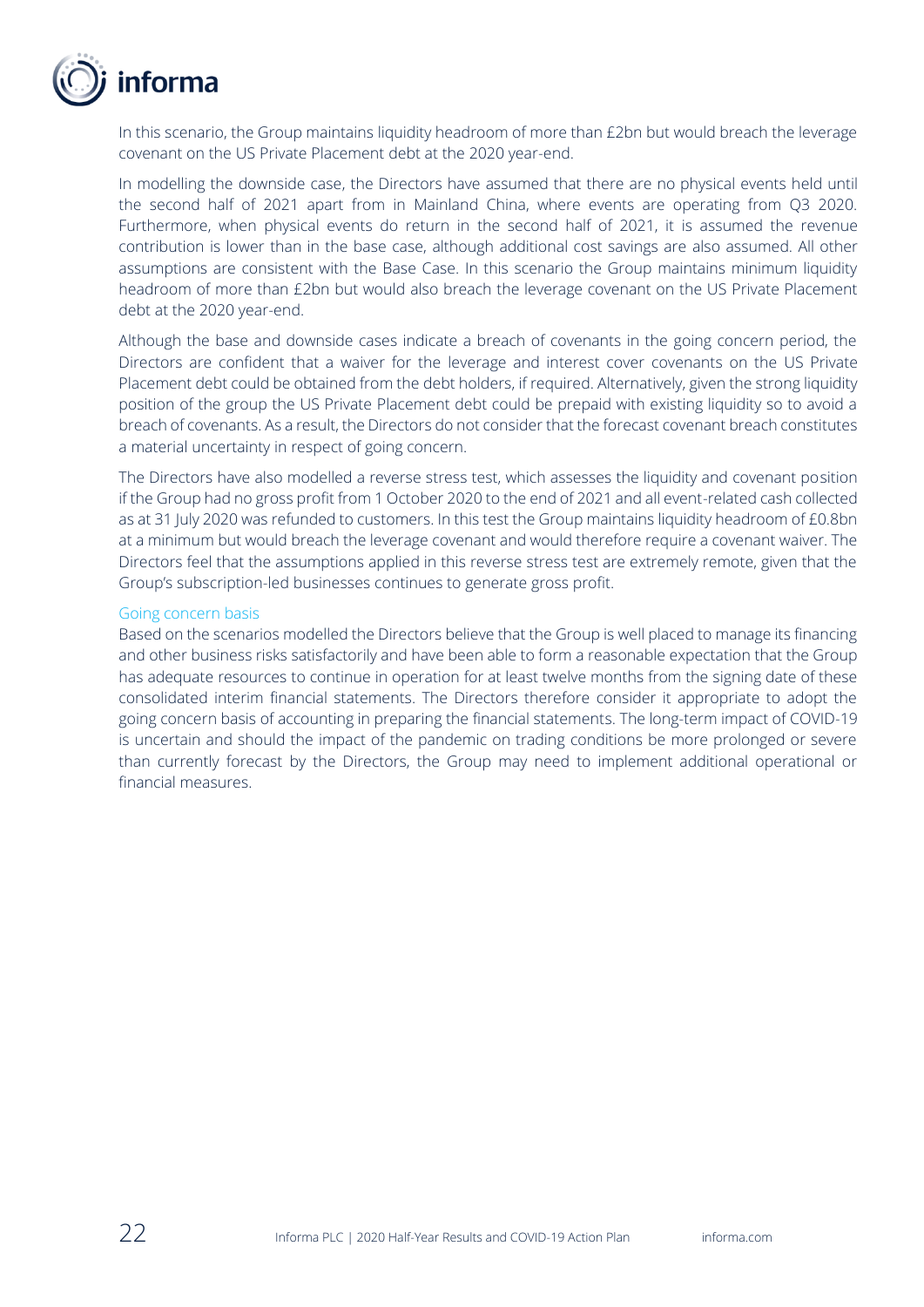

## Cautionary statements

This interim management report contains certain forward-looking statements. These statements are subject to a number of risks and uncertainties and actual results and events could differ materially from those currently being anticipated. The terms 'expect', 'should be', 'will be' and similar expressions (or their negative) identify forward-looking statements. Factors which may cause future outcomes to differ from those foreseen in forward-looking statements include, but are not limited to: general economic conditions and business conditions in Informa's markets; exchange rate fluctuations, customers' acceptance of its products and services; the actions of competitors; legislative, fiscal and regulatory developments; changes in law and legal interpretation affecting Informa's intellectual property rights and internet communications; and the impact of technological change.

Past performance should not be taken as an indication or guarantee of future results, and no representation or warranty, express or implied, is made regarding future performance. These forward-looking statements speak only as of the date of this interim management report and are based on numerous assumptions regarding Informa's present and future business strategies and the environment in which Informa will operate in the future. Except as required by any applicable law or regulation, the Group expressly disclaims any obligation or undertaking to release publicly any updates or revisions to any forward-looking statements contained in this document to reflect any change in the Group's expectations or any change in events, conditions or circumstances on which any such statement is based after the date of this announcement or to update or keep current any other information contained in this interim management report.

Nothing in this interim management report should be construed as a profit forecast. All persons, wherever located, should consult any additional disclosures that Informa may make in any regulatory announcements or documents which it publishes. This announcement does not constitute an invitation to underwrite, subscribe for or otherwise acquire or dispose of any Informa PLC shares, in the UK, or in the US, or under the US Securities Act 1933 or in any other jurisdiction.

## Board of Directors

The Directors of Informa plc are listed in the 2019 Annual Report and Accounts. Biographical details for the current Directors can be found on the Company's website: [www.informa.com.](http://www.informa.com/)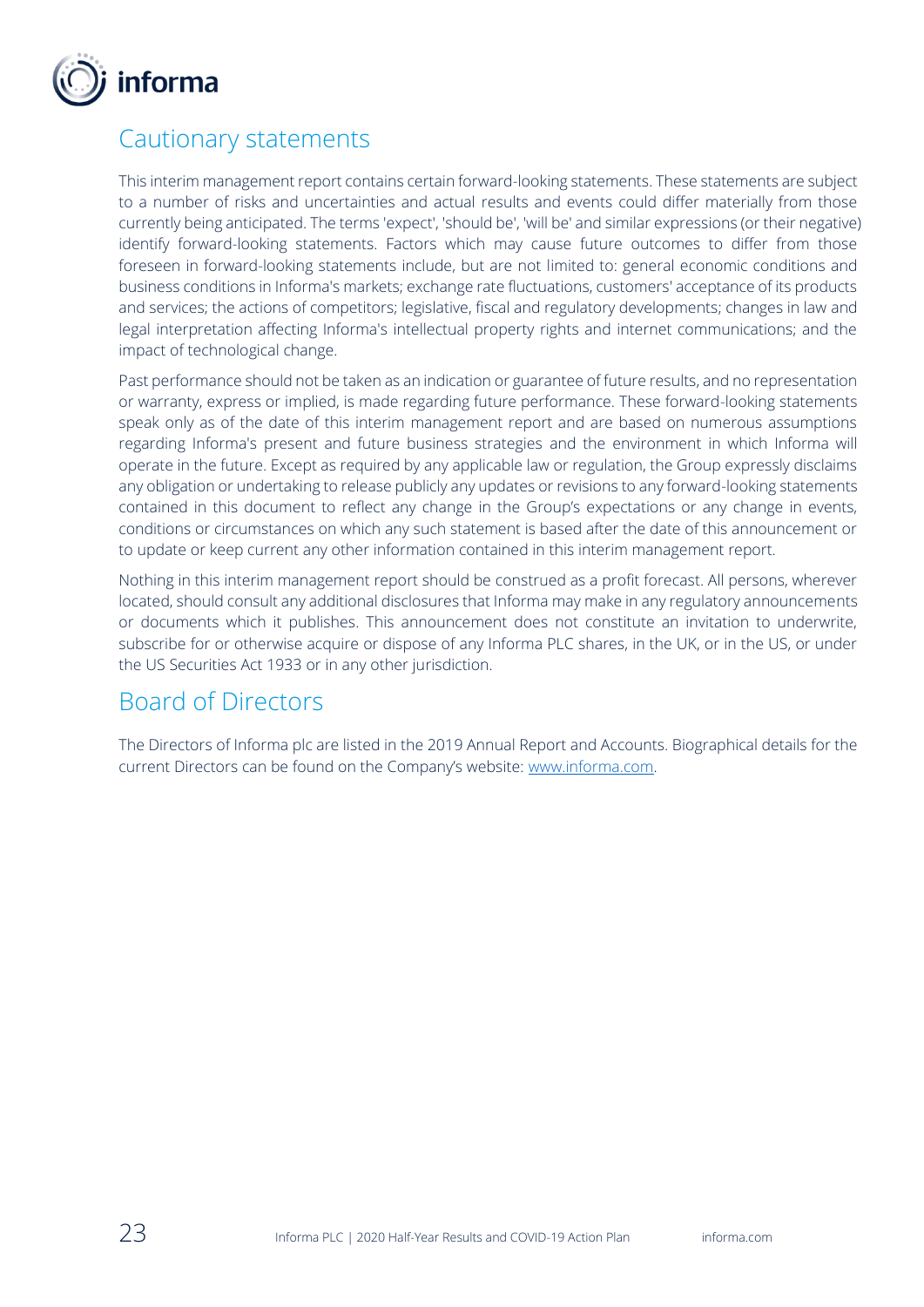

## Responsibility Statement

We confirm that to the best of our knowledge:

a) the consolidated interim financial statements have been prepared in accordance with IAS 34 'Interim Financial Reporting' as adopted by the European Union;

b) the consolidated interim financial statements, which have been prepared in accordance with the applicable set of accounting standards, give a true and fair view of the assets, liabilities, financial position and profit or loss of the issuer, or the undertakings included in the consolidation as a whole as required by DTR 4.2.4R;

c) the interim management report includes a fair review of the information required by DTR 4.2.7R, namely;

i. an indication of important events that have occurred during the first six months of the financial year and their impact on the consolidated interim financial statements; and

ii. a description of the principal risks and uncertainties for the remaining six months of the financial year.

d) the interim management report includes, as required by DTR 4.2.8, a fair review of material related party transactions that have taken place in the first six months of the financial year and any material changes in the related-party transactions described in the 2019 Annual Report.

Approved by the Board on 20 September 2020 and signed on its behalf by:

**Stephen A. Carter Carter Carter A. Carter A. Carter A. Carter A. Careth Wright** 

Chief Executive Group Finance Director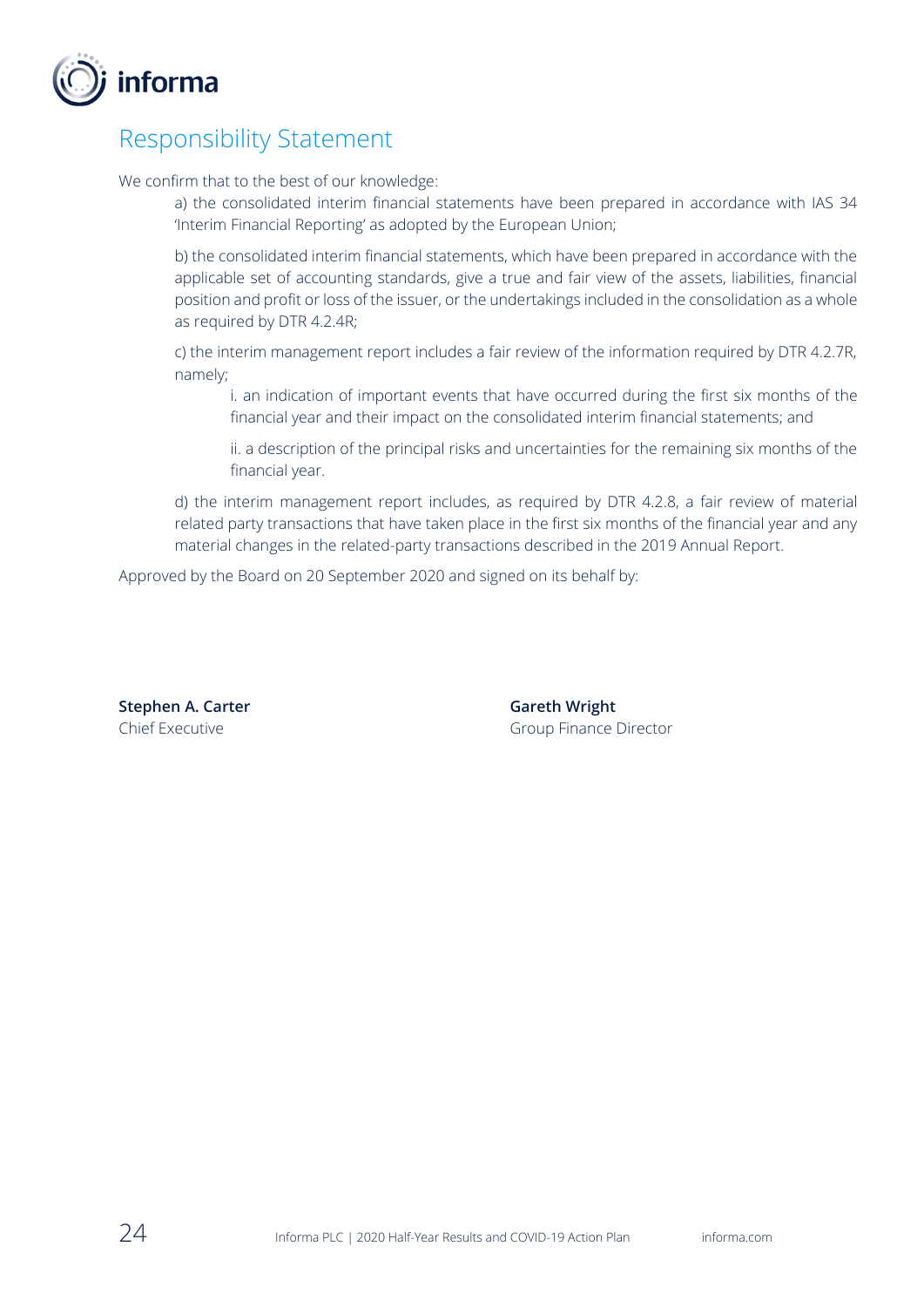

## Independent Review Report to Informa PLC

We have been engaged by the company to review the condensed set of financial statements in the halfyearly financial report for the six months ended 30 June 2020 which comprises the Condensed Consolidated Income Statement, the Condensed Consolidated Statement of Comprehensive Income, the Condensed Consolidated Statement of Changes in Equity, the Condensed Consolidated Balance Sheet, the Condensed Consolidated Cash Flow Statement and related notes 1 to 18. We have read the other information contained in the half-yearly financial report and considered whether it contains any apparent misstatements or material inconsistencies with the information in the condensed set of financial statements.

#### **Directors' responsibilities**

The half-yearly financial report is the responsibility of, and has been approved by, the directors. The directors are responsible for preparing the half-yearly financial report in accordance with the Disclosure Guidance and Transparency Rules of the United Kingdom's Financial Conduct Authority.

As disclosed in note 1, the annual financial statements of the Group are prepared in accordance with IFRSs as adopted by the European Union. The condensed set of financial statements included in this half-yearly financial report has been prepared in accordance with International Accounting Standard 34 "Interim Financial Reporting" as adopted by the European Union.

#### **Our responsibility**

Our responsibility is to express to the Company a conclusion on the condensed set of financial statements in the half-yearly financial report based on our review.

#### **Scope of review**

We conducted our review in accordance with International Standard on Review Engagements (UK and Ireland) 2410 "Review of Interim Financial Information Performed by the Independent Auditor of the Entity" issued by the Financial Reporting Council for use in the United Kingdom. A review of interim financial information consists of making inquiries, primarily of persons responsible for financial and accounting matters, and applying analytical and other review procedures. A review is substantially less in scope than an audit conducted in accordance with International Standards on Auditing (UK) and consequently does not enable us to obtain assurance that we would become aware of all significant matters that might be identified in an audit. Accordingly, we do not express an audit opinion.

#### **Conclusion**

Based on our review, nothing has come to our attention that causes us to believe that the condensed set of financial statements in the half-yearly financial report for the six months ended 30 June 2020 is not prepared, in all material respects, in accordance with International Accounting Standard 34 as adopted by the European Union and the Disclosure Guidance and Transparency Rules of the United Kingdom's Financial Conduct Authority.

#### **Use of our report**

This report is made solely to the company in accordance with International Standard on Review Engagements (UK and Ireland) 2410 "Review of Interim Financial Information Performed by the Independent Auditor of the Entity" issued by the Financial Reporting Council. Our work has been undertaken so that we might state to the company those matters we are required to state to it in an independent review report and for no other purpose. To the fullest extent permitted by law, we do not accept or assume responsibility to anyone other than the company, for our review work, for this report, or for the conclusions we have formed.

## Deloitte LLP

Statutory Auditor London, UK 20 September 2020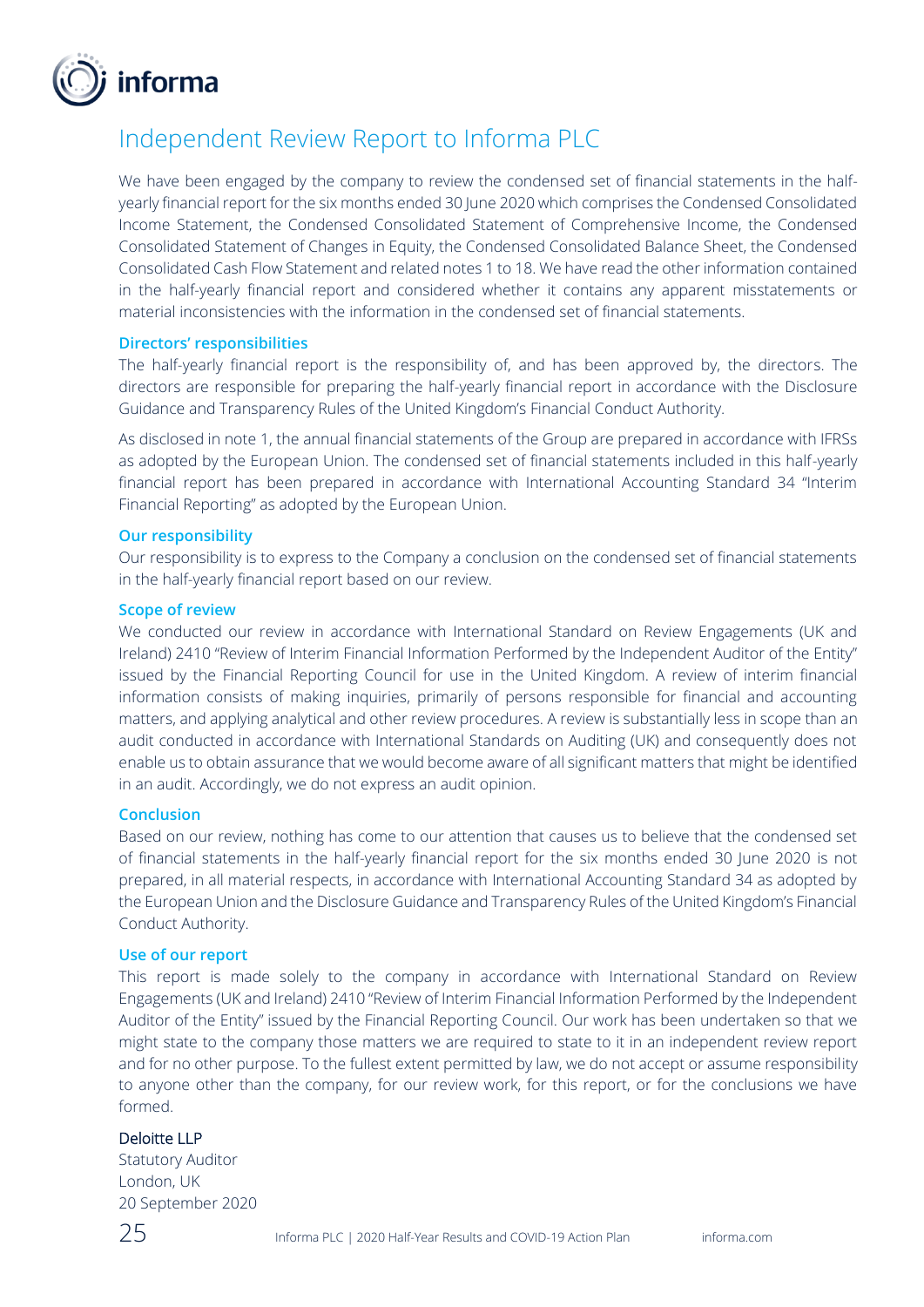

# Condensed Consolidated Income Statement

For the six months ended 30 June 2020

|                                 |              | 6 months ended 30 June (unaudited) |                    |                      |                     |                    |                      |                                   |
|---------------------------------|--------------|------------------------------------|--------------------|----------------------|---------------------|--------------------|----------------------|-----------------------------------|
|                                 |              | Adjusted<br>results                | Adjusting<br>items | Statutory<br>results | Adjusted<br>results | Adjusting<br>items | Statutory<br>results | Year ended 31<br>December<br>2019 |
|                                 |              | 2020                               | 2020               | 2020                 | 2019                | 2019               | 2019                 | (audited)                         |
|                                 | <b>Notes</b> | £m                                 | £m                 | £m                   | £m                  | £m                 | £m                   | £m                                |
| Revenue                         | 3            | 814.4                              |                    | 814.4                | 1,407.6             |                    | 1,407.6              | 2,890.3                           |
| Net operating                   |              |                                    |                    |                      |                     |                    |                      |                                   |
| expenses <sup>2</sup>           |              | (695.5)                            | (858.5)            | (1,554.0)            | (972.4)             | (187.4)            | (1, 159.8)           | (2,353.7)                         |
| Operating                       |              |                                    |                    |                      |                     |                    |                      |                                   |
| profit/(loss) before            |              |                                    |                    |                      |                     |                    |                      |                                   |
| joint ventures and              |              |                                    |                    |                      |                     |                    |                      |                                   |
| associates                      |              | 118.9                              | (858.5)            | (739.6)              | 435.2               | (187.4)            | 247.8                | 536.6                             |
| Share of results of             |              |                                    |                    |                      |                     |                    |                      |                                   |
| joint ventures and              |              |                                    |                    |                      |                     |                    |                      |                                   |
| associates                      |              | (0.3)                              |                    | (0.3)                | 0.5                 |                    | 0.5                  | 1.5                               |
| Operating                       |              |                                    |                    |                      |                     |                    |                      |                                   |
| profit/(loss)                   |              | 118.6                              | (858.5)            | (739.9)              | 435.7               | (187.4)            | 248.3                | 538.1                             |
| (Loss)/profit on                |              |                                    |                    |                      |                     |                    |                      |                                   |
| disposal of                     |              |                                    |                    |                      |                     |                    |                      |                                   |
| subsidiaries and                |              |                                    |                    |                      |                     |                    |                      |                                   |
| operations                      |              |                                    | (4.0)              | (4.0)                | $\bar{\phantom{a}}$ | 42.9               | 42.9                 | (95.4)                            |
| Investment income               | 5            | 4.8                                |                    | 4.8                  | 4.4                 |                    | 4.4                  | 10.1                              |
| Finance costs                   | 6            | (52.4)                             | (9.7)              | (62.1)               | (62.3)              | (0.5)              | (62.8)               | (134.1)                           |
| Profit/(loss) before            |              |                                    |                    |                      |                     |                    |                      |                                   |
| tax                             |              | 71.0                               | (872.2)            | (801.2)              | 377.8               | (145.0)            | 232.8                | 318.7                             |
| Tax (charge)/credit             | 7            | (9.2)                              | 43.9               | 34.7                 | (71.8)              | 35.6               | (36.2)               | (72.6)                            |
| Profit/(loss) for the           |              |                                    |                    |                      |                     |                    |                      |                                   |
| period                          |              | 61.8                               | (828.3)            | (766.5)              | 306.0               | (109.4)            | 196.6                | 246.1                             |
| <b>Attributable to:</b>         |              |                                    |                    |                      |                     |                    |                      |                                   |
| <b>Equity holders of the</b>    |              |                                    |                    |                      |                     |                    |                      |                                   |
| parent                          |              | 66.9                               | (828.3)            | (761.4)              | 291.8               | (109.4)            | 182.4                | 225.5                             |
| Non-controlling                 |              |                                    |                    |                      |                     |                    |                      |                                   |
| interest                        |              | (5.1)                              | -                  | (5.1)                | 14.2                |                    | 14.2                 | 20.6                              |
|                                 |              |                                    |                    |                      |                     |                    |                      |                                   |
| Earnings per share <sup>1</sup> |              |                                    |                    |                      |                     |                    |                      |                                   |
| Basic (p)                       | 9            | 5.0                                |                    | (56.9)               | 23.2                |                    | 14.5                 | 17.9                              |
| Diluted (p)                     | 9            | 5.0                                |                    | (56.9)               | 23.1                |                    | 14.4                 | 17.9                              |

1. Restated for share placement (see Note 14.)

2. Net operating expenses includes a foreign exchange gain of £4.3m. Gross operating expense total £699.8m.

All results relate to continuing operations. Adjusting items are detailed in Note 4.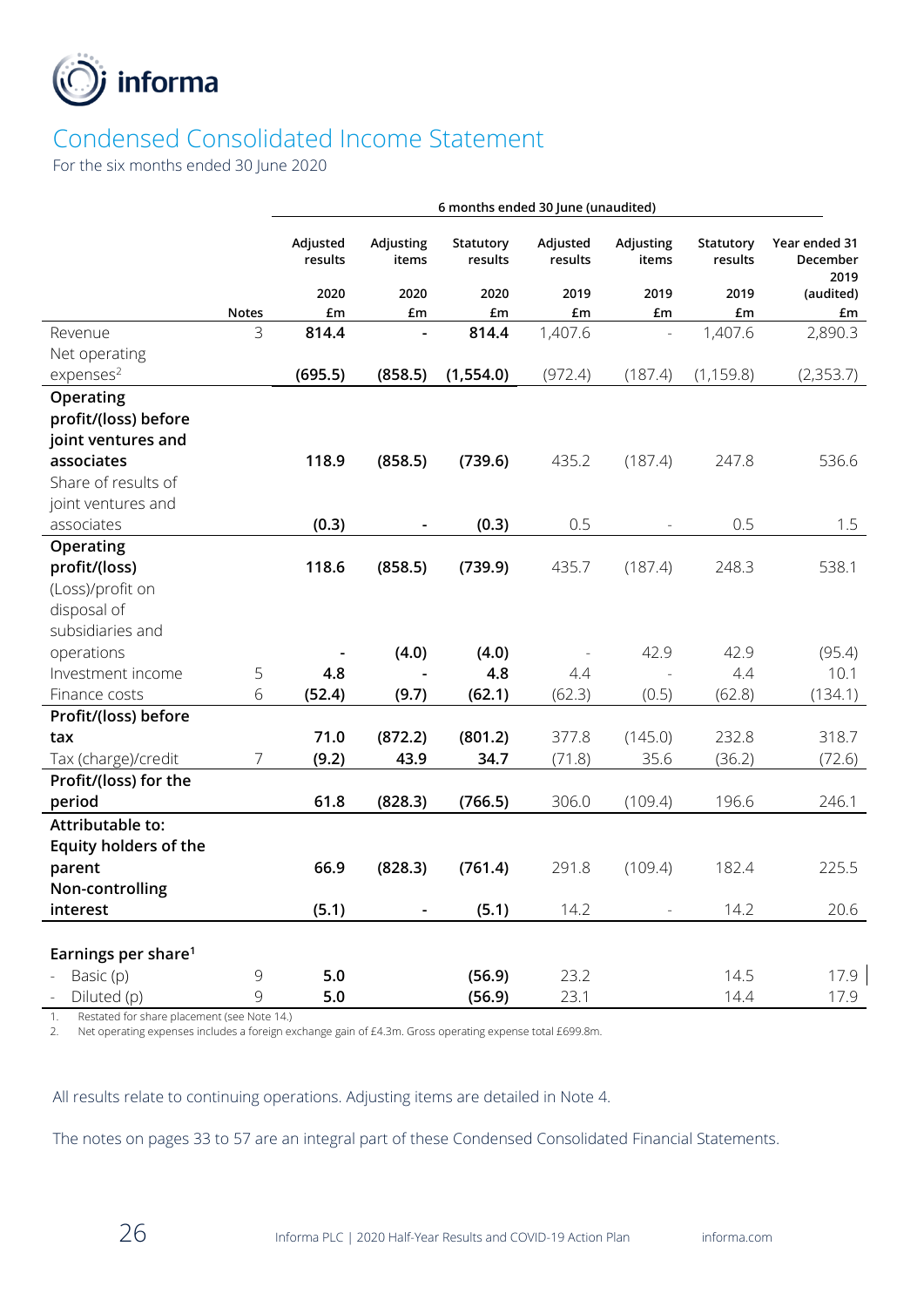

# Condensed Consolidated Statement of Comprehensive Income

For the six months ended 30 June 2020

|                                                                        | 6 months ended<br>30 June<br>2020 | 6 months ended<br>30 June<br>2019 | Year ended<br>31 December<br>2019 |
|------------------------------------------------------------------------|-----------------------------------|-----------------------------------|-----------------------------------|
|                                                                        | (unaudited)                       | (unaudited)                       | (audited)                         |
|                                                                        | £m                                | £m                                | £m                                |
| (Loss)/profit for the period                                           | (766.5)                           | 196.6                             | 246.1                             |
| Items that will not be reclassified subsequently to profit<br>or loss: |                                   |                                   |                                   |
| Actuarial loss on defined benefit pension schemes                      | (49.0)                            | (10.9)                            | (1.6)                             |
| Tax relating to items that will not be reclassified to profit or       |                                   |                                   |                                   |
| loss                                                                   | 8.9                               | 1.9                               | 0.7                               |
| Total items that will not be reclassified subsequently to              |                                   |                                   |                                   |
| profit or loss                                                         | (40.1)                            | (9.0)                             | (0.9)                             |
| Items that have been reclassified subsequently to profit<br>or loss    |                                   |                                   |                                   |
| Recycling of exchange losses/gains arising on disposal of              |                                   |                                   |                                   |
| foreign operations                                                     |                                   | (0.2)                             | 1.2                               |
| Items that may be reclassified subsequently to profit or<br>loss       |                                   |                                   |                                   |
| Exchange gain/(loss) on translation of foreign operations              | 409.0                             | 39.9                              | (233.5)                           |
| Exchange (loss)/gain on net investment hedge debt                      | (156.4)                           | (14.9)                            | 73.1                              |
| Loss on derivative hedges <sup>1</sup>                                 | (54.2)                            | (10.1)                            | (21.2)                            |
| Total items that may be reclassified subsequently to                   |                                   |                                   |                                   |
| profit or loss                                                         | 198.4                             | 14.9                              | (181.6)                           |
| Other comprehensive income/(expense) for the period                    | 158.3                             | 5.7                               | (181.3)                           |
| Total comprehensive (expense)/income for the period,                   |                                   |                                   |                                   |
| before initial application of IFRS 16                                  | (608.2)                           | 202.3                             | 64.8                              |
| Effect of initial application of IFRS 16 that will not be              |                                   |                                   |                                   |
| reclassified subsequently to profit or loss                            |                                   | 4.1                               | 4.1                               |
| Total comprehensive (expense)/income for the period                    | (608.2)                           | 206.4                             | 68.9                              |
| Total comprehensive (expense)/income attributable to:                  |                                   |                                   |                                   |
| - Equity holders of the parent                                         | (601.1)                           | 192.7                             | 48.2                              |
| - Non-controlling interest                                             | (7.1)                             | 13.7                              | 20.7                              |

<sup>1</sup>Amount includes movements on derivatives in cash flow (£0.1m) and net investment (£54.1m) hedge relationships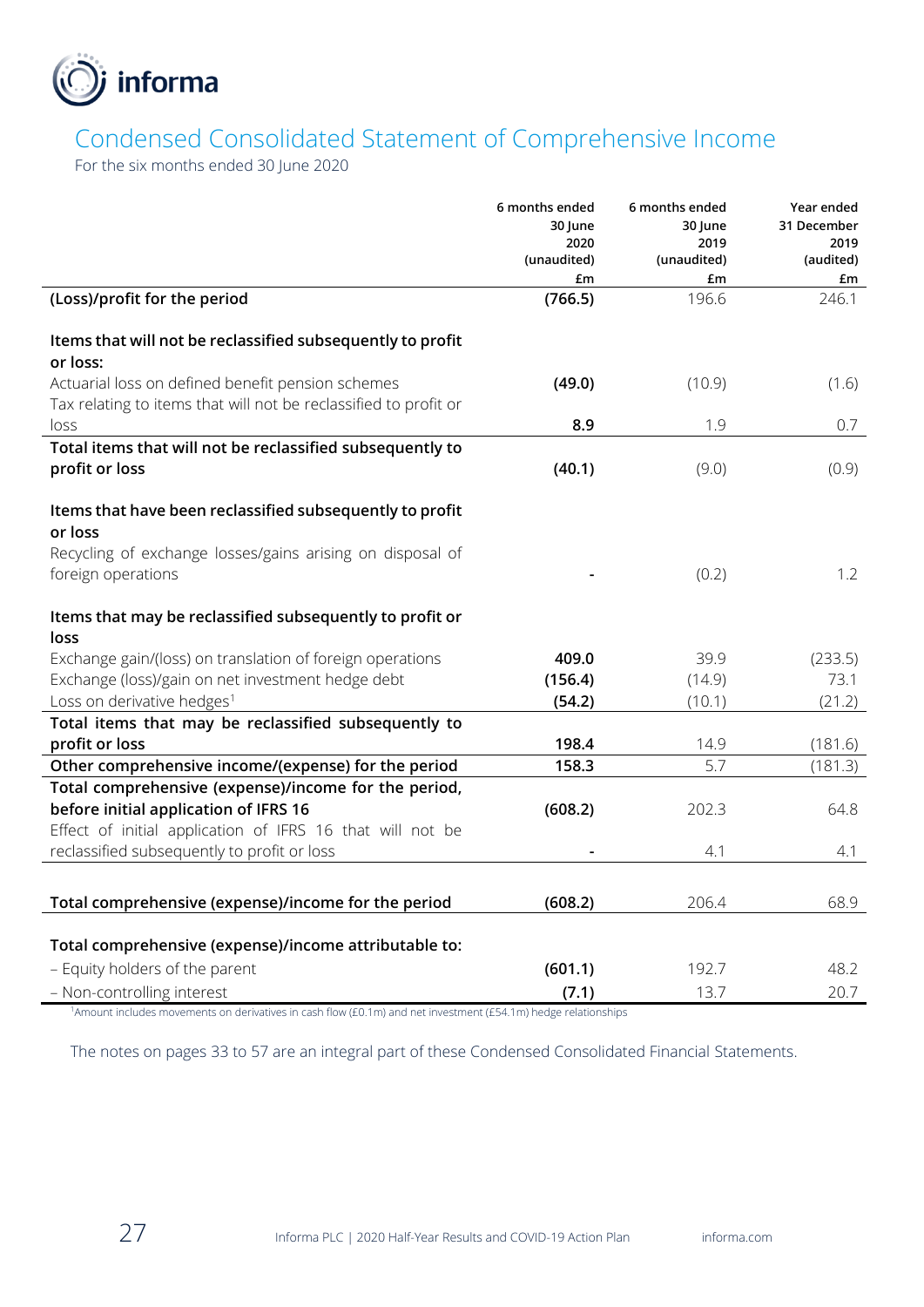

# Condensed Consolidated Statement of Changes in Equity

For the six months ended 30 June 2020 (unaudited)

|     | Share                                     |                        |                                              |                           |                                      | Non-                                                                         |                                                           |
|-----|-------------------------------------------|------------------------|----------------------------------------------|---------------------------|--------------------------------------|------------------------------------------------------------------------------|-----------------------------------------------------------|
|     | premium                                   | Translation            | Other                                        | Retained                  |                                      |                                                                              | <b>Total</b>                                              |
|     |                                           |                        |                                              |                           |                                      |                                                                              | equity<br>£m                                              |
|     |                                           |                        |                                              |                           |                                      |                                                                              | 5,838.0                                                   |
|     |                                           |                        |                                              |                           |                                      |                                                                              |                                                           |
|     |                                           |                        |                                              |                           |                                      |                                                                              | (766.5)                                                   |
|     |                                           |                        |                                              |                           |                                      |                                                                              |                                                           |
|     |                                           |                        |                                              |                           |                                      |                                                                              |                                                           |
|     |                                           |                        |                                              |                           |                                      |                                                                              | 409.0                                                     |
|     |                                           |                        |                                              |                           |                                      |                                                                              |                                                           |
|     |                                           |                        |                                              |                           |                                      |                                                                              | (156.4)                                                   |
|     |                                           |                        |                                              |                           |                                      |                                                                              |                                                           |
|     |                                           | (54.2)                 |                                              |                           |                                      |                                                                              | (54.2)                                                    |
|     |                                           |                        |                                              |                           |                                      |                                                                              |                                                           |
|     |                                           |                        |                                              |                           |                                      |                                                                              |                                                           |
|     |                                           |                        |                                              | (49.0)                    | (49.0)                               |                                                                              | (49.0)                                                    |
|     |                                           |                        |                                              |                           |                                      |                                                                              |                                                           |
|     |                                           |                        |                                              |                           |                                      |                                                                              |                                                           |
|     |                                           |                        |                                              | 8.9                       | 8.9                                  |                                                                              | 8.9                                                       |
|     |                                           |                        |                                              |                           |                                      |                                                                              |                                                           |
|     |                                           |                        |                                              |                           |                                      |                                                                              |                                                           |
|     |                                           | 200.4                  |                                              | (801.5)                   | (601.1)                              | (7.1)                                                                        | (608.2)                                                   |
|     |                                           |                        |                                              |                           |                                      |                                                                              |                                                           |
|     |                                           |                        |                                              |                           |                                      | (10.1)                                                                       | (10.1)                                                    |
|     |                                           |                        | 3.7                                          |                           | 3.7                                  |                                                                              | 3.7                                                       |
| 0.2 | 975.7                                     |                        |                                              |                           | 975.9                                |                                                                              | 975.9                                                     |
|     |                                           |                        | (0.7)                                        |                           | (0.7)                                |                                                                              | (0.7)                                                     |
|     |                                           |                        | (4.9)                                        | 4.9                       |                                      |                                                                              |                                                           |
| 1.5 | 1,881.0                                   | 83.2                   | 1,962.7                                      | 2,091.3                   | 6,019.7                              | 178.9                                                                        | 6,198.6                                                   |
|     | Share<br>capital<br>£m<br>1.3<br>$\equiv$ | account<br>£m<br>905.3 | reserve<br>£m<br>(117.2)<br>411.0<br>(156.4) | reserves<br>£m<br>1,964.6 | earnings<br>£m<br>2,887.9<br>(761.4) | Total <sup>1</sup><br>£m<br>5,641.9<br>(761.4)<br>411.0<br>(156.4)<br>(54.2) | controlling<br>interests<br>£m<br>196.1<br>(5.1)<br>(2.0) |

<sup>1</sup>Total attributable to equity holders of the parent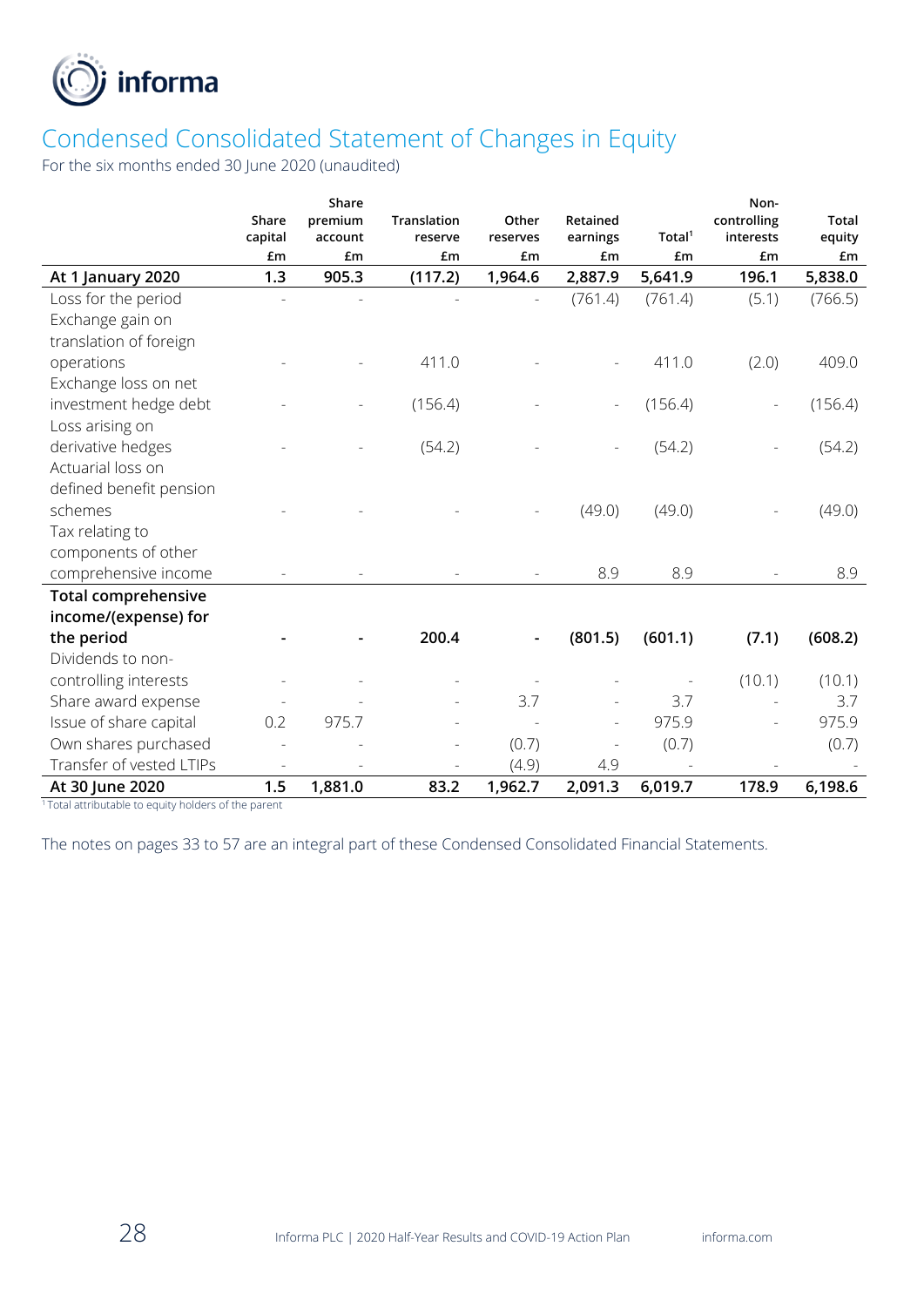

# Condensed Consolidated Statement of Changes in Equity (Continued)

For the six months ended 30 June 2019 (unaudited)

|                            | Share     | Share<br>premium | Translation | Other                    | Retained      |                          | Non-<br>controlling |                     |
|----------------------------|-----------|------------------|-------------|--------------------------|---------------|--------------------------|---------------------|---------------------|
|                            | capital   | account          | reserve     | reserves                 | earnings      | Total <sup>1</sup>       | interest            | <b>Total equity</b> |
| At 31 December 2018        | £m<br>1.3 | £m<br>905.3      | £m<br>63.3  | £m<br>1,974.5            | £m<br>2,933.8 | £m<br>5,878.2            | £m<br>193.4         | £m<br>6071.6        |
| As previously reported -   |           |                  |             |                          |               |                          |                     |                     |
| Effect of initial          |           |                  |             |                          |               |                          |                     |                     |
| application of IFRS 16     |           |                  |             |                          |               |                          |                     |                     |
| on 1 January 2019          |           |                  |             |                          | 4.1           | 4.1                      |                     | 4.1                 |
| At 1 January 2019 as       |           |                  |             |                          |               |                          |                     |                     |
| restated for initial       |           |                  |             |                          |               |                          |                     |                     |
| application of IFRS 16     | 1.3       | 905.3            | 63.3        | 1,974.5                  | 2,937.9       | 5,882.3                  | 193.4               | 6,075.7             |
| Profit for the period      |           |                  |             |                          | 182.4         | 182.4                    | 14.2                | 196.6               |
| Recycling of exchange      |           |                  |             |                          |               |                          |                     |                     |
| losses on disposal         |           |                  | (0.2)       |                          |               | (0.2)                    |                     | (0.2)               |
| Exchange gain on           |           |                  |             |                          |               |                          |                     |                     |
| translation of foreign     |           |                  |             |                          |               |                          |                     |                     |
| operations                 |           |                  | 40.4        |                          |               | 40.4                     | (0.5)               | 39.9                |
| Exchange loss on net       |           |                  |             |                          |               |                          |                     |                     |
| investment hedge debt      |           |                  | (14.9)      |                          |               | (14.9)                   |                     | (14.9)              |
| Loss arising on            |           |                  |             |                          |               |                          |                     |                     |
| derivative hedges          |           |                  | (10.1)      |                          |               | (10.1)                   |                     | (10.1)              |
| Actuarial loss on          |           |                  |             |                          |               |                          |                     |                     |
| defined benefit pension    |           |                  |             |                          |               |                          |                     |                     |
| schemes                    |           |                  |             |                          | (10.9)        | (10.9)                   |                     | (10.9)              |
| Tax relating to            |           |                  |             |                          |               |                          |                     |                     |
| components of other        |           |                  |             |                          |               |                          |                     |                     |
| comprehensive income       |           |                  |             |                          | 1.9           | 1.9                      |                     | 1.9                 |
| <b>Total comprehensive</b> |           |                  |             |                          |               |                          |                     |                     |
| income for the period      |           |                  | 15.2        |                          | 173.4         | 188.6                    | 13.7                | 202.3               |
| Dividends to               |           |                  |             |                          |               |                          |                     |                     |
| shareholders               |           |                  |             |                          | (185.8)       | (185.8)                  |                     | (185.8)             |
| Dividend to Non-           |           |                  |             |                          |               |                          |                     |                     |
| controlling interests      |           |                  |             | $\overline{\phantom{a}}$ |               | $\overline{\phantom{a}}$ | (11.5)              | (11.5)              |
| Share award expense        |           |                  |             | 5.3                      |               | 5.3                      |                     | 5.3                 |
| Own shares purchased       |           |                  |             | (1.2)                    |               | (1.2)                    |                     | (1.2)               |
| Transfer of vested LTIPs   |           |                  |             | (5.7)                    | 5.7           |                          |                     |                     |
| NCI arising on purchase    |           |                  |             |                          |               |                          |                     |                     |
| of business                |           |                  |             |                          |               |                          | 0.1                 | 0.1                 |
| NCI on disposal of         |           |                  |             |                          |               |                          |                     |                     |
| business                   |           |                  |             | 1.2                      |               | 1.2                      | (0.5)               | 0.7                 |
| At 30 June 2019            | 1.3       | 905.3            | 78.5        | 1,974.1                  | 2,931.2       | 5,890.4                  | 195.2               | 6,085.6             |

<sup>1</sup>Total attributable to equity holders of the parent,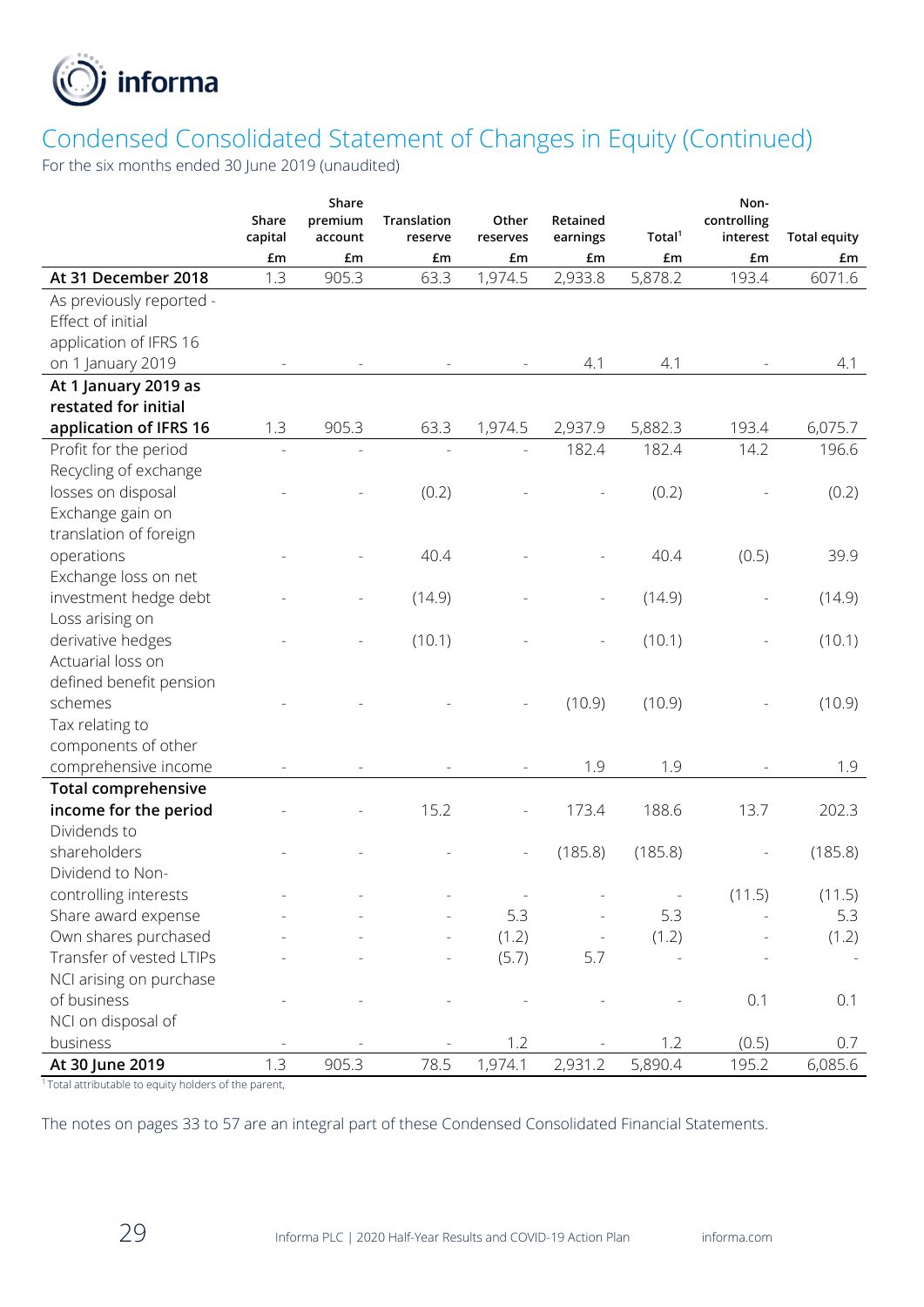

# Condensed Consolidated Statement of Changes in Equity (Continued)

For the twelve months ended 31 December 2019 (audited)

|                                    | Share         | Share<br>premium | Transla<br>tion | Other          | Retained       |                          | Non-<br>controlling | Total        |
|------------------------------------|---------------|------------------|-----------------|----------------|----------------|--------------------------|---------------------|--------------|
|                                    | capital<br>£m | account<br>£m    | reserve<br>£m   | reserves<br>£m | earnings<br>£m | Total <sup>1</sup><br>£m | interests<br>£m     | equity<br>£m |
| At 31 December 2018                | 1.3           | 905.3            | 63.3            | 1,974.5        | 2,933.8        | 5,878.2                  | 193.4               | 6071.6       |
| As previously reported -           |               |                  |                 |                |                |                          |                     |              |
| Effect of initial                  |               |                  |                 |                |                |                          |                     |              |
| application of IFRS 16             |               |                  |                 |                |                |                          |                     |              |
| on 1 January 2019                  |               |                  |                 |                | 4.1            | 4.1                      |                     | 4.1          |
| At 1 January 2019 as               |               |                  |                 |                |                |                          |                     |              |
| restated for initial               |               |                  |                 |                |                |                          |                     |              |
| application of IFRS 16             | 1.3           | 905.3            | 63.3            | 1,974.5        | 2,937.9        | 5,882.3                  | 193.4               | 6,075.7      |
| Profit for the year                |               |                  |                 |                | 225.5          | 225.5                    | 20.6                | 246.1        |
| Exchange loss on                   |               |                  |                 |                |                |                          |                     |              |
| translation of foreign             |               |                  |                 |                |                |                          |                     |              |
| operations                         |               |                  | (233.6)         |                |                | (233.6)                  | 0.1                 | (233.5)      |
| Exchange gain on net               |               |                  |                 |                |                |                          |                     |              |
| investment hedge debt              |               |                  | 73.1            |                |                | 73.1                     |                     | 73.1         |
| Loss arising on                    |               |                  |                 |                |                |                          |                     |              |
| derivative hedges                  |               |                  | (21.2)          |                |                | (21.2)                   |                     | (21.2)       |
| FX recycling of disposed           |               |                  |                 |                |                |                          |                     |              |
| entities                           |               |                  | 1.2             |                |                | 1.2                      |                     | 1.2          |
| Actuarial loss on                  |               |                  |                 |                |                |                          |                     |              |
| defined benefit pension<br>schemes |               |                  |                 |                |                |                          |                     |              |
| Tax relating to                    |               |                  |                 |                | (1.6)          | (1.6)                    |                     | (1.6)        |
| components of other                |               |                  |                 |                |                |                          |                     |              |
| comprehensive income               |               |                  |                 |                | 0.7            | 0.7                      |                     | 0.7          |
| <b>Total comprehensive</b>         |               |                  |                 |                |                |                          |                     |              |
| income for the year                |               |                  | (180.5)         |                | 224.6          | 44.1                     | 20.7                | 64.8         |
| Dividends to                       |               |                  |                 |                |                |                          |                     |              |
| Shareholders                       |               |                  |                 |                | (280.3)        | (280.3)                  |                     | (280.3)      |
| Dividends to non-                  |               |                  |                 |                |                |                          |                     |              |
| controlling interests              |               |                  |                 |                |                |                          | (17.5)              | (17.5)       |
| Share award expense                |               |                  |                 | 10.4           |                | 10.4                     |                     | 10.4         |
| Issue of share capital             |               |                  |                 |                |                |                          |                     |              |
| Own shares purchased               |               |                  |                 | (15.9)         |                | (15.9)                   |                     | (15.9)       |
| Transfer of vested LTIPs           |               |                  |                 | (5.7)          | 5.7            |                          |                     |              |
| Disposal of NCI                    |               |                  |                 | 1.3            |                | 1.3                      | (0.5)               | 0.8          |
| At 31 December 2019                | 1.3           | 905.3            | (117.2)         | 1,964.6        | 2,887.9        | 5,641.9                  | 196.1               | 5,838.0      |

<sup>1</sup> Total attributable to equity holders of the parent,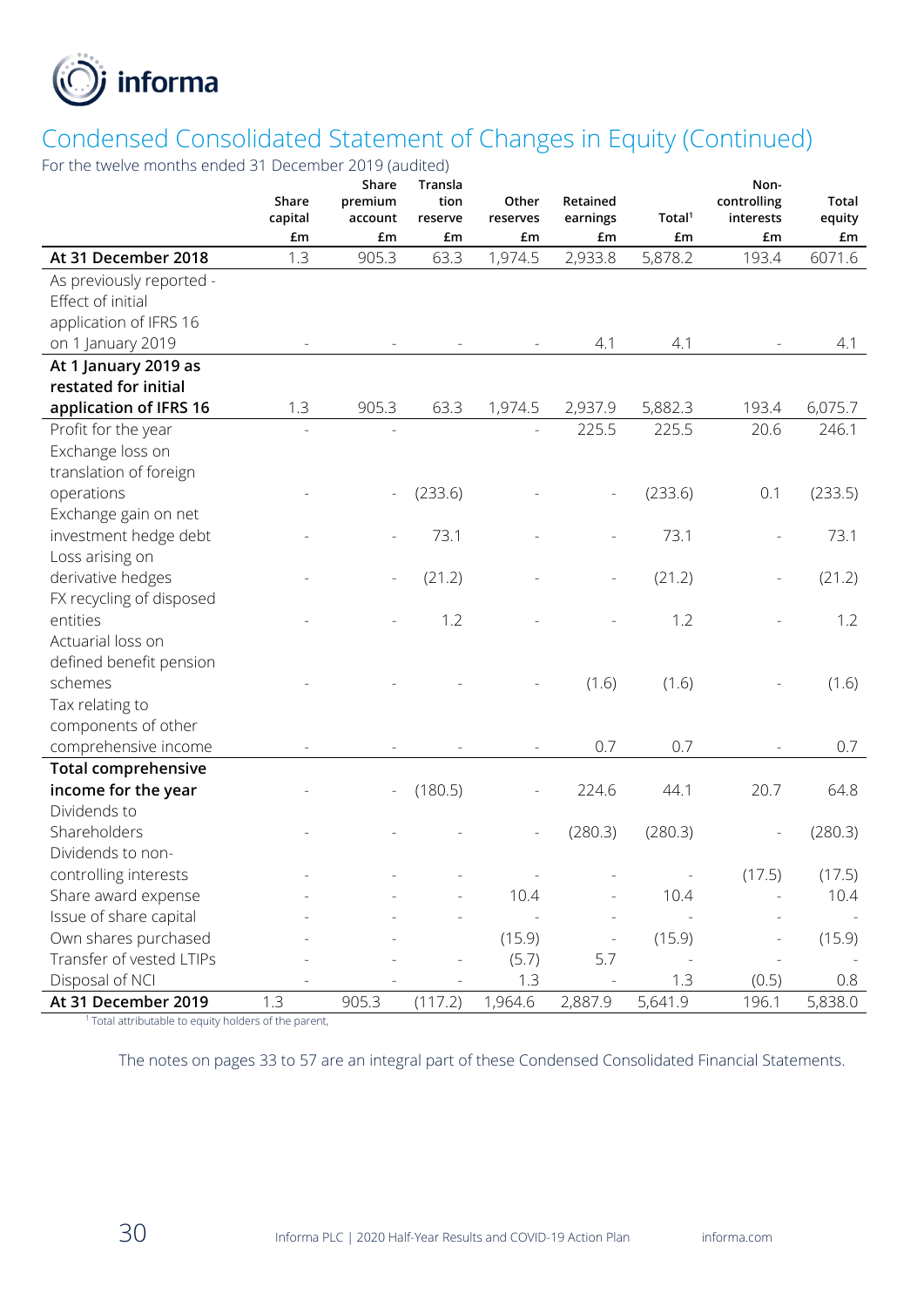

# Condensed Consolidated Balance Sheet

|                                                     |              | 30 June 2020 | 30 June 2019 <sup>1</sup> | 31 Dec 2019 <sup>1</sup> |
|-----------------------------------------------------|--------------|--------------|---------------------------|--------------------------|
|                                                     |              | (unaudited)  | (unaudited)               | (audited)                |
|                                                     | <b>Notes</b> | £m           | £m                        | £m                       |
| Goodwill                                            | 10           | 5,884.7      | 6,329.8                   | 6,144.4                  |
| Other intangible assets                             |              | 3,466.0      | 3,726.5                   | 3,437.4                  |
| Property and equipment                              |              | 67.4         | 70.7                      | 69.0                     |
| Right of use assets                                 |              | 247.5        | 277.2                     | 264.4                    |
| Investments in joint ventures and associates        |              | 19.5         | 19.3                      | 19.8                     |
| Other investments                                   |              | 7.4          | 5.2                       | 10.1                     |
| Deferred tax assets                                 |              | 6.1          | 7.0                       | 6.7                      |
| Retirement benefit surplus                          |              | 1.0          | 4.8                       | 4.9                      |
| Finance lease receivables                           |              | 7.4          | 12.9                      | 13.0                     |
| Other receivables                                   |              | 25.5         | 1.3                       | 27.8                     |
| Derivative financial instruments                    |              | 4.8          | 3.2                       | 3.9                      |
| Non-current assets                                  |              | 9,737.3      | 10,457.9                  | 10,001.4                 |
| Inventory                                           |              | 36.3         | 45.8                      | 38.5                     |
| Trade and other receivables                         |              | 528.0        | 495.7                     | 476.1                    |
| Current tax asset                                   |              | 9.2          | 12.8                      | 8.9                      |
| Cash and cash equivalents                           | 12           | 915.2        | 316.9                     | 195.1                    |
| Finance lease receivables                           |              | 1.9          | 1.6                       | 2.3                      |
| Derivative financial instruments                    |              | 0.4          |                           | 1.0                      |
| <b>Current assets</b>                               |              | 1,491.0      | 872.8                     | 721.9                    |
| <b>Total assets</b>                                 |              | 11,228.3     | 11,330.7                  | 10,723.3                 |
| <b>Borrowings</b>                                   | 13           |              | (49.5)                    | (152.2)                  |
| Lease liabilities                                   |              | (32.5)       | (34.1)                    | (34.2)                   |
| Derivative financial instruments                    |              | (16.8)       | (70.8)                    | (36.4)                   |
| Current tax liabilities                             |              | (88.1)       | (87.6)                    | (97.5)                   |
| Provisions                                          |              | (47.5)       | (55.7)                    | (35.0)                   |
| Trade and other payables                            |              | (440.7)      | (397.5)                   | (482.8)                  |
| Deferred income                                     |              | (846.0)      | (780.2)                   | (746.5)                  |
| <b>Current liabilities</b>                          |              | (1,471.6)    | (1,475.4)                 | (1,584.6)                |
| <b>Borrowings</b>                                   | 13           | (2,467.7)    | (2,758.4)                 | (2,380.7)                |
| Lease liabilities                                   |              | (282.0)      | (299.7)                   | (282.4)                  |
| Derivative financial instruments                    |              | (94.9)       | (47.5)                    | (22.4)                   |
| Deferred tax liabilities                            |              | (518.3)      | (593.8)                   | (540.4)                  |
| Retirement benefit obligation                       |              | (78.2)       | (44.7)                    | (35.0)                   |
| Provisions                                          |              | (28.2)       | (12.0)                    | (19.1)                   |
| Trade and other payables                            |              | (18.0)       | (9.5)                     | (17.4)                   |
| Deferred income                                     |              | (70.8)       | (4.1)                     | (3.3)                    |
| <b>Non-current liabilities</b>                      |              | (3,558.1)    | (3,769.7)                 | (3,300.7)                |
| <b>Total liabilities</b>                            |              | (5,029.7)    | (5,245.1)                 | (4,885.3)                |
|                                                     |              | 6,198.6      | 6,085.6                   | 5,838.0                  |
| Net assets<br>Share capital                         | 11           | 1.5          | 1.3                       |                          |
|                                                     |              |              |                           | 1.3                      |
| Share premium account                               |              | 1,881.0      | 905.3                     | 905.3                    |
| Translation reserve                                 |              | 83.2         | 78.5                      | (117.2)                  |
| Other reserves                                      |              | 1,962.7      | 1,974.1                   | 1,964.6                  |
| Retained earnings                                   |              | 2,091.3      | 2,931.2                   | 2,887.9                  |
| Equity attributable to equity holders of the parent |              | 6,019.7      | 5,890.4                   | 5,641.9                  |
| Non-controlling interest                            |              | 178.9        | 195.2                     | 196.1                    |
| <b>Total equity</b>                                 |              | 6,198.6      | 6,085.6                   | 5,838.0                  |

1. Represented to reflect finalisation of provisional acquisition accounting for CAPA and update to acquisition accounting for IHS (see Note 14.)

The notes on pages 33 to 57 are an integral part of these Condensed Consolidated Financial Statements. The Board of Directors approved these Condensed Consolidated Financial Statements on 20 September 2020.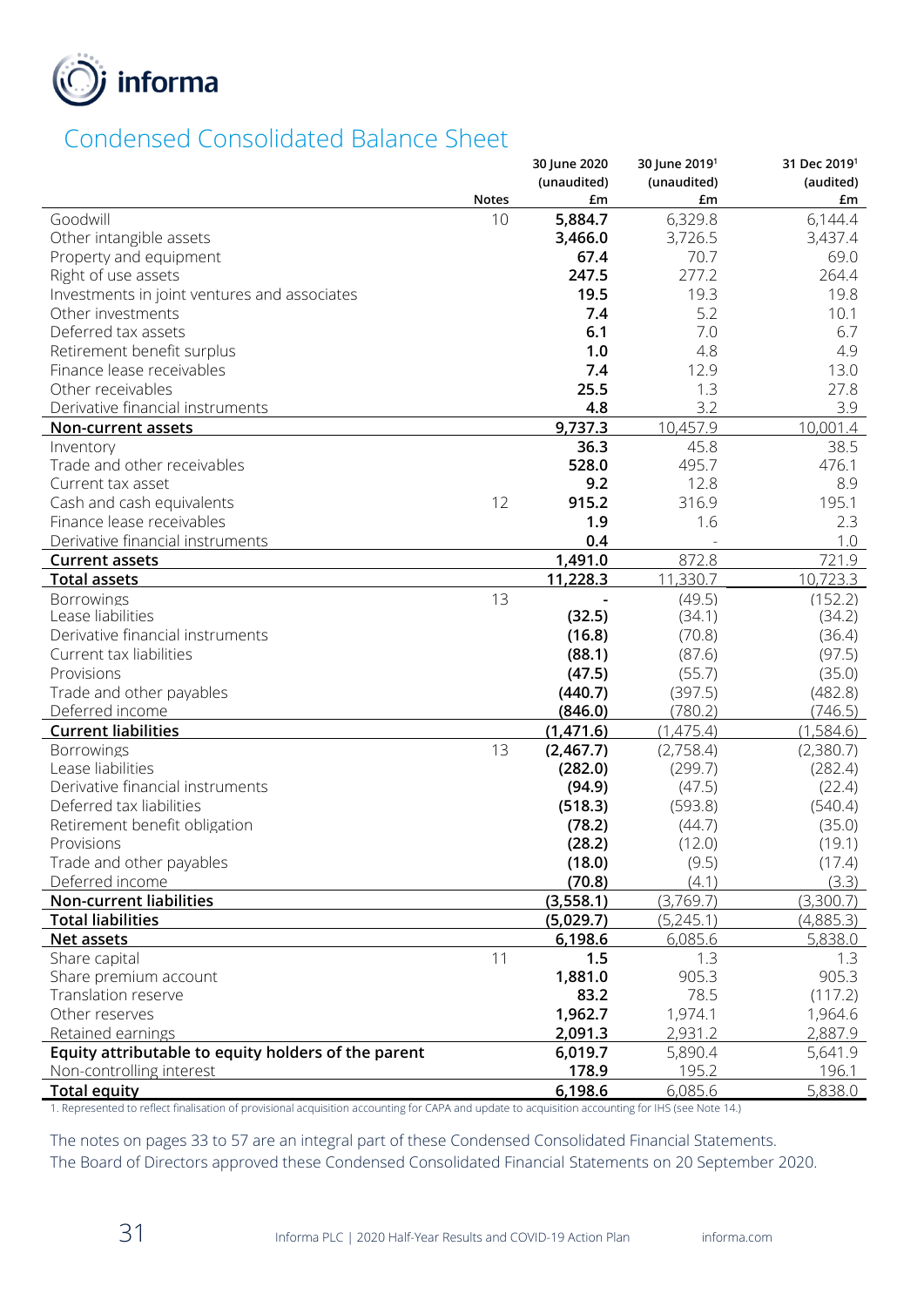

# Condensed Consolidated Cash Flow Statement

For the six months ended 30 June 2020

|                                                                |              | 6 months<br>ended<br>30 June 2020 | 6 months<br>ended<br>30 June 2019 | Year ended<br>31 December<br>2019 |
|----------------------------------------------------------------|--------------|-----------------------------------|-----------------------------------|-----------------------------------|
|                                                                |              | (unaudited)                       | (unaudited)                       | (audited)                         |
|                                                                | <b>Notes</b> | £m                                | £m                                | £m                                |
| <b>Operating activities</b>                                    |              |                                   |                                   |                                   |
| Cash generated by operations                                   | 12           | 140.4                             | 419.5                             | 958.5                             |
| Income taxes paid                                              |              | (21.7)                            | (52.8)                            | (100.6)                           |
| Interest paid                                                  |              | (42.6)                            | (51.2)                            | (138.3)                           |
| Net cash inflow from operating activities                      |              | 76.1                              | 315.5                             | 719.6                             |
| <b>Investing activities</b>                                    |              |                                   |                                   |                                   |
| Interest received                                              |              | 3.6                               | 0.6                               | 5.5                               |
| Purchase of property and equipment                             |              | (3.6)                             | (10.2)                            | (17.5)                            |
| Purchase of intangible software assets                         |              | (19.0)                            | (12.9)                            | (25.3)                            |
| Product development cost additions                             |              | (2.9)                             | (3.1)                             | (7.0)                             |
| Purchase of intangibles related to titles, brands and customer |              |                                   |                                   |                                   |
| relationships                                                  |              | (3.6)                             | (28.9)                            | (59.4)                            |
| Acquisition of subsidiaries & operations, net of cash acquired | 15           | (22.4)                            | (37.0)                            | (167.7)                           |
| Acquisition of investment                                      |              |                                   |                                   | (5.0)                             |
| Cash inflow on disposal of subsidiaries and operations         |              | 11.8                              | 164.2                             | 179.3                             |
| Net cash (outflow)/inflow from investing activities            |              | (36.1)                            | 72.7                              | (97.1)                            |
| <b>Financing activities</b>                                    |              |                                   |                                   |                                   |
| Dividends paid to shareholders                                 | 8            |                                   | (185.6)                           | (280.0)                           |
| Dividends paid to non-controlling interests                    |              | (10.1)                            | (11.5)                            | (17.5)                            |
| Proceeds from EMTN bond issuance                               |              |                                   |                                   | 443.7                             |
| Repayment of loans                                             |              | (87.1)                            | (228.2)                           | (499.7)                           |
| New loan advances                                              |              |                                   | 192.6                             | 41.2                              |
| Repayment of private placement borrowings                      |              | (153.0)                           |                                   | (143.4)                           |
| Borrowing fees paid                                            |              | (10.1)                            | (2.9)                             | (9.4)                             |
| Repayment of the principal lease liabilities                   |              | (15.8)                            | (13.9)                            | (34.5)                            |
| Finance lease receipts                                         |              | 1.2                               | 1.4                               | 2.3                               |
| Acquisition of non-controlling interests                       |              | (28.1)                            |                                   | (32.2)                            |
| Cash inflow/(outflow) from issue/(purchase) of share capital   |              | 975.2                             | (1.2)                             | (15.9)                            |
| Net cash inflow/(outflow) from financing activities            |              | 672.2                             | (249.3)                           | (545.4)                           |
| Net increase in cash and cash equivalents (including cash      |              |                                   |                                   |                                   |
| acquired)                                                      |              | 712.2                             | 138.9                             | 77.1                              |
| Effect of foreign exchange rate changes                        |              | 7.9                               | 3.6                               | (6.9)                             |
| Cash and cash equivalents at beginning of the year             |              | 195.1                             | 124.9                             | 124.9                             |
| Cash and cash equivalents at end of period                     | 12           | 915.2                             | 267.4                             | 195.1                             |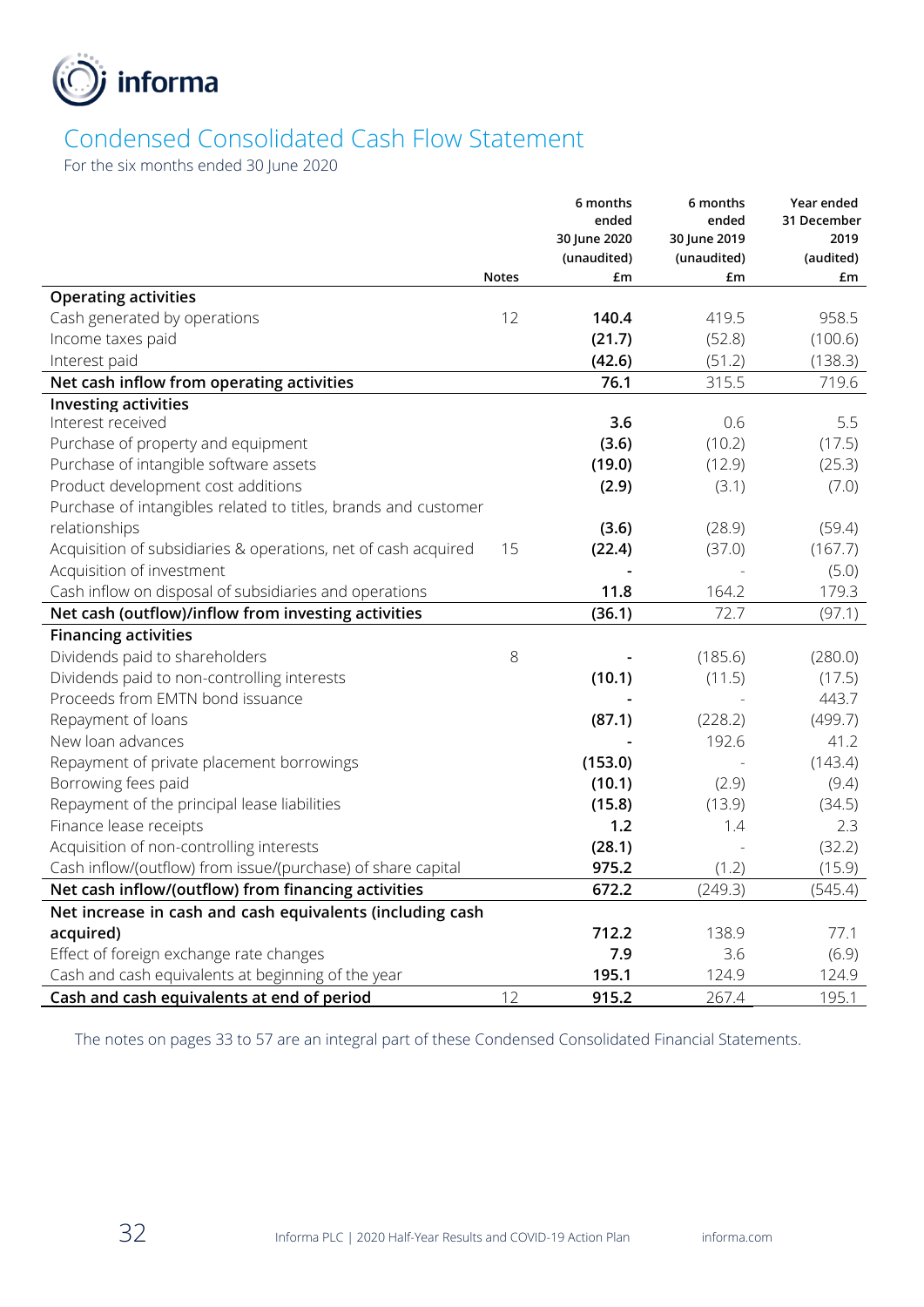

## Notes to the Condensed Consolidated Financial Statements

For the six months ended 30 June 2020

#### **1. General information and basis of preparation**

Informa PLC (the 'Company') is a company incorporated in the United Kingdom under the Companies Act 2006 and is listed on the London Stock Exchange. The Company is a public company limited by shares and is registered in England and Wales with registration number 08860726. The address of the registered office is 5 Howick Place, London, SW1P 1WG.

The unaudited Condensed set of Consolidated Financial Statements as at 30 June 2020 and for the six months then ended comprise those of the Company and its subsidiaries and its interests in joint ventures and associates (together referred to as the 'Group').

These Condensed set of Consolidated Financial Statements were approved for issue by the Board of directors on 20 September 2020 and have been prepared in accordance with International Accounting Standard (IAS) 34 *Interim Financial Reporting*, as adopted by the European Union.

The Condensed set of Consolidated Financial Statements has been prepared on a going concern basis, as outlined on page 21, and does not constitute the Group's statutory financial statements within the meaning of section 434 of the Companies Act 2006. The Condensed set of Consolidated Financial Statements should be read in conjunction with the Annual Report and audited Financial Statements for the year ended 31 December 2019, which have been prepared in accordance with International Financial Reporting Standards (IFRSs) as adopted by the European Union.

The Group's most recent statutory financial statements, which comprise the Annual Report and audited Financial Statements for the year ended 31 December 2019, were approved by the Directors on 9 March 2020 and delivered to the Registrar of Companies. The 31 December 2020 balances in this report have been extracted from the Annual Report. The Auditor's Report on those accounts was not qualified, did not include a reference to any matters to which the auditors drew attention by way of emphasis without qualifying the report and did not contain statements under section 498 of the Companies Act 2006. The Consolidated Financial Statements of the Group as at, and for the year ended, 31 December 2019 is available upon request from the Company's registered office at 5 Howick Place, London, SW1P 1WG, United Kingdom or at [www.informa.com.](http://www.informa.com/)

#### **2. Accounting Policies and Estimates**

In the application of the Group's accounting policies, which are described in the annual report and accounts, the Directors are required to make judgements, estimates and assumptions about the carrying amounts of assets and liabilities that are not readily apparent from other sources. The estimates and associated assumptions are based on historical experience and other factors that are considered to be relevant. Actual results may differ from these estimates.

#### Critical accounting judgements & estimates

As at 31 December 2019, the group noted one critical judgement, relating to the identification of CGUs. As there were no acquisitions or restructurings requiring a significant judgement in this respect, management have concluded this is no longer a critical judgement for the period ended 30 June 2020.

As at the year ended 31 December 2019, the group noted two key sources of estimation uncertainty. These were with regards to contingent consideration and measurement of retirement obligations. For contingent consideration, due to cash disbursements and the natural progression on these time limited consideration payments, the estimate in this regard became less material, so management no longer view this to be a critical accounting estimate. Retirement benefit obligations remain significant at 30<sup>th</sup> June 2020, and as such are discussed as a critical accounting estimate in detail below.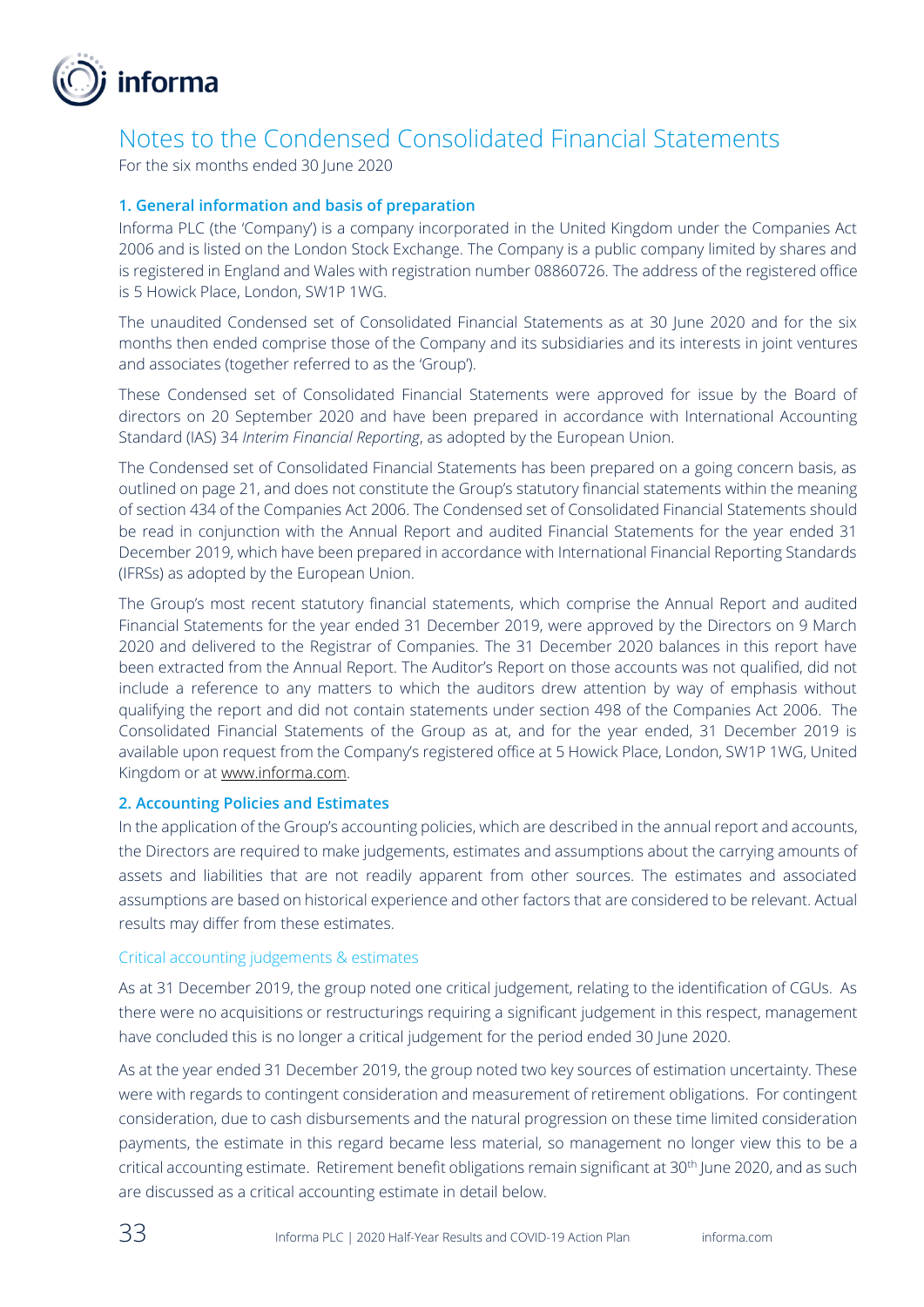

## **2. Accounting Policies and Estimates (Continued)**

#### Judgements and estimates associated with the impairment assessment

For the impairment review, management have estimated future cash flows for the group. This is based on projected operating profits, future long-term growth rates, and discount rates. Management view the key source of estimation uncertainty to be around future operating profits, with uncertainty relating to the depth of the economic impact from COVID-19, and the speed of any subsequent recovery, alongside variability in the recovery across the geographies in which the group operates. Management's approach for establishing these assumptions has been detailed below. Details of the impact of any uncertainties associated with the impairment assessment are provided in Note 10.

Management have also made critical judgements relating to the WACC rate and Long-Term Growth Rate (LTGR). The method for establishing these assumptions are detailed below.

| Key assumption<br>Projected cash flows | How we have defined this<br>The forecasts for 2020 represent the latest detailed forecasts by management<br>at the reporting date, based on the COVID-19 containment measures in the<br>markets we operate, alongside the feedback from customers on confidence to<br>travel and attend large physical events.                                                                                                                                                                                                                                                        |
|----------------------------------------|-----------------------------------------------------------------------------------------------------------------------------------------------------------------------------------------------------------------------------------------------------------------------------------------------------------------------------------------------------------------------------------------------------------------------------------------------------------------------------------------------------------------------------------------------------------------------|
|                                        | For 2021, management have undertaken a forecasting exercise at the reporting<br>date as to the likely volume and profitability of events running through the year,<br>forecasting a prolonged downturn through the year, as containment measures<br>continue and confidence in the market to travel and attend large scale events<br>remains low. This forecast assumes an element of business adaption as the<br>company deploys virtual and hybrid events across the group where feasible.                                                                          |
|                                        | For the periods 2022-2025, management have made a judgement as to the likely<br>shape and length of recovery in the sectors they operate. Management's short<br>to medium term forecasts at the reporting date from 2022 to 2025 and by 2025<br>reflect a deeper economic impact and slower recovery on the events industry<br>when compared to GDP forecasts for the same period in the relevant<br>geographies. This is based on management expecting large scale physical events<br>being one of the last parts of the economy to return to normal trading levels. |
|                                        | Considering this in financial forecasts, this results in a recovery to 2019 cash flow<br>levels for the events revenues for these CGUs over the course of 2021 to 2025.<br>These projections represent the directors' best estimate of the future<br>performance of these businesses.                                                                                                                                                                                                                                                                                 |
|                                        | From 2026 onwards, a long-term growth rate is applied to the 2025 cash flows,<br>as discussed below.                                                                                                                                                                                                                                                                                                                                                                                                                                                                  |
|                                        | Across each of these time horizons, management have considered external<br>metrics, market data and publicly available economic outlooks, taking these into<br>account when determining the estimate.                                                                                                                                                                                                                                                                                                                                                                 |
| Long-term growth rate                  | For the Group's value in use calculation, a perpetual growth rate has been<br>applied to 2025 operating cash flow. Long-term growth rates are based on<br>external reports on long-term GDP growth rates for the main geographic                                                                                                                                                                                                                                                                                                                                      |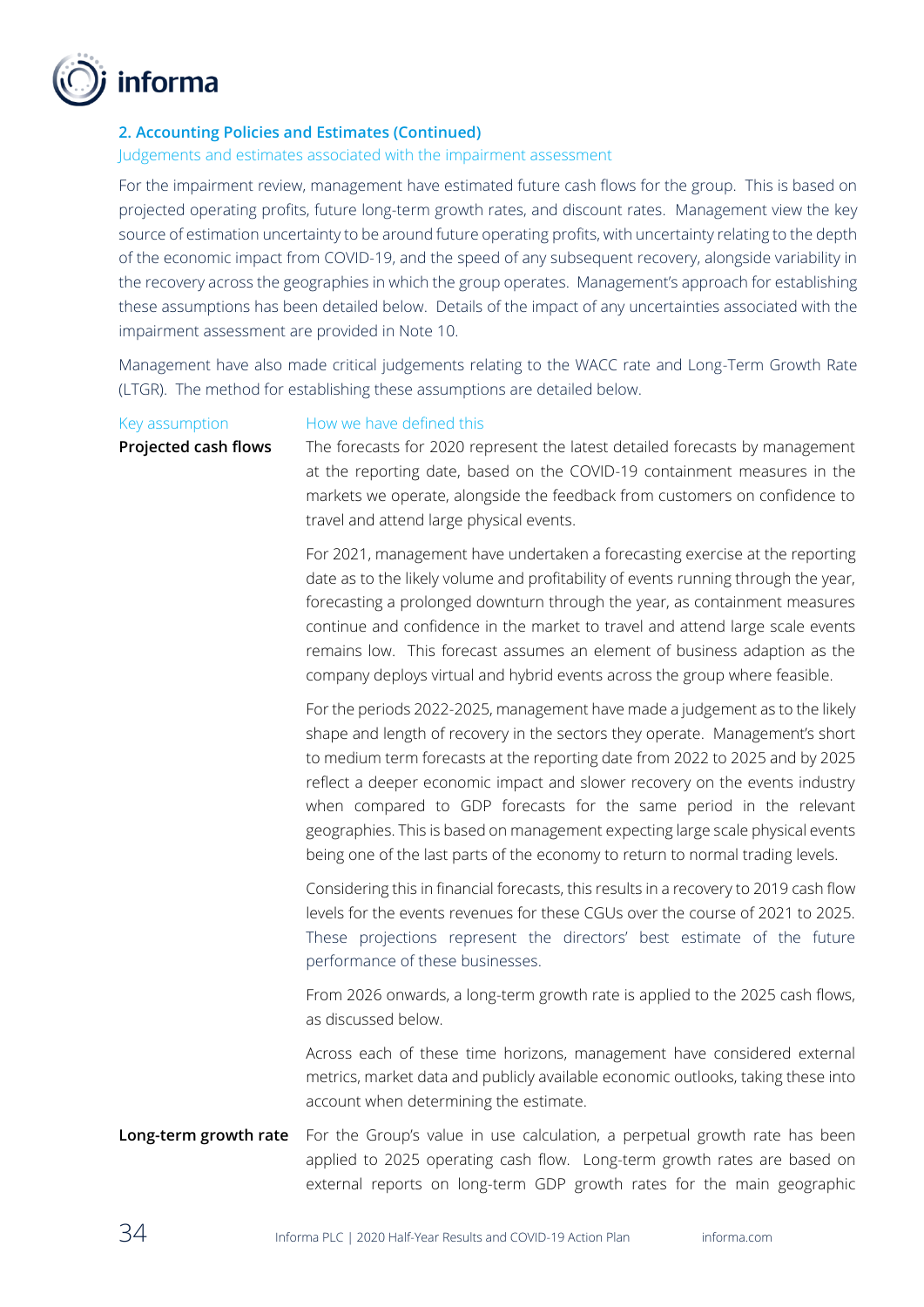

markets in which each CGU and Division operates and therefore are not considered to exceed the long-term average growth prospects for the individual markets. Long term growth rates have not been risk adjusted to reflect any of the uncertainties noted above, as these uncertainties are reflected in the forecasts.

**Discount rate applied** We have calculated the weighted average cost of capital for each CGU and CGU group. For the cost of debt, we have considered market rates, based on entities with a comparable credit rating. The cost of equity is calculated using the CAPM model. The group has concluded that, due to increased market volatility, using spot rates as at 30 June would not give a discount rate that a market participant would expect at the balance sheet date. As a result, the group uses a longerterm average yield as the risk-free rate, adjusted using comparable Betas, equity risk premia and country risk premia. Discount rates have not been risk adjusted to reflect any of the uncertainties noted above, as these uncertainties are reflected in the forecasts.

At 30 June 2020, the business forecast is subject to higher levels of uncertainty compared to the prior periods given the impact of COVID-19 on our Event-led businesses. This drives increased uncertainty when considering future cash flow forecasts, as the shorter and longer term impacts of COVID-19 evolve. Operationally, this uncertainty relates to future COVID-19 containment policies, such as travel restrictions or limitations on physical events, the extent of the economic impact alongside the speed of the future recovery, delayed recovery to business confidence and variability in each of these factors across the various geographies the group operates within. In our impairment assessment, management have considered these uncertainties whilst making the above key assumptions.

## Measurement of retirement benefit obligations

The measurement of the retirement benefit obligation and surplus involves the use of a number of assumptions. The most significant of these relate to the discount rate, the rate of increase in salaries and pension and mortality assumptions. The most significant scheme is the UBM Pension Scheme (UBMPS). Note 34 of the accounts for the year ended 31 December 2019 details the principal assumptions which have been adopted following advice received from independent actuaries and also provides sensitivity analysis with regard to changes to these assumptions. As at 30 June 2020, the group has a total pension liability of £767.2m (31 December 2019: £730.8m), and a net pension deficit of £77.2m (31 December 2019: £30.1m).

#### Basis of preparation

In the period, the group has adopted new standards and interpretations effective as of 1 January 2020 listed below:

- Amendments to IFRS 3 Business Combinations: Definition of a Business
- Amendments to IFRS 9, IAS 39 and IFRS17: Interest Rate Benchmark Reform
- Amendments to IAS 1 and IAS 8: Definition of Material
- Amendments to References to the Conceptual Framework in IFRS Standards
- Amendment to IFRS 16: Covid-19-Related Rent Concessions (effective as of 1 June 2020)

The adoption of these amendments and interpretations has not led to any changes to the Group's accounting policies or had any other material impact on the financial position or performance of the Group. Other amendments to IFRSs effective for the period ending 30 June 2020 have no impact on the group. The preparation of the Condensed Set of Consolidated Financial Statements requires management to make judgements, estimates and assumptions that affect the application of accounting policies and the reported amounts of assets and liabilities, income and expense. Actual results may differ from these estimates.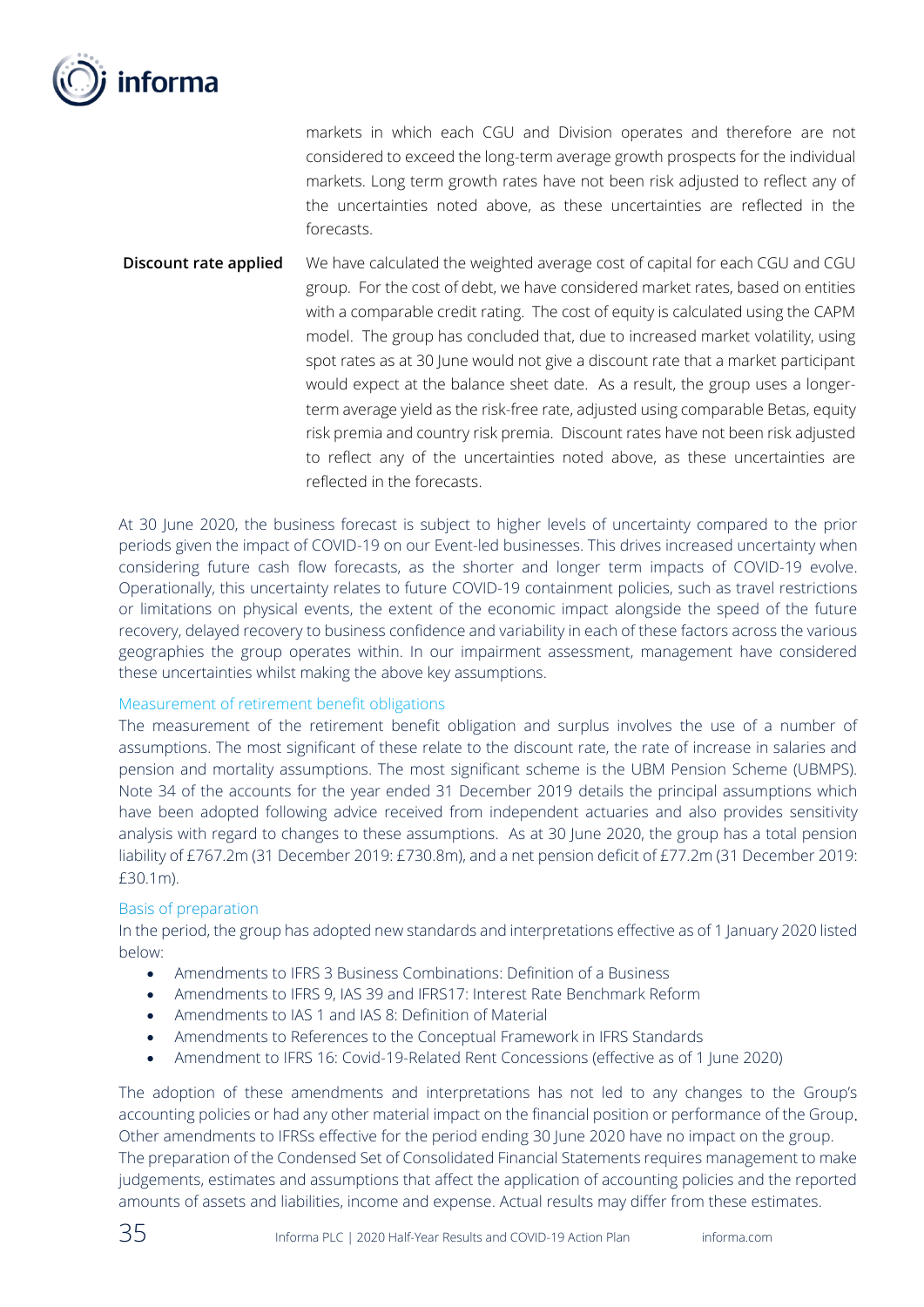

#### **2. Accounting Policies and Estimates (Continued)**

The tax charge/credit in the Condensed Consolidated Income Statement for the interim period is determined using an estimate of the effective tax rate for the full year, adjusted for any adjusting items in the period.

#### Revenue

IFRS 15 Revenue from Contracts with Customers provides a single, principles-based five-step model to be applied to all sales contracts. It is based on the transfer of control of goods and services to customers and requires the identification and assessment of the satisfaction of delivery of each performance obligation in contracts in order to recognise revenue.

Where separate performance obligations are identified in a single contract, total revenue is allocated on the basis of relative stand-alone selling prices to each performance obligation, or management's best estimate of relative value where stand-alone selling prices do not exist.

Revenue is measured at the fair value of consideration received or receivable and represents amounts receivable for goods and services provided in the normal course of business, net of discounts, VAT and other sales-related taxes, and provisions for returns and cancellations. Revenue for each category type of revenue is typically fixed at the date of the order and is not variable. Payments received in advance of the satisfaction of a performance obligation are held as deferred income until the point at which the performance obligation is satisfied.

Deferred income in non-current liabilities relates to payment in advance received for biennial events, triennial events and events postponed to after 30 June 2021. Current deferred income balances at 30 June 2020 will be recognised as revenue within 12 months.

| Revenue type           | Performance<br>obligations                                                                                                            | Revenue recognition accounting Timing of customer payments<br>policy                                                                                                                                                                                                                                                                                                                                                                                  |                                                                                                                                                                                                                                                      |
|------------------------|---------------------------------------------------------------------------------------------------------------------------------------|-------------------------------------------------------------------------------------------------------------------------------------------------------------------------------------------------------------------------------------------------------------------------------------------------------------------------------------------------------------------------------------------------------------------------------------------------------|------------------------------------------------------------------------------------------------------------------------------------------------------------------------------------------------------------------------------------------------------|
| related<br>services    | <b>Exhibitor and Provision of services</b><br>associated with<br>exhibition and<br>conference events,<br>including virtual<br>events. | Performance obligations are<br>satisfied at the point of time that normally received in advance of<br>services are provided to the<br>customer with revenue<br>recognised when the event has<br>taken place. In light of<br>postponements due to COVID-19 until the event date. In light of<br>the performance obligations and the COVID-19 situation,<br>revenue recognition will align withpayments received may extend<br>the revised event dates. | Payments for events are<br>the event dates, which are<br>typically up to 12 months in<br>advance of the event date and<br>are held as deferred income<br>beyond 12 months before the<br>event date where there have<br>been postponements to events. |
| <b>Subscriptions</b>   | Provision of journals<br>and online<br>periodic basis or<br>updated on a real-<br>time basis.                                         | Performance obligations are<br>satisfied over time, with revenue<br>information services recognised straight-line over the<br>that are provided on aperiod of the subscription.                                                                                                                                                                                                                                                                       | Subscriptions payments are<br>normally received in advance of<br>the commencement of the<br>subscription period which is<br>typically a 12 month period and<br>are held as deferred income.                                                          |
| Transactional<br>sales | Provision of books<br>and specific<br>publications in print<br>or digital format.                                                     | Revenue is recognised at the<br>point of time when control of the are typically on credit terms and<br>product is passed to the                                                                                                                                                                                                                                                                                                                       | Transactional sales to customers                                                                                                                                                                                                                     |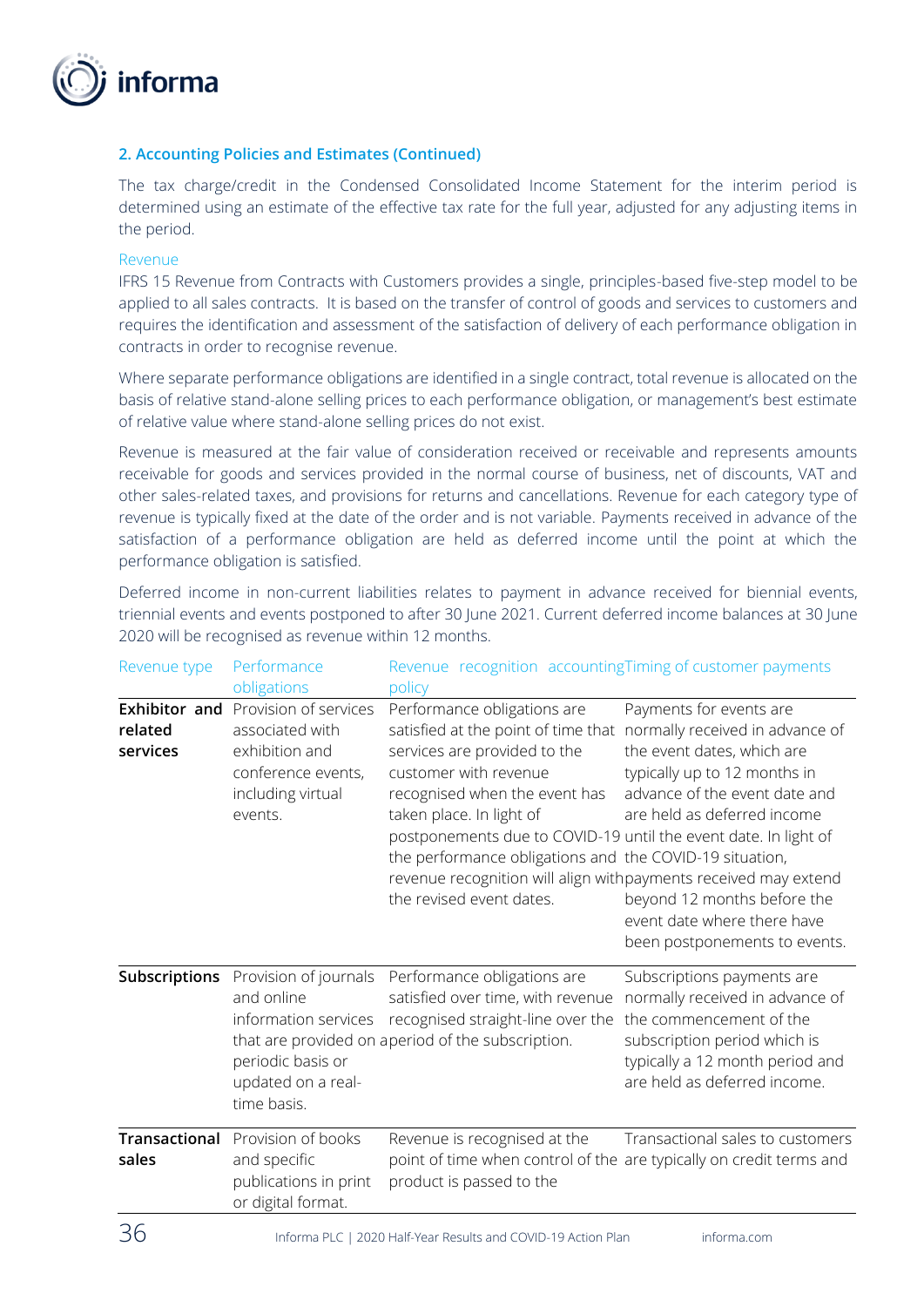

|                                                          |                                                    | customer or the information<br>service has been provided.                                                                                                                                                                                                                                                          | customers pay accordingly to<br>these terms.                                                                                                                                                                                                                                       |
|----------------------------------------------------------|----------------------------------------------------|--------------------------------------------------------------------------------------------------------------------------------------------------------------------------------------------------------------------------------------------------------------------------------------------------------------------|------------------------------------------------------------------------------------------------------------------------------------------------------------------------------------------------------------------------------------------------------------------------------------|
| Attendee<br>Revenue                                      |                                                    | Provision of exhibition Performance obligations are<br>or conference events. satisfied at the point of time that<br>the event is held, with attendee<br>revenue recognised at this date.                                                                                                                           | Payments by attendees are<br>normally received either in<br>advance of the event date or at<br>the event. . In light of the COVID-<br>19 situation, payments received<br>may extend beyond 12 months<br>before the event date where<br>there have been postponements<br>to events. |
| Marketing,<br>advertising<br>services and<br>sponsorship | Provision of<br>services and event<br>sponsorship. | Performance obligations are<br>advertising, marketing satisfied over the period of the<br>advertising subscription or over<br>the period when the marketing<br>service is provided. Revenue<br>relating to advertising or<br>sponsorship at events is<br>recognised on a point of time<br>basis at the event date. | Payment for such services are<br>normally received in advance of<br>the marketing, advertising or<br>sponsorship period.                                                                                                                                                           |

Revenue relating to barter transactions is recorded at fair value and the timing of recognition is in line with the above. Expenses from barter transactions are recorded at fair value and recognised as incurred. Barter transactions typically involve the trading of show space or conference places in exchange for services provided at events or media advertising. See note 3 for further details of revenue by segment.

#### Financial risk management and financial instruments

The Group has exposure to the following risks from its use of financial instruments:

- Insufficient Capital risk management
- Financial Market risk
- Credit risk
- Liquidity risk

The Condensed set of Consolidated Financial Statements do not include all financial risk management information and disclosures required in the annual financial statements; they should be read in conjunction with the Group's annual statutory Financial Statements as at 31 December 2019.

In the first half of 2020, the global pandemic risk has materially impacted our business and is recognised as a new principal risk to the company.

#### Impairment of Goodwill

We consider whether the carrying value of our goodwill and our intangible assets is impaired on an annual basis. The most recent annual impairment review was performed as at 31 December 2019. For the half year we consider whether there have been any impairment indicators identified, either internal or external.

We test for the impairment of intangible assets at the individual Cash Generating Unit ("CGU") level and do this by comparing the carrying value of assets in each cash CGU with value in use calculations derived from the latest Group cash flow projections.

We test for the impairment of goodwill at the business segment level (see note 3 for business segments). Business segments represent an aggregation of CGUs and reflect the level at which goodwill is monitored. We test for goodwill impairment by aggregating the carrying value of assets across CGUs in each segment level and comparing this to value in use calculations derived from the latest Group cash flow projections.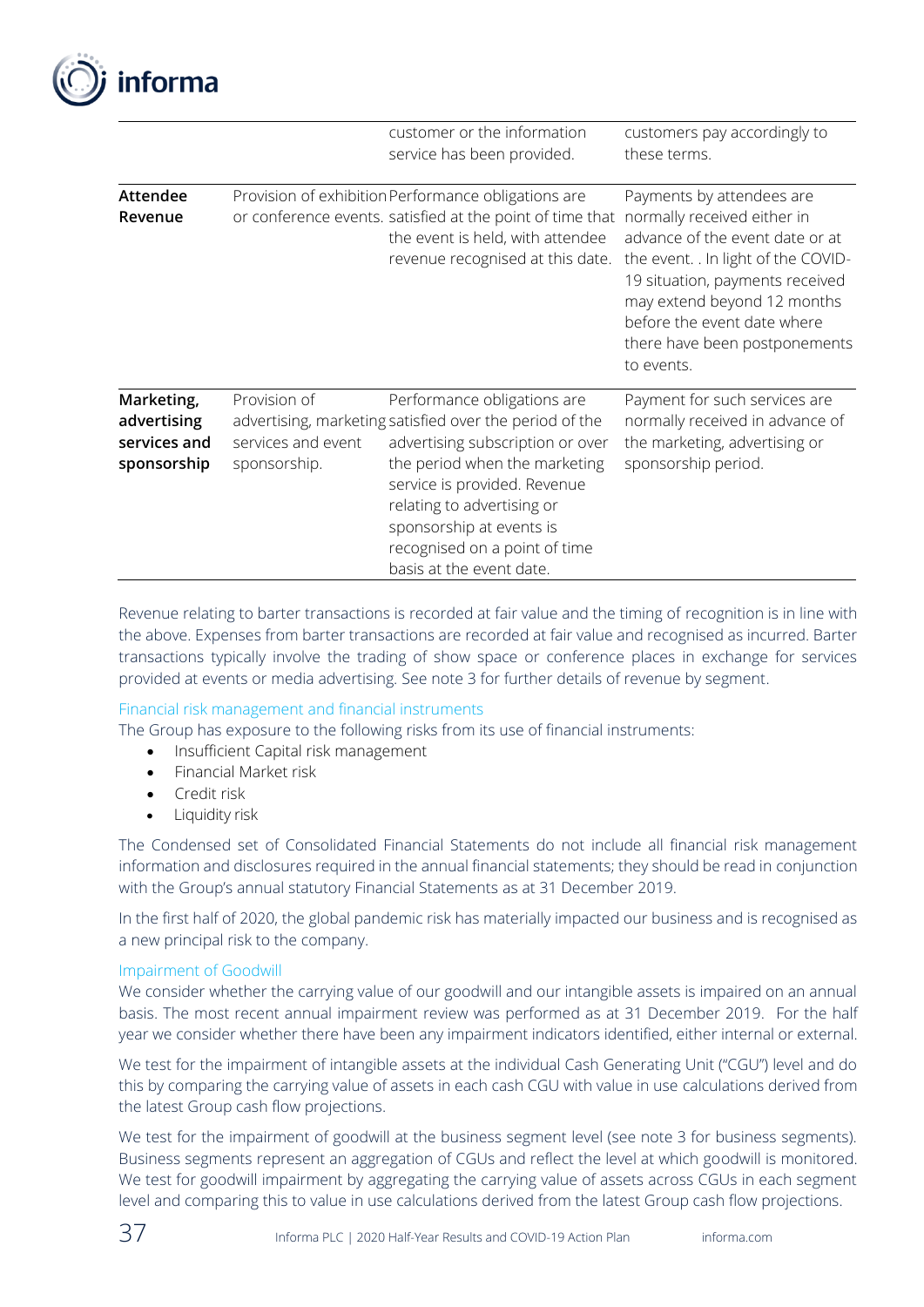

#### **3. Business Segments**

The Group has identified reportable segments based on financial information used by the Directors in allocating resources and making strategic decisions. We consider the chief operating decision maker to be the Executive Directors. The Group's five identified reportable segments under IFRS 8 Operating Segments are as described in the Divisional Trading Review. There is no difference between the Group's operating segments and the Group's reportable segments.

#### Segment revenue and results

6 months ended 30 June 2020 (unaudited):

|                                            | Informa<br><b>Markets</b> | Informa<br>Intelligence | Informa<br>Tech | Informa<br>Connect | Taylor &<br><b>Francis</b> | <b>Total</b> |
|--------------------------------------------|---------------------------|-------------------------|-----------------|--------------------|----------------------------|--------------|
|                                            | £m                        | £m                      | £m              | £m                 | £m                         | £m           |
| Revenue                                    | 284.7                     | 147.9                   | 59.8            | 65.5               | 256.5                      | 814.4        |
| Adjusted operating                         |                           |                         |                 |                    |                            |              |
| profit/(loss) before joint                 |                           |                         |                 |                    |                            |              |
| ventures and associates                    | 11.9                      | 47.8                    | (16.5)          | (19.6)             | 95.3                       | 118.9        |
| Share of adjusted results of               |                           |                         |                 |                    |                            |              |
| joint ventures and associates              | 0.1                       |                         |                 | (0.4)              |                            | (0.3)        |
| <b>Adjusted operating</b>                  |                           |                         |                 |                    |                            |              |
| profit/(loss)                              | 12.0                      | 47.8                    | (16.5)          | (20.0)             | 95.3                       | 118.6        |
| Intangible asset amortisation <sup>1</sup> | (93.4)                    | (8.7)                   | (11.2)          | (8.8)              | (26.1)                     | (148.2)      |
| Impairment - right use assets              | (3.5)                     | (5.1)                   | (0.9)           | (3.6)              | (4.3)                      | (17.4)       |
| Impairment - acquisition                   |                           |                         |                 |                    |                            |              |
| related goodwill                           | (231.1)                   |                         | (255.9)         | (105.9)            |                            | (592.9)      |
| Impairment - other                         |                           | (1.4)                   |                 | (2.5)              | (1.0)                      | (4.9)        |
| Acquisition and integration                |                           |                         |                 |                    |                            |              |
| costs (Note 4)                             | (18.9)                    | (0.6)                   | (12.3)          | (1.7)              | (0.4)                      | (33.9)       |
| Restructuring and                          |                           |                         |                 |                    |                            |              |
| reorganisation costs (Note 4)              | (4.6)                     | (2.7)                   | (1.2)           | (4.1)              | (3.6)                      | (16.2)       |
| Onerous contracts and one-                 |                           |                         |                 |                    |                            |              |
| off costs associated with                  |                           |                         |                 |                    |                            |              |
| COVID-19 (Note 4)                          | (39.5)                    | (0.1)                   | (1.7)           | (2.1)              |                            | (43.4)       |
| Subsequent re-measurement                  |                           |                         |                 |                    |                            |              |
| of contingent consideration                | (1.3)                     |                         | (0.4)           | 0.7                |                            | (1.0)        |
| VAT charges                                | (0.6)                     |                         |                 |                    |                            | (0.6)        |
| <b>Operating profit/(loss)</b>             | (380.9)                   | 29.2                    | (300.1)         | (148.0)            | 59.9                       | (739.9)      |
| Loss on disposal of                        |                           |                         |                 |                    |                            |              |
| subsidiaries and operations                |                           |                         |                 |                    |                            | (4.0)        |
| Investment income                          |                           |                         |                 |                    |                            | 4.8          |
| Finance costs                              |                           |                         |                 |                    |                            | (62.1)       |
| Loss before tax                            |                           |                         |                 |                    |                            | (801.2)      |

1. Excludes acquired intangible product development and software amortisation.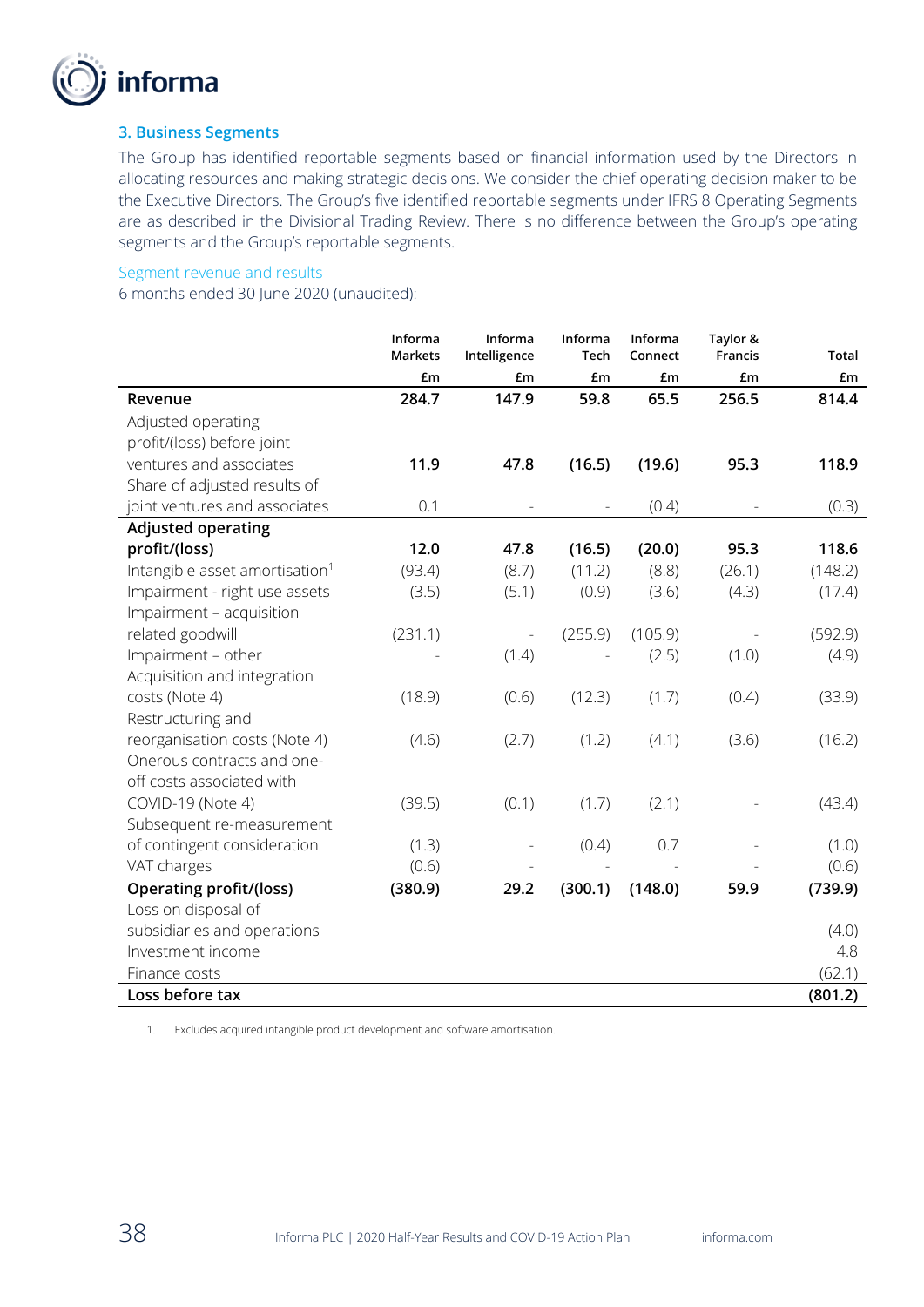

## **3. Business Segments (Continued)**

6 months ended 30 June 2019 (unaudited)<sup>2</sup>

|                                                  | Informa<br>Markets | Informa<br>Intelligence | Informa<br>Tech | Informa<br>Connect | Taylor &<br><b>Francis</b> | Total   |
|--------------------------------------------------|--------------------|-------------------------|-----------------|--------------------|----------------------------|---------|
|                                                  | £m                 | £m                      | £m              | £m                 | £m                         | Em      |
| Revenue                                          | 722.0              | 183.2                   | 109.0           | 141.6              | 251.8                      | 1,407.6 |
| Adjusted operating profit                        |                    |                         |                 |                    |                            |         |
| before joint ventures and                        | 252.9              | 42.8                    | 29.0            | 17.5               | 93.0                       | 435.2   |
| associates                                       |                    |                         |                 |                    |                            |         |
| Share of results of joint                        |                    |                         |                 |                    |                            |         |
| ventures and associates                          | 0.3                |                         |                 | 0.2                |                            | 0.5     |
| Adjusted operating profit                        | 253.2              | 42.8                    | 29.0            | 17.7               | 93.0                       | 435.7   |
| Intangible asset amortisation <sup>1</sup>       | (99.5)             | (12.8)                  | (11.7)          | (5.6)              | (25.8)                     | (155.4) |
| Impairment of right use                          | (2.9)              |                         |                 |                    |                            | (2.9)   |
| Acquisition and integration<br>Restructuring and | (12.7)             | (3.5)                   | (1.2)           | (2.7)              |                            | (20.1)  |
| reorganisation costs                             | (1.7)              | (5.5)                   | (0.2)           | 0.1                | 0.4                        | (6.9)   |
| Subsequent re-measurement                        |                    |                         |                 |                    |                            |         |
| of contingent consideration                      | 0.2                | (0.7)                   |                 | (1.6)              |                            | (2.1)   |
| Operating profit/(loss)                          | 136.6              | 20.3                    | 15.9            | 7.9                | 67.6                       | 248.3   |
| Profit on disposal of                            |                    |                         |                 |                    |                            |         |
| businesses                                       |                    |                         |                 |                    |                            | 42.9    |
| Investment income                                |                    |                         |                 |                    |                            | 4.4     |
| Finance costs                                    |                    |                         |                 |                    |                            | (62.8)  |
| Profit before tax                                |                    |                         |                 |                    |                            | 232.8   |

1. Excludes acquired intangible product development and software amortisation.

2. Restated for restructuring of Group Divisions.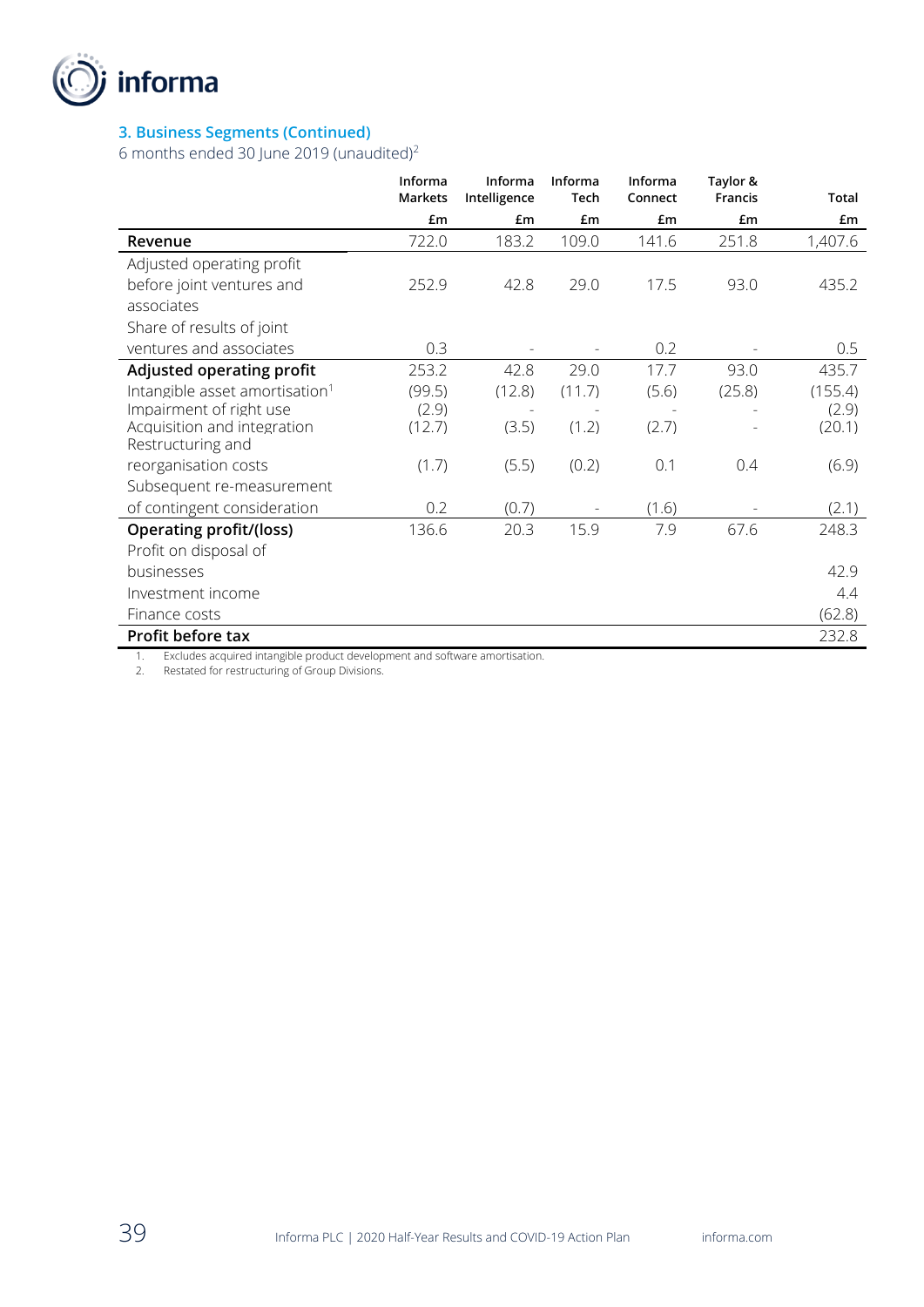

## **3. Business Segments (Continued)**

Year ended 31 December 2019 (audited):<sup>2</sup>

|                                        | Informa<br><b>Markets</b> | Informa<br>Intelligence | Informa<br>Tech | Informa<br>Connect | Taylor &<br><b>Francis</b> | <b>Total</b> |
|----------------------------------------|---------------------------|-------------------------|-----------------|--------------------|----------------------------|--------------|
|                                        | £m                        | £m                      | £m              | £m                 | £m                         | £m           |
| Revenue                                | 1,442.8                   | 348.1                   | 256.2           | 283.6              | 559.6                      | 2890.3       |
| Adjusted operating                     | 492.3                     | 104.6                   | 71.3            | 46.2               | 217.2                      | 931.6        |
| profit before joint                    |                           |                         |                 |                    |                            |              |
| ventures and associates                |                           |                         |                 |                    |                            |              |
| Share of results of joint              | 1.4                       | 0.1                     |                 |                    |                            | 1.5          |
| ventures and associates                |                           |                         |                 |                    |                            |              |
| <b>Adjusted operating</b>              | 493.7                     | 104.7                   | 71.3            | 46.2               | 217.2                      | 933.1        |
| profit                                 |                           |                         |                 |                    |                            |              |
|                                        | (197.6)                   | (23.2)                  | (21.7)          | (17.9)             | (52.0)                     | (312.4)      |
| Intangible asset                       |                           |                         |                 |                    |                            |              |
| amortisation <sup>1</sup>              |                           |                         |                 |                    |                            |              |
| Impairment - goodwill                  | (4.7)                     |                         |                 |                    |                            | (4.7)        |
| and intangibles                        |                           |                         |                 |                    |                            |              |
| Impairment - right of                  | (1.4)                     | (0.9)                   |                 |                    | (2.3)                      | (4.6)        |
| Acquisition and                        | (39.3)                    | (3.3)                   | (12.2)          | (4.6)              | (0.3)                      | (59.7)       |
| integration costs<br>Restructuring and | (3.0)                     | (4.8)                   | (0.6)           | (0.2)              |                            | (8.6)        |
|                                        |                           |                         |                 |                    |                            |              |
| reorganisation costs<br>Subsequent     | 1.6                       | (3.1)                   |                 | (1.7)              |                            | (3.2)        |
| remeasurement of                       |                           |                         |                 |                    |                            |              |
| contingent                             |                           |                         |                 |                    |                            |              |
| consideration                          |                           |                         |                 |                    |                            |              |
|                                        | (1.8)                     |                         |                 |                    |                            | (1.8)        |
| VAT charges                            |                           |                         |                 |                    |                            |              |
| <b>Operating profit</b>                | 247.5                     | 69.4                    | 36.8            | 21.8               | 162.6                      | 538.1        |
| Profit on disposal of                  |                           |                         |                 |                    |                            | (95.4)       |
| businesses                             |                           |                         |                 |                    |                            |              |
| Investment income                      |                           |                         |                 |                    |                            | 10.1         |
| Finance costs                          |                           |                         |                 |                    |                            | (134.1)      |
| Profit before tax                      |                           |                         |                 |                    |                            | 318.7        |

<sup>1</sup> Excludes acquired intangible product development and software amortisation. 2. Restated for restructuring of Group Divisions.

#### Segment revenue by type

An analysis of the Group's revenue by segment and type is as follows:

6 months ended 30 June 2020 (unaudited):

|                            | Informa        | Informa           | <b>Informa</b> | Informa                  | Taylor &       |              |
|----------------------------|----------------|-------------------|----------------|--------------------------|----------------|--------------|
|                            | <b>Markets</b> | Connect           | Tech           | Intelligence             | <b>Francis</b> | <b>Total</b> |
|                            | £m             | £m                | £m             | £m                       | £m             | £m           |
| Exhibitor                  | 250.5          | 32.3              | 9.3            | $\overline{\phantom{a}}$ |                | 292.1        |
| Subscriptions              |                | $\qquad \qquad -$ | 30.9           | 137.4                    | 153.9          | 322.2        |
| <b>Transactional sales</b> |                |                   |                | 5.5                      | 102.6          | 108.1        |
| Attendee                   | 10.7           | 20.0              | 4.1            | $\overline{\phantom{a}}$ |                | 34.8         |
| Marketing and advertising  | 16.2           | 4.9               | 9.5            | 5.0                      | -              | 35.6         |
| Sponsorship                | 7.3            | 8.3               | 6.0            |                          |                | 21.6         |
| Total                      | 284.7          | 65.5              | 59.8           | 147.9                    | 256.5          | 814.4        |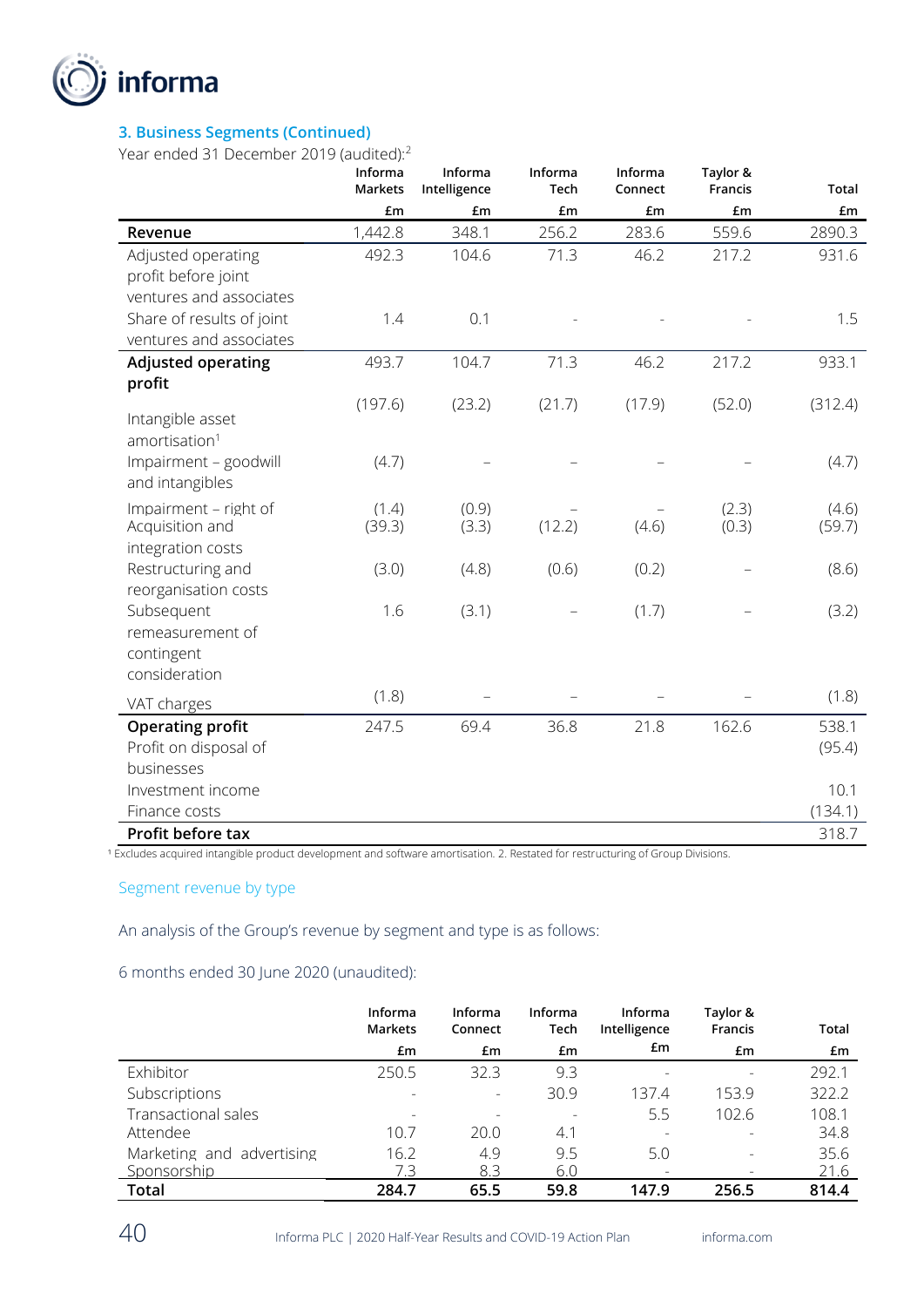

## **3. Business Segments (Continued)**

Year ended 31 December 2019 (audited):

|                           | Informa<br><b>Markets</b> | Informa<br>Connect | Informa<br>Tech | <b>Informa</b><br>Intelligence | Taylor &<br>Francis | <b>Total</b> |
|---------------------------|---------------------------|--------------------|-----------------|--------------------------------|---------------------|--------------|
|                           | £m                        | £m                 | £m              | £m                             | £m                  | £m           |
| Exhibitor                 | 1213.6                    | 53.6               | 71.2            |                                |                     | 1338.4       |
| Subscriptions             |                           | ÷                  | 42.0            | 296.0                          | 302.5               | 640.5        |
| Transactional sales       | $\overline{\phantom{m}}$  |                    |                 | 18.9                           | 257.1               | 276.0        |
| Attendee                  | 63.8                      | 149.7              | 84.3            |                                |                     | 297.8        |
| Marketing and advertising | 91.5                      | 22.0               | 18.5            | 33.2                           |                     | 165.2        |
| Sponsorship               | 73.9                      | 58.3               | 40.2            |                                |                     | 172.4        |
| <b>Total</b>              | 1,442.8                   | 283.6              | 256.2           | 348.1                          | 559.6               | 2,890.3      |

## **4. Adjusting Items**

The Board considers certain items should be recognised as adjusting items (see glossary of terms for the definition of adjusting items) since, due to their nature or infrequency, such presentation is relevant to an understanding of the Group's performance. These items do not relate to the Group's underlying trading and are adjusted from the Group's adjusted operating profit measure. The following charges/(credits) are presented as adjusting items:

|                                               | 6 months ended | 6 months ended | Year ended<br>31 December |
|-----------------------------------------------|----------------|----------------|---------------------------|
|                                               | 30 June 2020   | 30 June 2019   | 2019                      |
|                                               | (unaudited)    | (unaudited)    | (audited)                 |
|                                               | £m             | £m             | £m                        |
| Intangible amortisation and impairment        |                |                |                           |
| Intangible asset amortisation <sup>1</sup>    | 148.2          | 155.4          | 312.4                     |
| Impairment - acquisition-related intangible   |                |                |                           |
| assets                                        | 1.0            |                | 3.8                       |
| Impairment - acquisition-related goodwill     | 592.9          |                | 0.9                       |
| Impairment - right of use assets              | 17.4           | 2.9            | 4.6                       |
| Impairment - external investments             | 3.9            |                |                           |
| Acquisition costs                             | 0.8            | 0.3            | 3.3                       |
| Integration costs                             | 33.1           | 19.8           | 56.4                      |
| Restructuring and reorganisation costs        |                |                |                           |
| Redundancy and reorganisation costs           | 2.3            | 5.7            | 6.4                       |
| finance<br>Vacant<br>property<br>and<br>lease |                |                |                           |
| modification costs                            | 13.9           | 1.2            | 2.2                       |
| Onerous contracts associated with COVID-19    | 37.9           |                |                           |
| Other items associated with COVID-19          | 5.5            |                |                           |
| Subsequent re-measurement of contingent       |                |                |                           |
| consideration                                 | 1.0            | 2.1            | 3.2                       |
| VAT charges                                   | 0.6            |                | 1.8                       |
| Adjusting items in operating loss/profit      | 858.5          | 187.4          | 395.0                     |
| Loss/(profit) on disposal of businesses       | 4.0            | (42.9)         | 95.4                      |
| Investment income                             |                |                | (1.2)                     |
| Finance costs                                 | 9.7            | 0.5            | 13.5                      |
| Adjusting items in loss/profit before tax     | 872.2          | 145.0          | 502.7                     |
| Tax related to adjusting items                | (43.9)         | (35.6)         | (83.5)                    |
| Adjusting items in loss/profit for the period | 828.3          | 109.4          | 419.2                     |

1. Excludes acquired intangible product development and software amortisation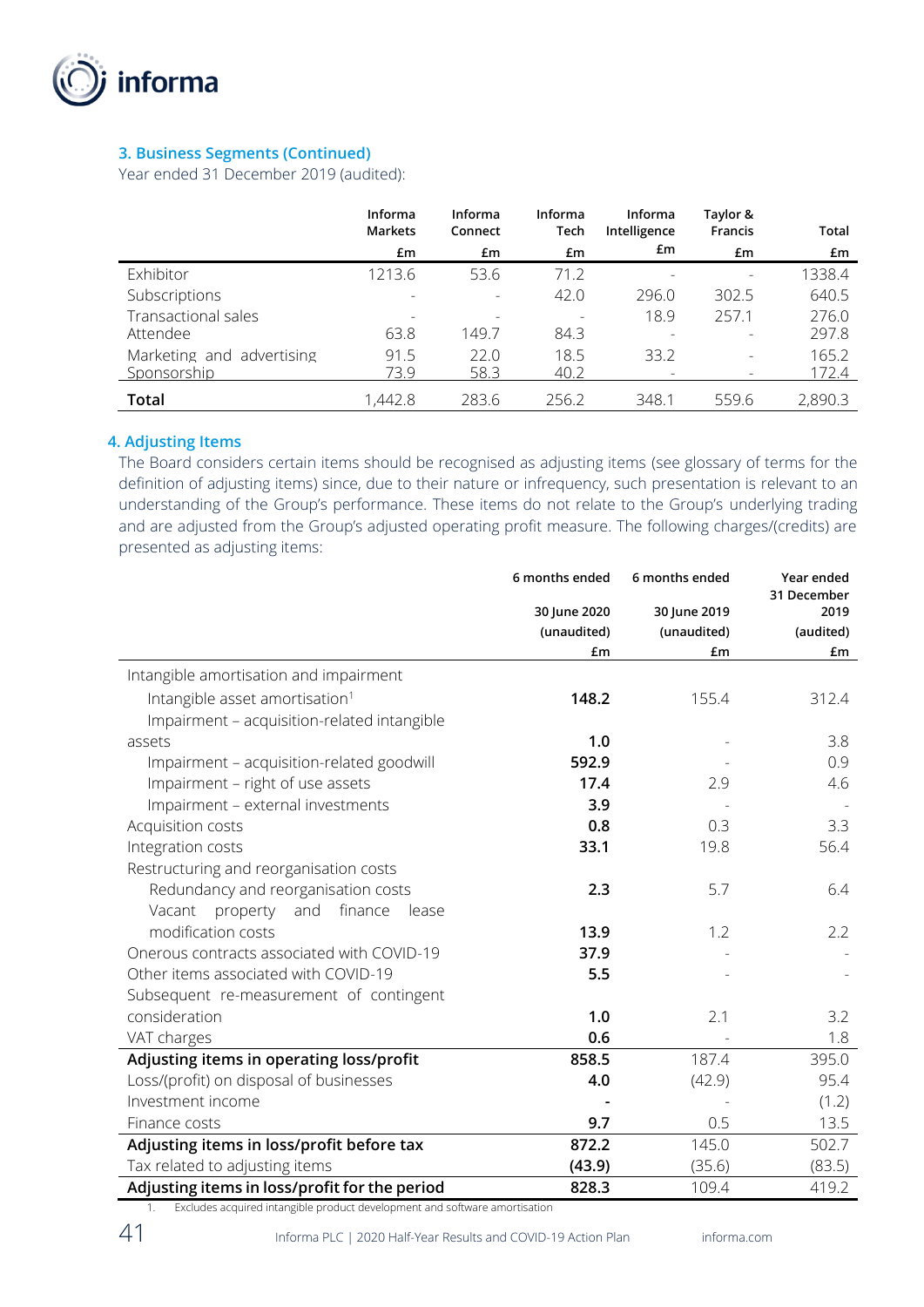

- Intangible asset amortisation the amortisation charges in respect of intangible assets acquired through business combinations or the acquisition of trade and assets
- Impairment the Group tests for impairment on an annual basis or more frequently when an indicator exists. Impairment charges are excluded from adjusted results. Note 10 details the goodwill impairment.
- Impairment of right of use assets and vacant property and finance lease modification costs mainly relate to the permanent closure of a number of office properties from June 2020
- Acquisition and integration costs incurred in acquiring and integrating share and asset acquisitions
- Restructuring and reorganisation costs incurred by the Group in business restructuring and operating model changes
- Onerous contracts associated with COVID-19 relate to onerous contract costs for events which have been cancelled or postponed and the costs cannot be recovered. The costs largely relate to venue, marketing and event set-up costs.
- Other items associated with COVID-19 are one-off indirect cost incurred as a result of COVID-19, largely relating to a contractual commitment to the owner of an event that was cancelled.
- Subsequent re-measurements of contingent consideration are recognised in the period as charges or credits to the Consolidated Income Statement unless these qualify as measurement period adjustments arising within one year from the acquisition date.
- VAT charges of £0.6m relate to an increase of the existing provisions for VAT penalties relating to the UAE which the group is disputing
- Loss on disposal of subsidiaries and operations is the loss on disposal in the period related principally to the impairment of loan note receivable
- Finance costs of £9.7m primarily relate to the fair value movement of acquisition put options (£6.4m), and the early settlement of outstanding Private Placement debt in February 2020 (£3.3m)
- The tax items relate to the tax effect on the items above and adjusting tax items

## **5. Investment Income**

|                                                            | 6 months ended              | 6 months ended              | Year ended<br>31 December |
|------------------------------------------------------------|-----------------------------|-----------------------------|---------------------------|
|                                                            | 30 June 2020<br>(unaudited) | 30 June 2019<br>(unaudited) | 2019<br>(audited)         |
|                                                            | £m                          | £m                          | £m                        |
| Interest income on bank deposits                           | 3.6                         | 2.2                         | 4.7                       |
| Fair value gain on financial instruments through the       |                             |                             |                           |
| income statement                                           | 1.2                         | 1.9                         | 3.4                       |
| Interest income finance lessor leases                      |                             | 0.3                         | 0.8                       |
| Investment income before adjusting items                   | 4.8                         | 4.4                         | 8.9                       |
| Adjusting item: fair value gain on acquisition put options |                             |                             | 1.2                       |
| <b>Total investment income</b>                             | 4.8                         | 4.4                         | 10.1                      |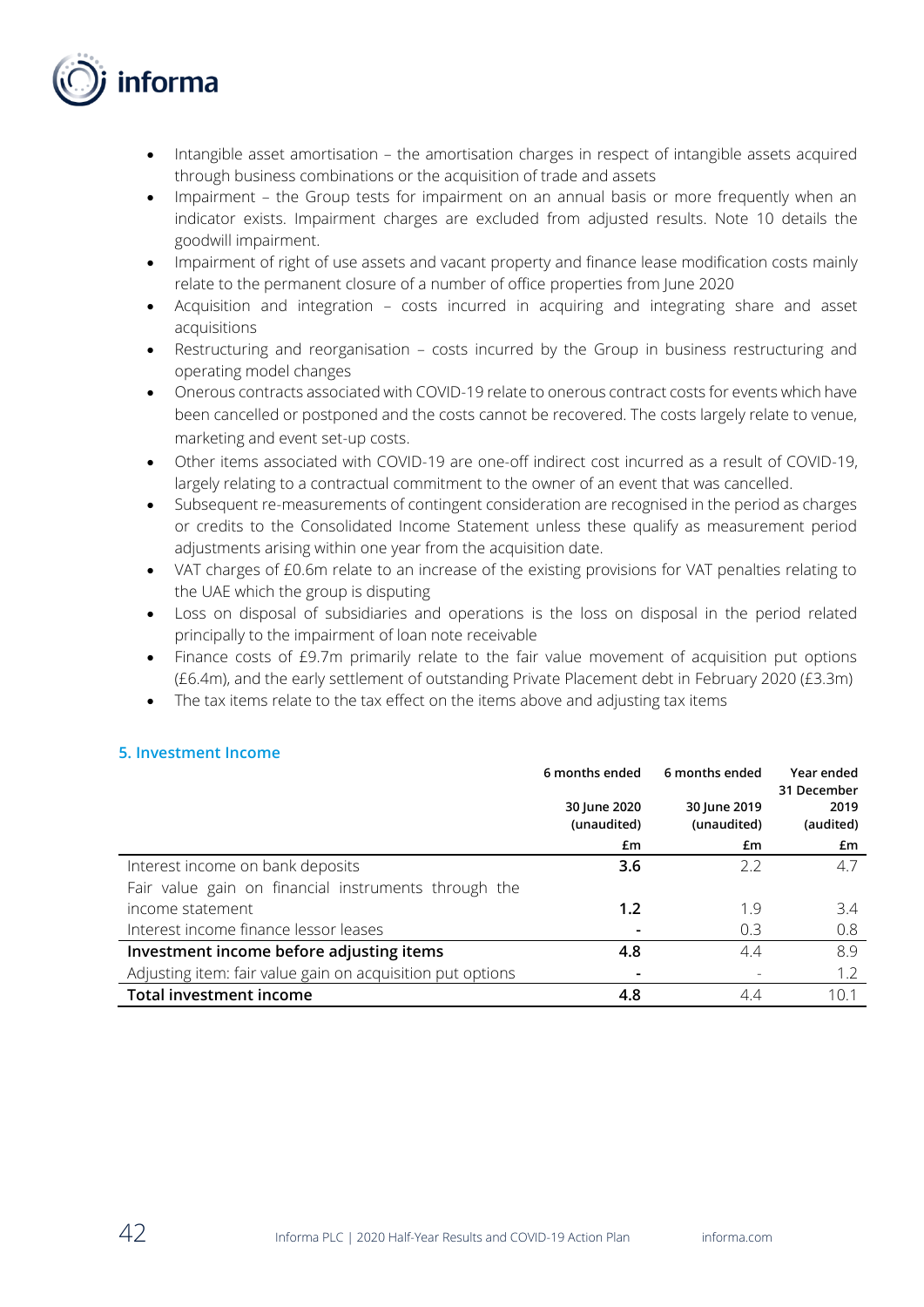

#### **6. Finance Costs**

|                                                        | 6 months<br>ended | 6 months<br>ended | Year ended<br>31 December |
|--------------------------------------------------------|-------------------|-------------------|---------------------------|
|                                                        | 30 June 2020      | 30 June 2019      | 2019                      |
|                                                        | (unaudited)       | (unaudited)       | (audited)                 |
|                                                        | £m                | £m                | £m                        |
| Interest expense on borrowings and loans               | 45.2              | 54.2              | 105.5                     |
| Interest cost on pension scheme net liabilities        | 0.6               | 0.6               | 1.4                       |
| Interest cost IFRS 16 leases                           | 6.6               | 7.0               | 14.3                      |
| Total interest expense                                 | 52.4              | 61.8              | 121.2                     |
| Fair value loss on financial instruments through the   |                   |                   |                           |
| income statement                                       |                   | 0.5               | (0.6)                     |
| Finance costs before adjusting items                   | 52.4              | 62.3              | 120.6                     |
| Adjusting item: fair value movement on acquisition put |                   |                   |                           |
| options                                                | 6.4               | 0.5               |                           |
| Adjusting item: financing expense associated with 2019 |                   |                   |                           |
| Private Placement debt                                 | 3.3               |                   | 13.5                      |
| Total finance expense                                  | 62.1              | 62.8              | 134.1                     |

## **7. Taxation**

The tax charge comprises:

|                                                      | 6 months ended | 6 months ended | Year ended          |
|------------------------------------------------------|----------------|----------------|---------------------|
|                                                      | 30 June 2020   | 30 June 2019   | 31 December<br>2019 |
|                                                      | (unaudited)    | (unaudited)    | (audited)           |
|                                                      | £m             | £m             | £m                  |
|                                                      |                |                |                     |
| Current tax                                          | 8.1            | 47.7           | 109.0               |
| Deferred tax                                         | (42.8)         | (11.5)         | (36.4)              |
| Total tax (credit)/charge on loss/profit on ordinary |                |                |                     |
| activities                                           | (34.7)         | 36.2           | 72.6                |

In 2017 the European Commission announced that it would be opening a State Aid investigation into the UK's Controlled Foreign Company regime and in particular the exemption for group finance companies. Like many UK based multinational companies, the Group has made claims in relation to this exemption and will potentially have an additional tax liability if a negative State Aid decision is upheld. The maximum amount that could become payable by the Group in relation to this matter is £37.2m. As part of the acquisition accounting relating to contingent liabilities, an amount of £8.0m has been provided in relation to UBM companies. We do not currently believe it is probable that we will ultimately have to make a payment in respect of this issue and therefore have not provided for any additional liabilities.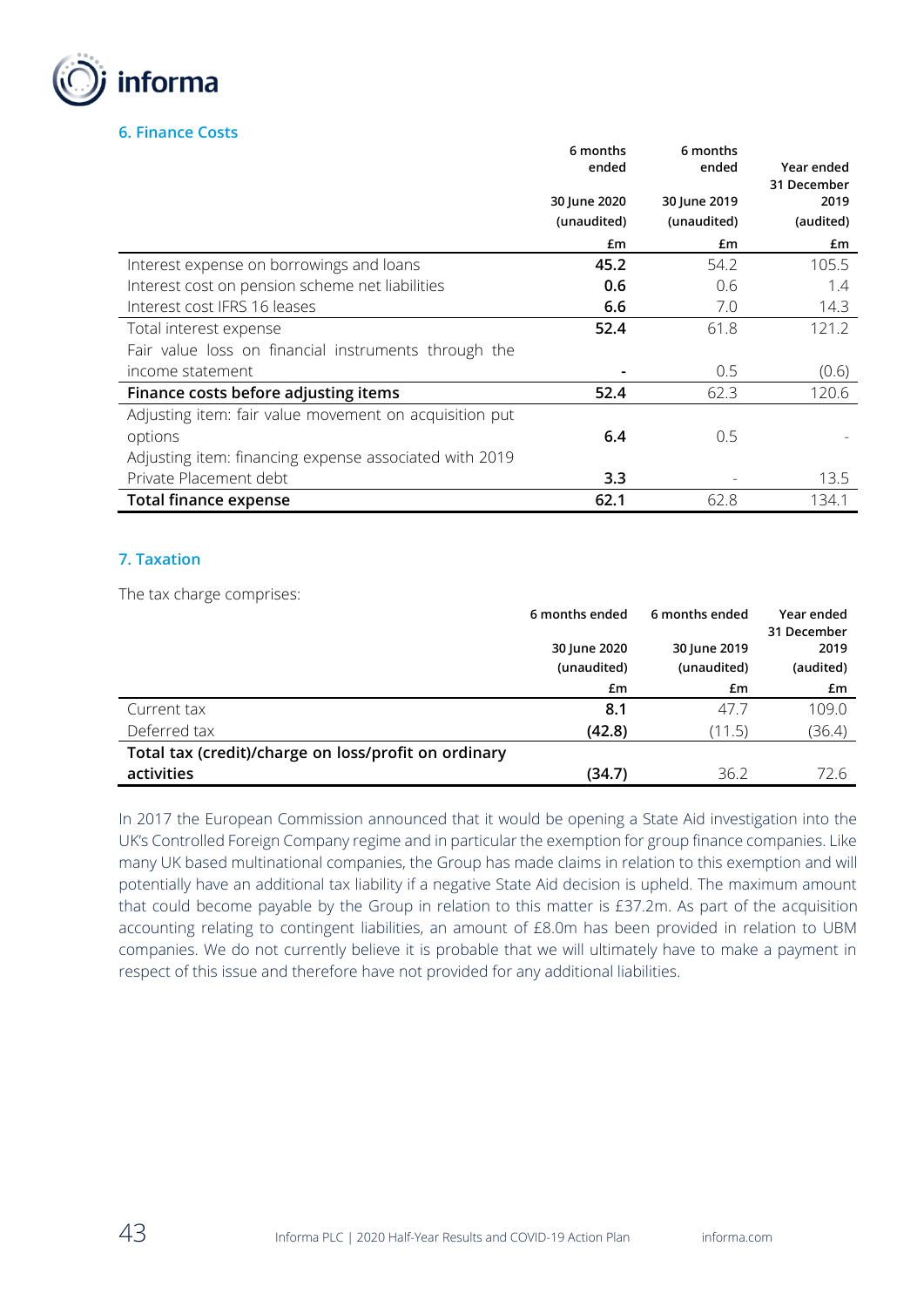

#### **8. Dividends**

|                                                                                                                      | 6 months ended<br>30 June 2020<br>(unaudited) | 6 months ended<br>30 June 2019<br>(unaudited) | Year ended<br>31 December 2019<br>(audited) |
|----------------------------------------------------------------------------------------------------------------------|-----------------------------------------------|-----------------------------------------------|---------------------------------------------|
|                                                                                                                      | £m                                            | £m                                            | £m                                          |
| Amounts recognised as distributions to equity                                                                        |                                               |                                               |                                             |
| holders in the period:                                                                                               |                                               |                                               |                                             |
| Final dividend for 2018 of 14.85p per share                                                                          |                                               | 185.8                                         | 185.8                                       |
| Interim dividend for 2019 of 7.55p per share                                                                         |                                               |                                               | 94.5                                        |
|                                                                                                                      |                                               | 185.8                                         | 280.3                                       |
| Proposed (not recognised as a liability at the<br>end of the period)<br>Interim dividend for 2019 of 7.55p per share |                                               | 94.4                                          |                                             |

In April 2020 the Directors withdrew the proposed 2019 final dividend. There is no proposed interim dividend for the six months ended 30 June 2020. As at 30 June 2020 £0.4m (30 June 2019: £0.3m and 31 December 2019: £0.4m) of dividends are still to be paid.

#### **9. Earnings Per Share (EPS)**

#### Basic EPS

The basic earnings per share (EPS) calculation is based on a loss attributable to equity Shareholders of the parent of £761.4m (30 June 2019: profit £182.4m and 31 December 2019: profit £225.5m). This loss on ordinary activities after taxation is divided by the weighted average number of shares in issue (less those shares held by the Employee Share Trust and ShareMatch).

#### Diluted EPS

The diluted EPS calculation is based on the basic EPS calculation above, except that the weighted average number of shares includes all potentially dilutive options granted by the reporting date as if those options had been exercised on the first day of the accounting period or the date of the grant, if later.

The table below sets out the adjustment in respect of dilutive potential Ordinary Shares:

|                                                                    | 6 months ended<br>30 June 2020<br>(unaudited) | 6 months ended<br>30 June 2019<br>(unaudited) $1$ | Year ended<br>31 December 2019<br>$(audited)^1$ |
|--------------------------------------------------------------------|-----------------------------------------------|---------------------------------------------------|-------------------------------------------------|
| Weighted average number of shares used in<br>basic EPS calculation | 1,337,756,825                                 | 1,259,487,359                                     | 1,259,117,620                                   |
| Effect of dilutive potential ordinary shares <sup>2</sup>          |                                               | 5,477,281                                         | 5,113,320                                       |
| Weighted average number of shares used                             |                                               |                                                   |                                                 |
| in diluted EPS calculation                                         | 1,337,756,825                                 | 1,264,964,640                                     | 1,264,230,940                                   |
| Bostatod for share placement (see Note 14)                         |                                               |                                                   |                                                 |

1. Restated for share placement (see Note 14.)

2. For 30 June 2020 dilutive potential ordinary shares have no effect on the calculation of diluted EPS as

their conversion into ordinary shares cannot increase the loss per share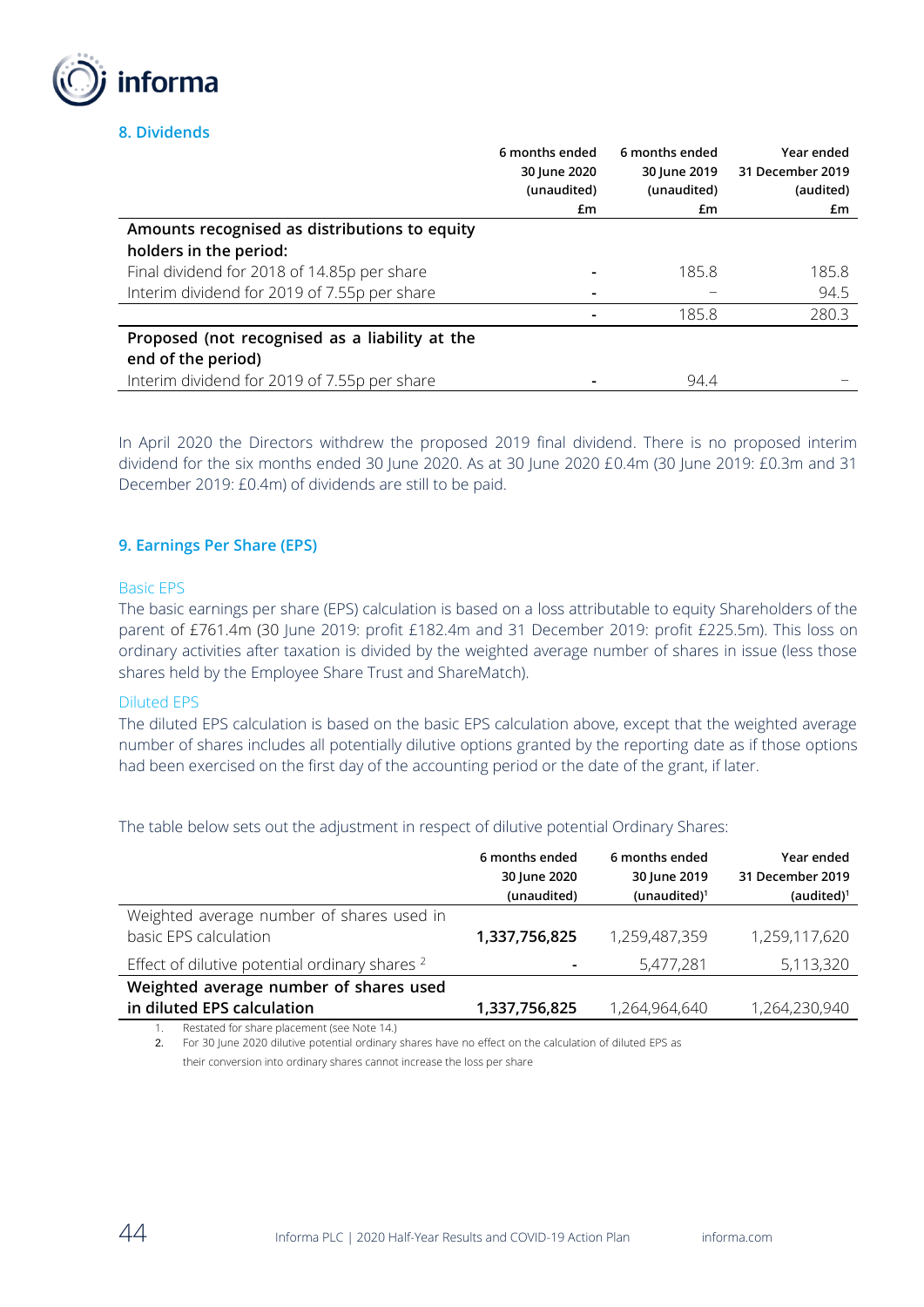

## **9. Earnings Per Share (EPS) (Continued)**

**Earnings per share:**

|                                       | 6 months ended |                | 6 months ended |                          |          | Year ended         |
|---------------------------------------|----------------|----------------|----------------|--------------------------|----------|--------------------|
|                                       | 30 June 2020   |                | 30 June 2019   |                          |          | 31 December 2019   |
|                                       | (unaudited)    |                | (unaudited)    |                          |          | (audited)          |
|                                       |                | Per share      |                | Per share                |          | Per share          |
|                                       | Earnings       | amount         | Earnings       | amount                   | Earnings | amount             |
|                                       | £m             | Pence          | £m             | Pence $1$                | £m       | Pence <sup>1</sup> |
| (Loss)/profit for the period          | (766.5)        | $\blacksquare$ | 196.6          |                          | 246.1    |                    |
| Non-controlling interest              | 5.1            | $\blacksquare$ | (14.2)         | $\overline{\phantom{a}}$ | (20.6)   |                    |
| Earnings for the purpose of           |                |                |                |                          |          |                    |
| statutory basic EPS/ statutory basic  |                |                |                |                          |          |                    |
| EPS(p)                                | (761.4)        | (56.9)         | 182.4          | 14.5                     | 225.5    | 17.9               |
| Effect of dilutive potential ordinary |                |                |                |                          |          |                    |
| shares                                |                |                |                | (0.1)                    |          |                    |
| Earnings for the purpose of           |                |                |                |                          |          |                    |
| statutory diluted EPS/ diluted EPS    |                |                |                |                          |          |                    |
| (p)                                   | (761.4)        | (56.9)         | 182.4          | 14.4                     | 225.5    | 17.9               |
|                                       |                |                |                |                          |          |                    |

1. Restated for share placement (see Note 14.)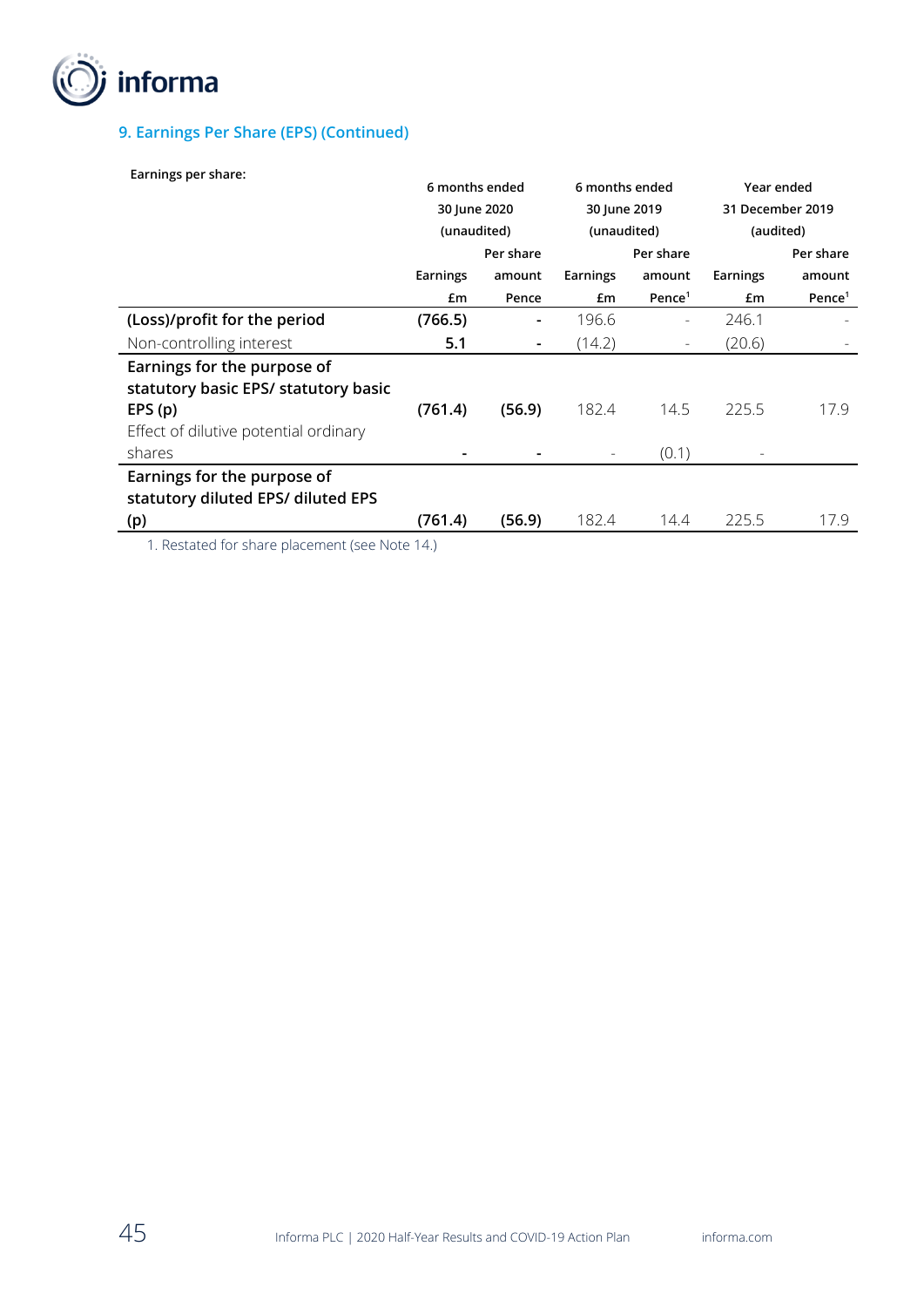

## **9. Earnings Per Share (EPS) (Continued)**

#### Adjusted EPS

The basic and diluted adjusted EPS calculations have been made to provide additional useful information on the underlying performance. Profits are based on operations attributable to equity Shareholders and are adjusted to exclude items that in the opinion of the Directors would distort underlying results, with those items detailed in Note 4.

| Adjusted earnings per share:                                           | 6 months ended<br>30 June 2020<br>(unaudited) |                          |                 | 6 months ended<br>30 June 2019<br>(unaudited) |            | Year ended<br>31 December 2019<br>(audited) |  |
|------------------------------------------------------------------------|-----------------------------------------------|--------------------------|-----------------|-----------------------------------------------|------------|---------------------------------------------|--|
|                                                                        |                                               | Per                      |                 | Per                                           |            |                                             |  |
|                                                                        | Earnings                                      | share<br>amount          | <b>Earnings</b> | share<br>amount                               | Earnings   | Per share<br>amount                         |  |
|                                                                        | £m                                            | Pence                    | £m              | Pence <sup>1</sup>                            | £m         | Pence <sup>1</sup>                          |  |
| Earnings for the purpose of basic                                      |                                               |                          |                 |                                               |            |                                             |  |
| EPS/ statutory basic EPS (p)                                           | (761.4)                                       | (56.9)                   | 182.4           | 14.5                                          | 225.5      | 17.9                                        |  |
| Adjusting items:                                                       |                                               |                          |                 |                                               |            |                                             |  |
|                                                                        |                                               |                          |                 |                                               |            |                                             |  |
| Intangible asset amortisation                                          | 148.2                                         | 11.1                     | 155.4           | 12.3                                          | 312.4      | 24.8                                        |  |
| Impairment - acquisition-related                                       |                                               |                          |                 |                                               |            |                                             |  |
| intangible assets                                                      | 1.0                                           | 0.1                      |                 |                                               | 3.8        | 0.3                                         |  |
| Impairment - acquisition-related                                       |                                               |                          |                 |                                               |            |                                             |  |
| goodwill                                                               | 592.9<br>17.4                                 | 44.4<br>1.3              | 2.9             | 0.2                                           | 0.9<br>4.6 | 0.1<br>0.4                                  |  |
| Impairment - of right of use assets                                    | 3.9                                           | 0.3                      |                 | $\sim$                                        |            |                                             |  |
| Impairment - external investments<br>Acquisition and integration costs | 33.9                                          | 2.5                      | 20.1            | 1.6                                           | 59.7       | 4.7                                         |  |
| Restructuring and reorganisation costs                                 | 16.2                                          | 1.2                      | 6.9             | 0.6                                           | 8.6        | 0.7                                         |  |
| Onerous contracts associated with                                      |                                               |                          |                 |                                               |            |                                             |  |
| COVID-19                                                               | 37.9                                          | 2.8                      |                 |                                               |            |                                             |  |
| Other items associated with COVID-19                                   | 5.5                                           | 0.4                      |                 |                                               |            |                                             |  |
| Subsequent re-measurement of                                           |                                               |                          |                 |                                               |            |                                             |  |
| contingent consideration                                               | 1.0                                           | 0.1                      | 2.1             | 0.2                                           | 3.2        | 0.2                                         |  |
| VAT charges                                                            | 0.6                                           |                          |                 |                                               | 1.8        | 0.1                                         |  |
| Loss/(profit) on disposal of subsidiaries                              |                                               |                          |                 |                                               |            |                                             |  |
| and operations                                                         | 4.0                                           | 0.3                      | (42.9)          | (3.4)                                         | 95.4       | 7.6                                         |  |
| Investment income                                                      |                                               |                          |                 |                                               | (1.2)      | (0.1)                                       |  |
| Finance costs                                                          | 9.7                                           | 0.7                      | 0.5             |                                               | 13.5       | 1.1                                         |  |
| Tax related to adjusting items                                         | (43.9)                                        | (3.3)                    | (35.6)          | (2.8)                                         | (83.5)     | (6.6)                                       |  |
| Earnings for the purpose of adjusted                                   |                                               |                          |                 |                                               |            |                                             |  |
| basic EPS/ adjusted basic EPS (p)                                      | 66.9                                          | 5.0                      | 291.8           | 23.2                                          | 644.7      | 51.2                                        |  |
| Effect of dilutive potential ordinary                                  |                                               |                          |                 |                                               |            |                                             |  |
| shares                                                                 |                                               | $\overline{\phantom{a}}$ |                 | (0.1)                                         |            | (0.2)                                       |  |
| Earnings for the purpose of adjusted                                   |                                               |                          |                 |                                               |            |                                             |  |
| diluted EPS/ adjusted diluted EPS (p)                                  | 66.9                                          | 5.0                      | 291.8           | 23.1                                          | 644.7      | 51.0                                        |  |

1. Restated for share placement (See Note 14.)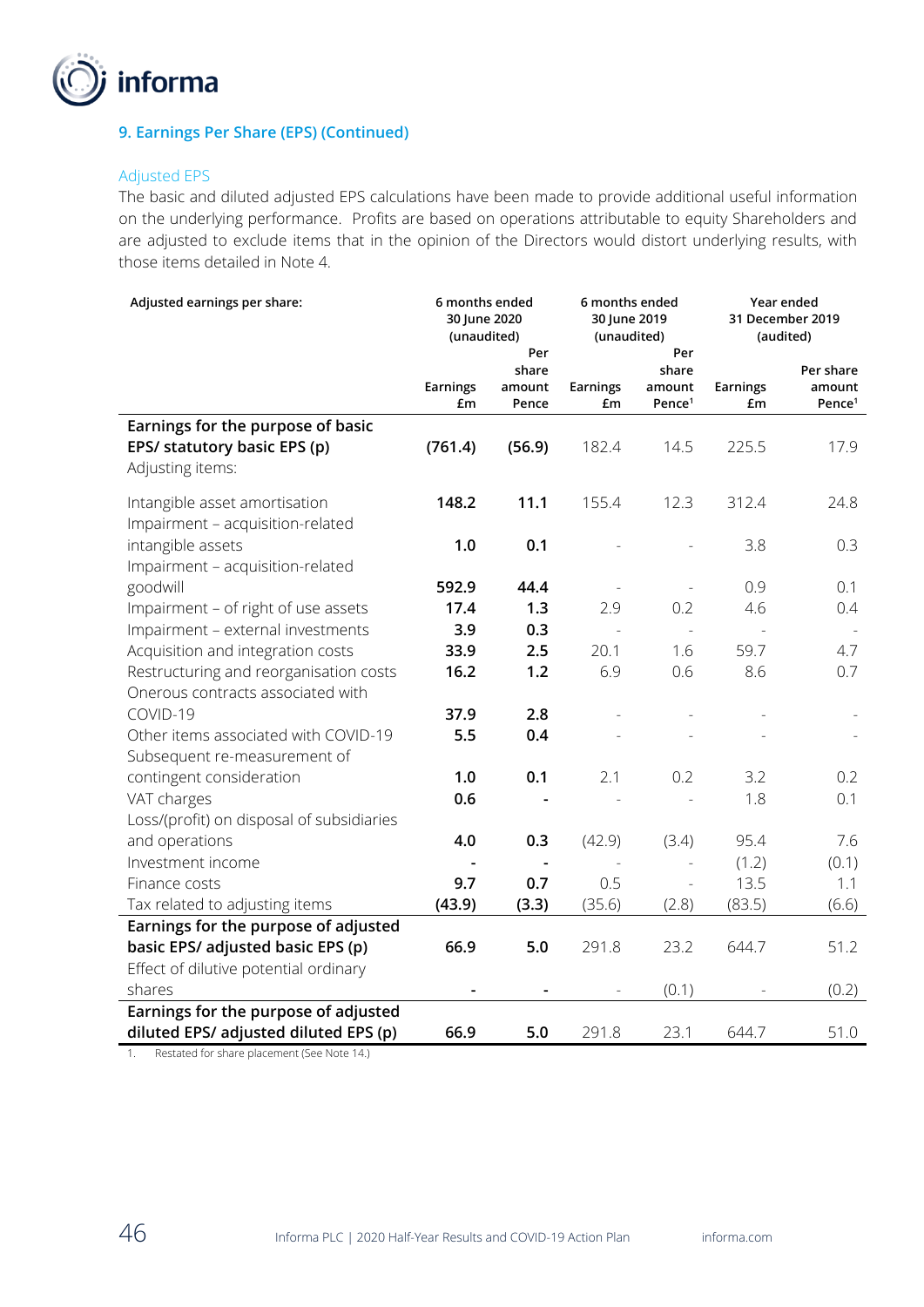

#### **10. Goodwill**

|                                      | (Unaudited) |
|--------------------------------------|-------------|
|                                      | £m          |
| Cost                                 |             |
| At 1 January 2020                    | 6,261.1     |
| Additions                            | 12.7        |
| Disposals                            | (0.9)       |
| Exchange differences                 | 320.4       |
| At 30 June 2020                      | 6,593.3     |
| <b>Accumulated impairment losses</b> |             |
| At 1 January 2020                    | (116.7)     |
| Disposals                            | 0.9         |
| Impairment loss                      | (592.9)     |
| Exchange differences                 | 0.1         |
| At 30 June 2020                      | (708.6)     |
| <b>Carrying amount</b>               |             |
| At 30 June 2020                      | 5,884.7     |
| At 31 December 2019 <sup>1</sup>     | 6,144.4     |

1. 31 December 2019 amount restated for CAPA and IHS fair value adjustments (see Note 14.)

#### Impairment review

At the 30 June 2020 reporting date, impairment indicators were identified with regards to three of our groups of CGUs in regards to goodwill, namely the business segments which derive the majority of their revenue from operating physical events: Informa Markets, Informa Tech and Informa Connect. For the CGUs within these groups, there were also indicators of impairment over intangible assets arising on acquisition. The outbreak of COVID-19 has led to the cancellation or postponement of the majority of physical events since March, and therefore a reduction in the revenue generated by these businesses. The short term and potential longer term impact has been considered as an indicator of impairment and this has resulted in impairment reviews being undertaken at 30 June 2020 for the Informa Markets, Informa Connect and Informa Tech CGU groups, and for the individual CGUs within these groups.

No similar triggers were identified with regards to the Taylor & Francis CGU group, or with regards to the Informa Intelligence CGUs or CGU group.

Management have made several key assumptions, specifically on cash flows, WACC rates and long term growth rates, whilst forming their impairment conclusion, as detailed in the key estimates and judgments section above. The average WACC and Long term market growth rates as at the 30<sup>th</sup> June were:

|                 | Long-term market growth rates                   |                                   | Pre-tax discount rates                          |                                   |
|-----------------|-------------------------------------------------|-----------------------------------|-------------------------------------------------|-----------------------------------|
|                 | Six months ended<br>30 June 2020<br>(Unaudited) | Year ended<br>31 December<br>2019 | Six months ended<br>30 June 2020<br>(Unaudited) | Year ended<br>31 December<br>2019 |
|                 |                                                 | (Audited)                         |                                                 | (Audited)                         |
| Informa Markets | 2.3%                                            | 2.2%                              | 10.1%                                           | 9.3%                              |
| Informa Connect | 1.7%                                            | 1.7%                              | 10.7%                                           | 9.6%                              |
| Informa Tech    | 1.9%                                            | 1.9%                              | 11.8%                                           | 10.9%                             |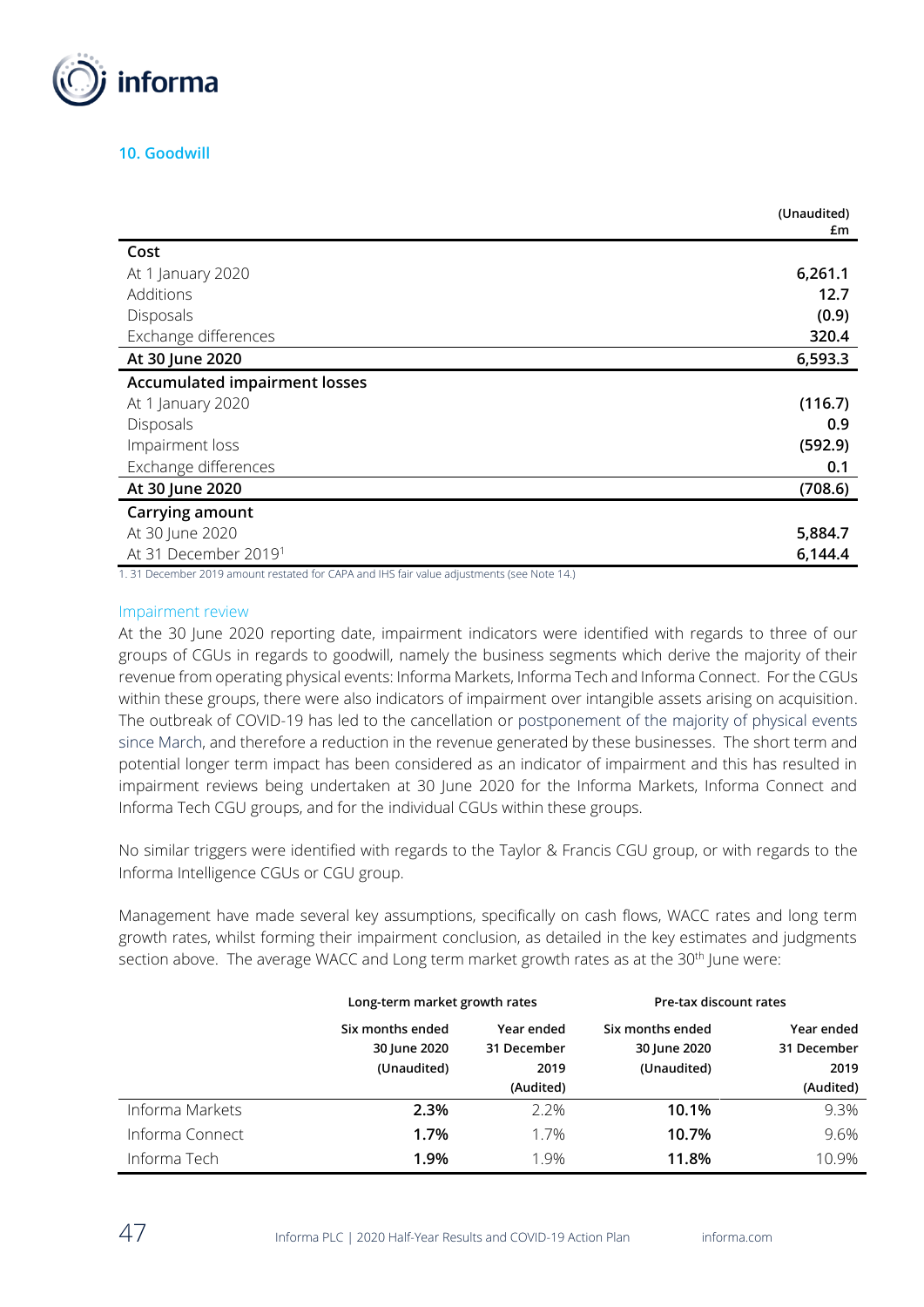

## **10. Goodwill (Continued)**

For the Informa Markets group of CGUs, which contains 8 CGUs, the WACC ranged from 8.8% to 18.5%, and the long term growth rate ranged from 1.4% to 3.1%. For the Informa Connect group of CGUs, which contains 5 CGUs, the WACC ranged from 10.5%-11.4% and the long term growth rate ranged from 1.6% to 2.0%

See Note 2 on accounting policies and estimates for further details on the impairment testing of goodwill and the key assumptions used.

The review found no impairment arising from the review of intangible assets in any CGU. The review of goodwill showed an impairment of £592.9m and this was reflected at 30 June 2020, impacting the CGU Groups as follows:

#### **Impairment of goodwill**

|                 | Six months ended<br>30 June 2020<br>(Unaudited)<br>£m | Six months ended<br>30 June 2019<br>(Unaudited)<br>£m | Year ended<br>31 December 2019<br>(Audited)<br>£m |
|-----------------|-------------------------------------------------------|-------------------------------------------------------|---------------------------------------------------|
|                 |                                                       |                                                       |                                                   |
| Informa Markets | 231.1                                                 | $\overline{\phantom{a}}$                              |                                                   |
| Informa Connect | 105.9                                                 | $\overline{\phantom{a}}$                              |                                                   |
| Informa Tech    | 255.9                                                 | $\overline{\phantom{a}}$                              | $\overline{\phantom{m}}$                          |
| Total           | 592.9                                                 | $\overline{\phantom{0}}$                              |                                                   |

Following the impairment at 30 June 2020, the carrying amount of goodwill recorded in the CGU groups is set out below:

| <b>CGU Groups</b>    | Six months ended<br>30 June 2020<br>(Unaudited)<br>£m | Six months ended<br>30 June 2019<br>(Unaudited)<br>£m | Year ended<br>31 December 2019<br>(Audited)<br>£m |
|----------------------|-------------------------------------------------------|-------------------------------------------------------|---------------------------------------------------|
| Informa Markets      | 3,820.5                                               | 3,960.1                                               | 3,848.4                                           |
| Informa Connect      | 350.3                                                 | 471.1                                                 | 436.7                                             |
| Informa Tech         | 479.4                                                 | 599.5                                                 | 678.0                                             |
| Informa Intelligence | 671.2                                                 | 771.8                                                 | 648.0                                             |
| Taylor & Francis     | 563.3                                                 | 541.4                                                 | 533.4                                             |
|                      | 5,884.7                                               | 6,343.9                                               | 6,144.5                                           |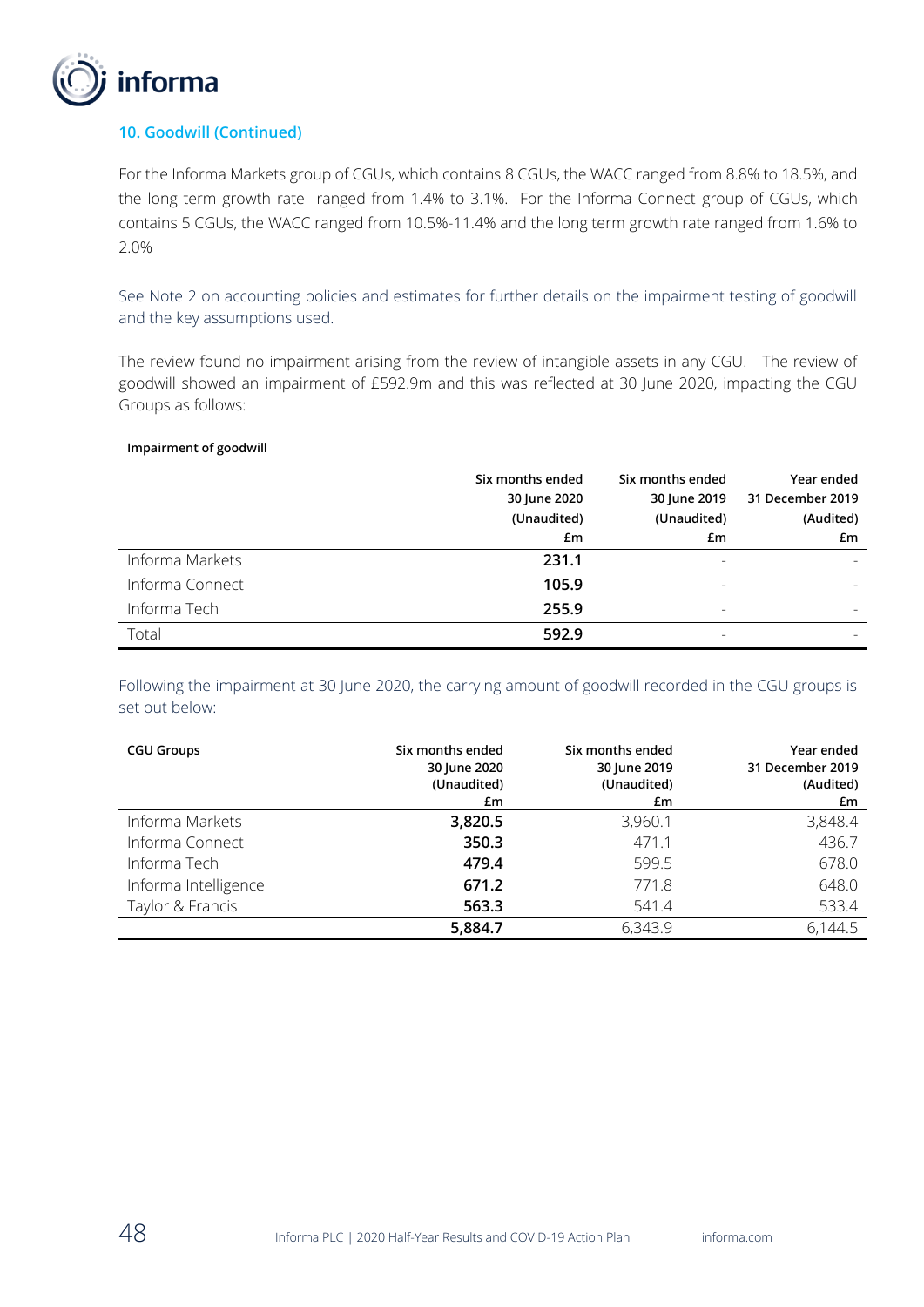

## **10. Goodwill (Continued)**

#### Sensitivity analysis

The sensitivities provided represent areas assessed by management to be a key source of estimation uncertainty, as described note 2. Key uncertainties relate to the depth of the economic impact from COVID-19 containment measures, the speed of recovery, and the variability in impact across the geographies in which the group operates. Sensitivity analysis scenarios also considered changes to the key assumptions on the rate of WACC and Long term growth rates (LTGR), with the sensitivity analysis showing the impact of WACC rates increasing by 1.0% and LTGR reducing by 0.5%. Our cash flow sensitivity analysis scenario considered a potentially extended and severe restriction on our ability to run events into the future, which indicate a reasonably possible further 7% reduction in operating profits to 2025.

The results from the sensitivity analysis would indicate the following further impairment for those CGU groups subject to review at 30 June 2020, in addition to the £592.9m impairment that has been recorded in the results for the period ended 30 June 2020:

|                 | Forecast cash flow | WACC rates increasing by | <b>LTGR</b> reduction by |
|-----------------|--------------------|--------------------------|--------------------------|
|                 | reduction          | 1.0%                     | 0.5%                     |
|                 | £m                 | £m                       | £m                       |
| Informa Markets | 184.3              | 685.2                    | 275.1                    |
| Informa Connect | 31.0               | 54.6                     | 20.7                     |
| Informa Tech    | 29.8               | 63.6                     | 23.3                     |
| Total           | 245.1              | 803.4                    | 319.1                    |

The above sensitivities indicate management's assessment of reasonably plausible, material changes in the environment which could lead to a further impairment.

## **11. Share Capital**

Share capital as at 30 June 2020 amounted to £1.5m (30 June 2019 and 31 December 2020: £1.3m).

|                                   | 6 months ended   | 6 months ended           | Year ended       |
|-----------------------------------|------------------|--------------------------|------------------|
|                                   | 30 June          | 30 June                  | 31 December      |
|                                   | 2020             | 2019                     | 2019             |
|                                   | (unaudited)      | (unaudited)              | (audited)        |
|                                   | Number of shares | Number of shares         | Number of shares |
| At 1 January                      | 1,251,798,534    | 1,251,798,534            | 1,251,798,534    |
| Issue of new shares through share |                  |                          |                  |
| placement                         | 250,318,000      | $\overline{\phantom{a}}$ |                  |
| Other issue of shares             | 13,876           |                          |                  |
| At 30 June / 31 December          | 1,502,130,410    | 1,251,798,534            | 1,251,798,534    |

As at 30 June 2020 the Informa Employee Share Trust held 734,571 (30 June 2019: 77,666; 31 December 2019: 958,988) ordinary shares in the Company. As at 30 June 2020 the ShareMatch scheme held 629,464 (30 June 2019: 452,074; 31 December 2010: 474,979) ordinary shares in the Company.

On 15 April 2020 the Company announced a share placement of 250,318,000 new Ordinary Shares in the capital of the Company, representing approximately 19.99% of the Company's existing issued share capital. 125,159,000 new Ordinary Shares were issued on 20 April 2020 and a further 125,159,000 on 5 May 2020. The shares were issued at £4.00 per share resulting in gross proceeds of £1,001.3m and net proceeds of £975.9m.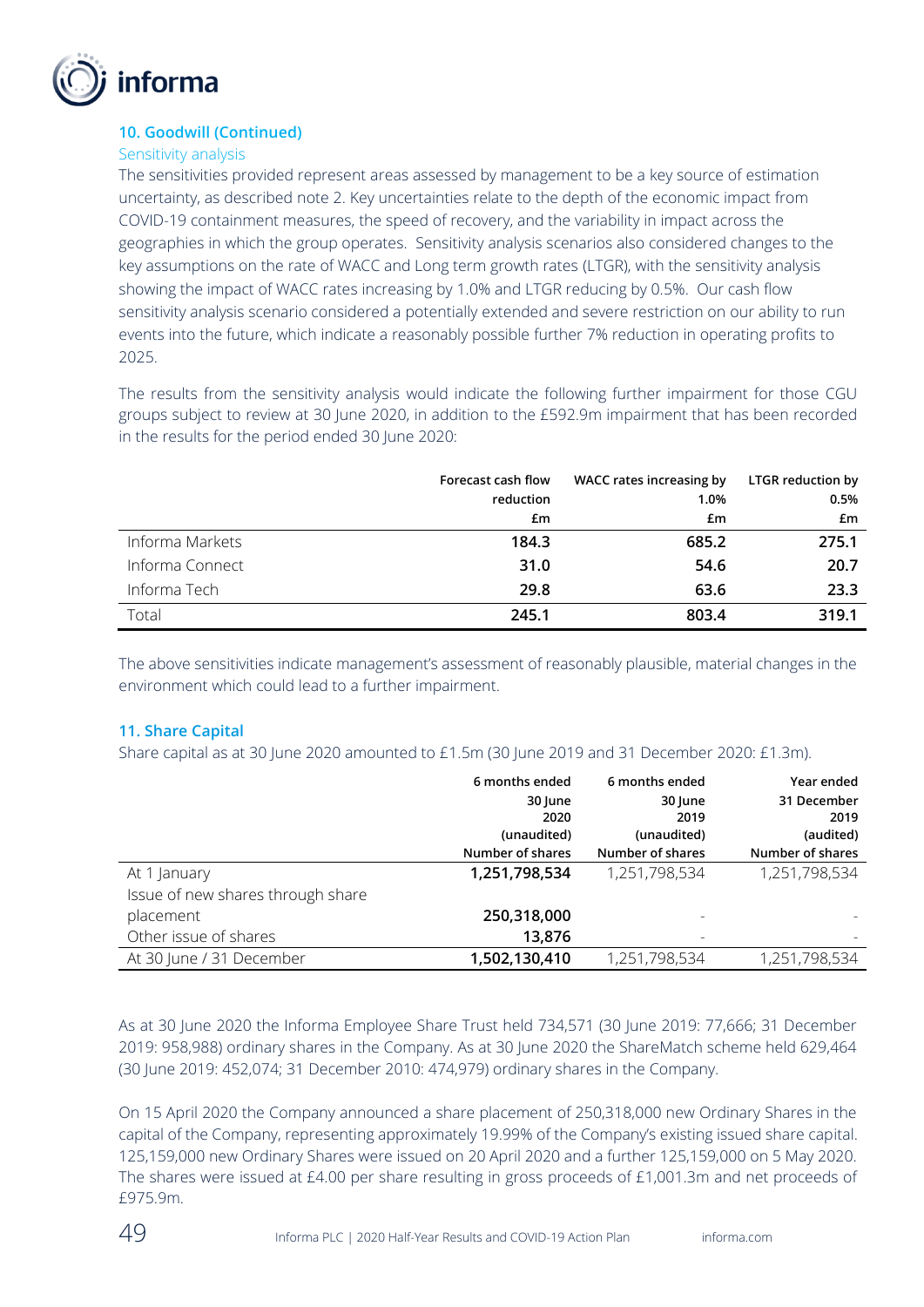

## **12. Notes to the Cash Flow Statement**

|                                                  | 6 months ended      | 6 months ended      | Year ended        |
|--------------------------------------------------|---------------------|---------------------|-------------------|
|                                                  | 30 June             | 30 June             | 31 December       |
|                                                  | 2020<br>(unaudited) | 2019<br>(unaudited) | 2019<br>(audited) |
|                                                  | £m                  | £m                  | £m                |
| (Loss)/profit before tax                         | (801.2)             | 232.8               | 318.7             |
| Adjustments for:                                 |                     |                     |                   |
| Depreciation of property and equipment           | 8.5                 | 8.4                 | 17.2              |
| Depreciation of right of use assets              | 16.9                | 15.8                | 33.1              |
| Amortisation of other intangible assets          | 168.0               | 177.2               | 354.3             |
| Impairment - goodwill                            | 592.9               |                     | 0.9               |
| Impairment - external investments                | 3.9                 |                     |                   |
| Impairment - acquisition intangible assets       | 1.0                 |                     | 3.8               |
| Impairment - property and equipment <sup>1</sup> |                     | 4.1                 |                   |
| Impairment - right of use assets                 | 17.4                | 2.9                 | 4.6               |
| Share-based payments                             | 3.6                 | 5.3                 | 10.4              |
| Subsequent re-measurement of contingent          |                     |                     |                   |
| consideration                                    | 1.0                 | 2.1                 | 3.2               |
| Loss/(profit) on disposal of businesses          | 4.0                 | (42.9)              | 95.4              |
| Loss on disposal of PPE and software             | 0.4                 |                     |                   |
| Investment income                                | (4.8)               | (4.4)               | (10.1)            |
| Finance costs                                    | 62.1                | 62.8                | 134.1             |
| Share of adjusted results of joint ventures and  |                     |                     |                   |
| associates                                       | 0.3                 | (0.5)               | (1.5)             |
| Operating cash inflow before movements in        |                     |                     |                   |
| working capital and pension contributions        | 74.0                | 463.6               | 964.1             |
| Decrease in inventories                          | 2.2                 | 5.1                 | 12.3              |
| (Increase)/decrease in receivables               | (63.7)              | (16.1)              | 20.6              |
| Increase/(decrease) in payables                  | 131.2               | (30.1)              | (33.1)            |
| Movements in working capital                     | 69.7                | (41.1)              | (0.2)             |
| Pension deficit contributions                    | (3.3)               | (3.0)               | (5.4)             |
| Cash generated by operations                     | 140.4               | 419.5               | 958.5             |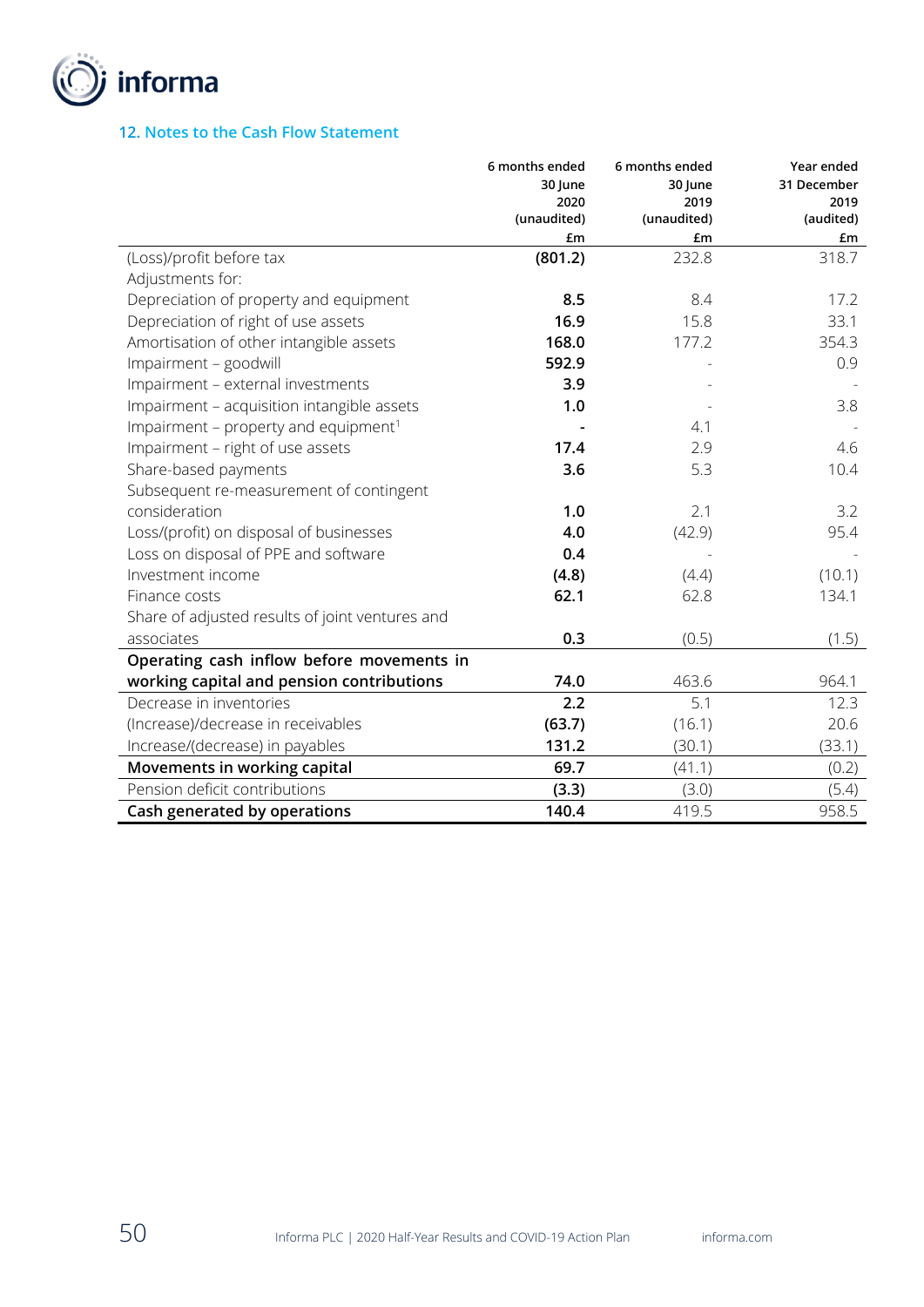

## **12. Notes to the Cash Flow Statement (continued)**

Analysis of movement in net debt (unaudited):

|                                        |            |           |           |           | At 30      |
|----------------------------------------|------------|-----------|-----------|-----------|------------|
|                                        | At 1 Jan   | Non-cash  |           | Exchange  | June       |
|                                        | 2020       | movements | Cash flow | movements | 2020       |
|                                        | £m         | £m        | £m        | £m        | £m         |
| Cash at bank and in hand               | 195.1      |           | 712.2     | 7.9       | 915.2      |
| Overdrafts                             |            |           |           |           |            |
| Cash and cash equivalents              | 195.1      |           | 712.2     | 7.9       | 915.2      |
|                                        |            |           |           |           |            |
| Bank loans due in less than one year   |            |           |           |           |            |
| Bank loans due in more than one year   | (56.9)     |           | 87.1      | (30.2)    |            |
| Bank loan fees due in more than one    |            |           |           |           |            |
| year                                   | 2.2        | 8.2       |           |           | 10.4       |
| Private placement loan notes due in    |            |           |           |           |            |
| less than one year                     | (152.2)    |           | 153.0     | (0.8)     |            |
| Private placement loan notes due in    |            |           |           |           |            |
| more than one year                     | (1,060.6)  | (2.6)     |           | (77.8)    | (1, 141.0) |
| Private placement loan note fees       | 2.7        | (0.2)     |           |           | 2.5        |
| Bond borrowings due in more than       |            |           |           |           |            |
| one year                               | (1, 279.1) |           |           | (70.7)    | (1,349.8)  |
| Bond borrowing fees                    | 11.0       | (0.8)     |           |           | 10.2       |
| Derivative assets associated with      |            |           |           |           |            |
| borrowings                             | 3.9        | 0.9       |           |           | 4.8        |
| Derivative liabilities associated with |            |           |           |           |            |
|                                        |            |           |           |           |            |
| borrowings                             | (22.4)     | (72.6)    |           |           | (95.0)     |
| Lease liabilities                      | (316.6)    | (5.9)     | 15.8      | (7.8)     | (314.5)    |
| Finance lease receivables              | 15.3       | (5.5)     | (1.2)     | 0.7       | 9.3        |
| Net debt                               | (2,657.6)  | (78.5)    | 966.9     | (178.7)   | (1, 947.9) |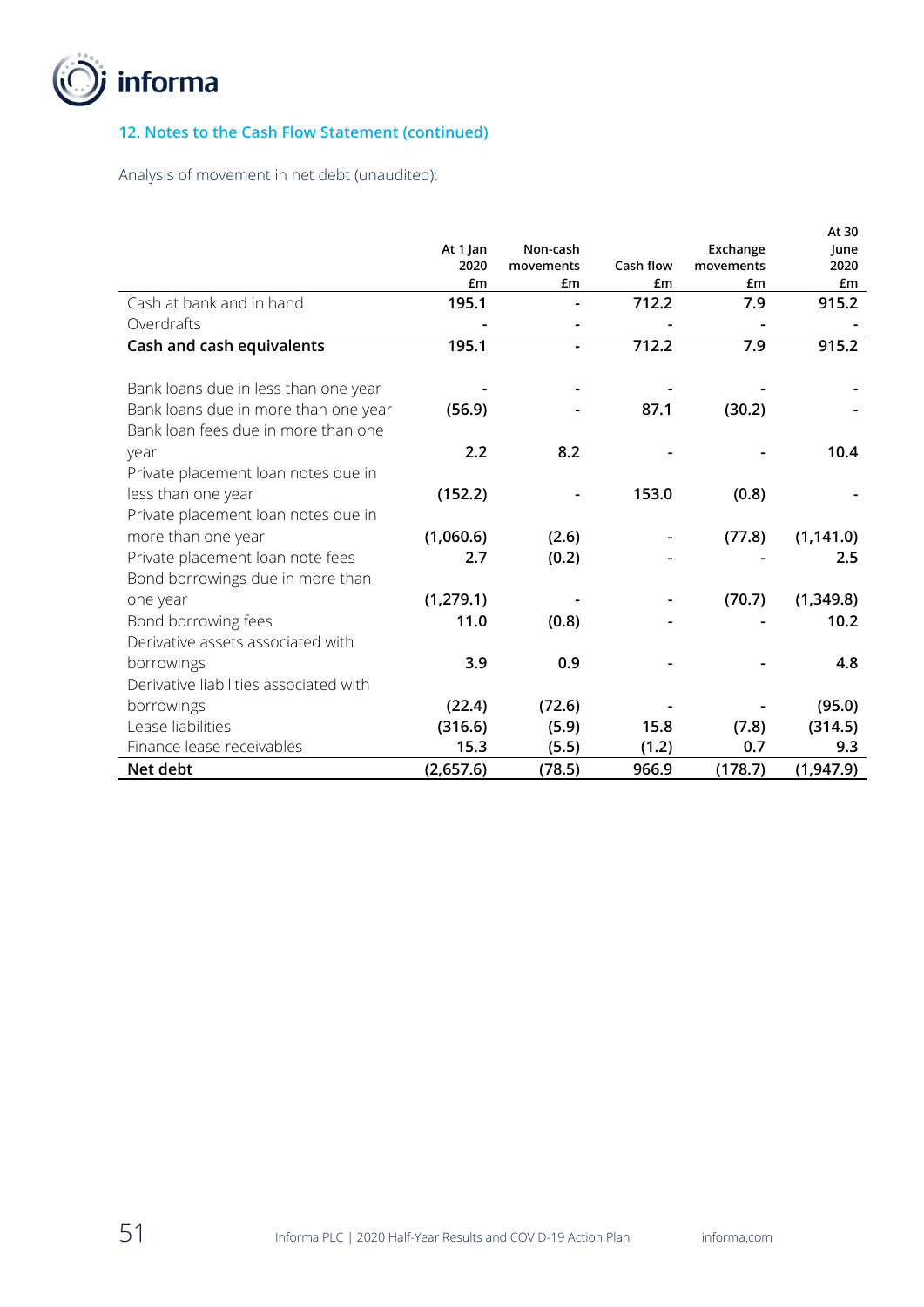

## **12. Notes to the Cash Flow Statement (continued)**

Analysis of movement in net debt (unaudited)

|                                                                             |            |           |           |           | At 30      |
|-----------------------------------------------------------------------------|------------|-----------|-----------|-----------|------------|
|                                                                             | At 1 Jan   | Non-cash  |           | Exchange  | June       |
|                                                                             | 2019       | movements | Cash flow | movements | 2019       |
|                                                                             | £m         | £m        | £m        | £m        | £m         |
| Cash at bank and in hand                                                    | 168.8      |           | 144.6     | 3.5       | 316.9      |
| Overdrafts                                                                  | (43.9)     |           | (5.7)     | 0.1       | (49.5)     |
| Cash and cash equivalents                                                   | 124.9      |           | 138.9     | 3.6       | 267.4      |
| Bank loans due in less than one year                                        | (156.9)    |           | 152.7     | 4.2       |            |
| Bank loans due in more than one year<br>Bank loan fees due in more than one | (78.5)     |           | (117.1)   | (5.5)     | (201.1)    |
| year                                                                        | 0.9        | (1.2)     | 2.8       |           | 2.5        |
| Private placement loan notes due in                                         |            |           |           |           |            |
| more than one year                                                          | (1,396.4)  | 0.7       |           | (10.5)    | (1,406.2)  |
| Private placement loan note fees                                            | 3.4        | (0.3)     |           |           | 3.1        |
| Bond borrowings due in more than                                            |            |           |           |           |            |
| one year                                                                    | (1, 163.0) | 1.1       |           | (1.4)     | (1, 163.3) |
| Bond borrowing fees                                                         | 7.4        | (0.9)     | 0.1       |           | 6.6        |
| Derivative assets associated with                                           |            |           |           |           |            |
| borrowings                                                                  | 1.5        |           |           | 0.9       | 2.4        |
| Derivative liabilities associated with                                      |            |           |           |           |            |
| borrowings                                                                  | (25.2)     |           |           | (12.9)    | (38.1)     |
| Lease liabilities                                                           | (343.6)    | (4.9)     | 13.9      | 0.8       | (333.8)    |
| Finance lease receivables                                                   | 14.4       |           | (1.4)     | 1.5       | 14.5       |
| Net debt                                                                    | (3,011.1)  | (5.5)     | 189.9     | (19.3)    | (2,846.0)  |

Reconciliation of movement in Net Debt

|                                                     |                             | 6 months ended 6 months ended | Year ended          |
|-----------------------------------------------------|-----------------------------|-------------------------------|---------------------|
|                                                     |                             |                               | 31 December<br>2019 |
|                                                     | 30 June 2020<br>(unaudited) | 30 June 2019<br>(unaudited)   | (audited)           |
|                                                     | £m                          | £m                            | £m                  |
| Increase in cash and cash equivalents in the period | 712.2                       | 138.9                         | 77.1                |
| Cash flows from net draw-down of borrowings and     |                             |                               |                     |
| derivatives associated with debt instruments and    |                             |                               |                     |
| finance leases                                      | 264.8                       | 51.0                          | 199.8               |
| Change in net debt resulting from cash flows        | 977.0                       | 189.9                         | 276.9               |
| Non-cash movements including foreign exchange       | (255.9)                     | (24.8)                        | 93.1                |
| Movement in net debt in the period (before          | 721.1                       | 165.1                         | 370.0               |
| opening IFRS 16 debt)                               |                             |                               |                     |
| Net debt at beginning of the period                 | (2,657.6)                   | (2,681.9)                     | (2,681.9)           |
| IFRS 16 lease liabilities at 1 January 2019         |                             | (343.6)                       | (343.6)             |
| IFRS 16 finance lease receivables at 1 January 2019 |                             | 14.4                          | 14.4                |
| Net finance lease additions in the period           | (11.4)                      |                               | (16.5)              |
| Net debt at end of the period                       | (1,947.9)                   | (2,846.0)                     | (2,657.6)           |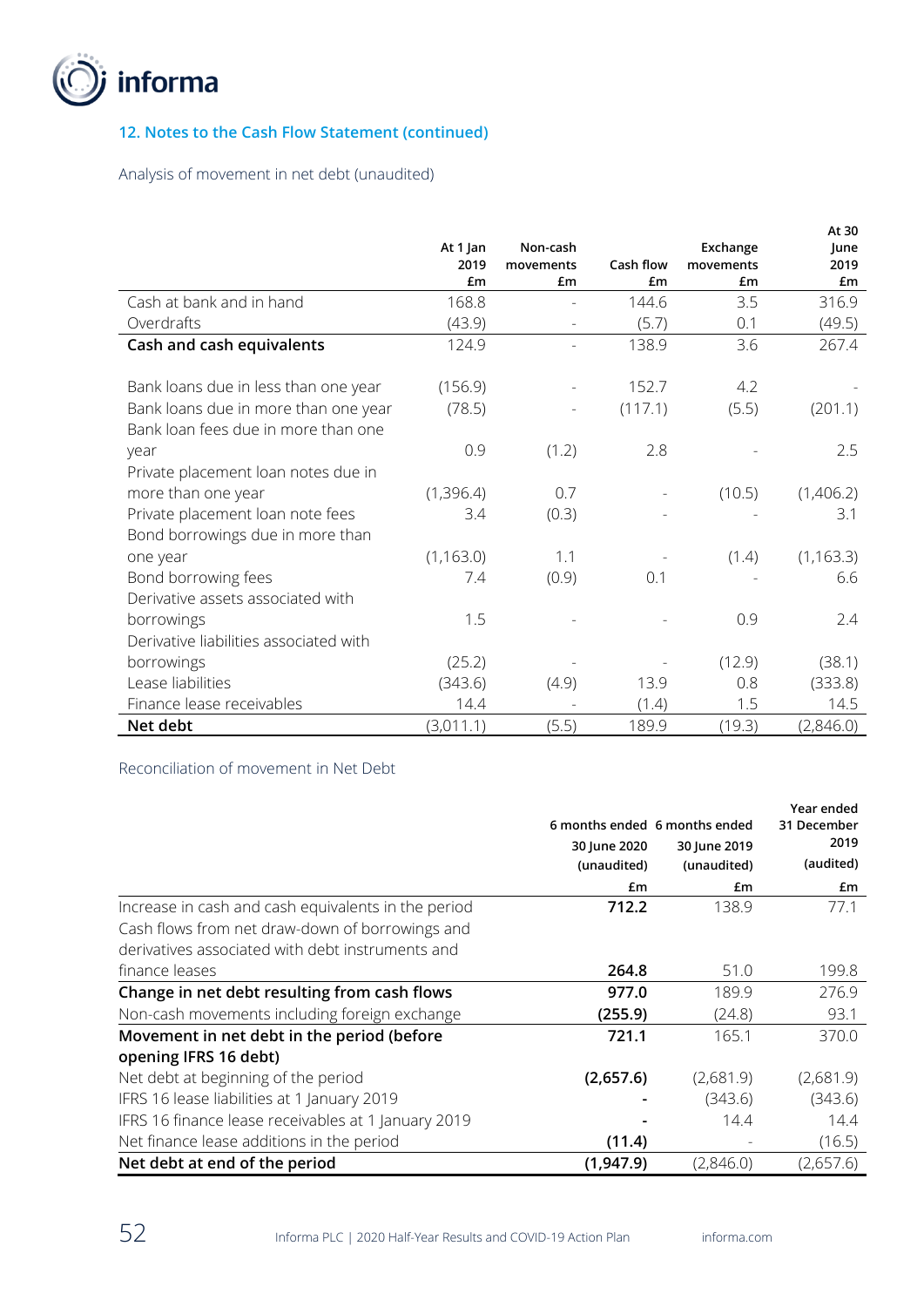

## **13. Borrowings**

The Group had £4.1bn of committed facilities at 30 June 2020 (£3.5bn at 30 June 2019 and £3.4bn at 31 December 2019), see Financial Review for further details. The total borrowings excluding lease liabilities and excluding derivative assets and liabilities associated with borrowings, are as follows:

|                                                                 | At 30 June<br>2020<br>(unaudited) | At 30 June<br>2019<br>(unaudited) | At 31<br>December<br>2019<br>(audited) |
|-----------------------------------------------------------------|-----------------------------------|-----------------------------------|----------------------------------------|
|                                                                 | £m                                | £m                                | £m                                     |
| Current                                                         |                                   |                                   |                                        |
| Bank overdraft                                                  |                                   | 49.5                              |                                        |
| Private placement loan note (\$200.5m) - repaid February 2020   |                                   |                                   | 152.2                                  |
| Total current borrowings                                        |                                   | 49.5                              | 152.2                                  |
| Non-current                                                     |                                   |                                   |                                        |
| Bank borrowings - revolving credit facility <sup>1</sup>        |                                   |                                   | 56.9                                   |
| Bank borrowings - revolving credit facility - due February 2022 |                                   | 201.1                             |                                        |
| Bank debt issue costs                                           | (10.4)                            | (2.5)                             | (2.2)                                  |
| Bank borrowings - non-current                                   | (10.4)                            | 198.6                             | 54.7                                   |
| - due December 2020<br>Private placement loan note (\$385.5m)   |                                   | 304.0                             |                                        |
| Private placement loan note (\$45.0m)<br>- due June 2022        | 37.4                              | 36.5                              | 35.0                                   |
| Private placement loan note (\$120.0m)<br>- due October 2022    | 97.8                              | 94.6                              | 91.1                                   |
| Private placement loan note (\$55.0m)<br>- due January 2023     | 44.8                              | 43.4                              | 41.7                                   |
| Private placement loan note (\$76.1m)<br>- due June 2024        | 69.0                              | 64.2                              | 61.8                                   |
| Private placement loan note (\$80.0m)<br>- due January 2025     | 65.2                              | 63.1                              | 60.7                                   |
| - due January 2025<br>Private placement loan note (\$200.0m)    | 163.0                             | 157.7                             | 151.8                                  |
| - due October 2025<br>Private placement loan note (\$130.0m)    | 106.0                             | 102.5                             | 98.7                                   |
| - due January 2027<br>Private placement loan note (\$365.0m)    | 297.5                             | 287.9                             | 277.1                                  |
| Private placement loan note (\$116.0m)<br>- due June 2027       | 97.2                              | 94.6                              | 90.9                                   |
| Private placement loan note (\$200.0m)<br>- due January 2028    | 163.0                             | 157.7                             | 151.8                                  |
| Private debt issue costs                                        | (2.5)                             | (3.1)                             | (2.7)                                  |
| Private placement - non-current                                 | 1,138.4                           | 1,403.1                           | 1,057.9                                |
| - repaid November 2019<br>Bond borrowings (\$350.0m)            |                                   | 279.7                             |                                        |
| Euro Medium Term Note (€650.0m)<br>- due July 2023              | 593.4                             | 583.6                             | 553.4                                  |
| - due July 2026<br>Euro Medium Term Note (£300.0m)              | 300.0                             | 300.0                             | 300.0                                  |
| Euro Medium Term Note (€500.0m)<br>- due April 2028             | 456.5                             |                                   | 425.7                                  |
| Bond borrowings and EMTN issue costs                            | (10.2)                            | (6.6)                             | (11.0)                                 |
| Bond borrowings - non-current                                   | 1,339.7                           | 1,156.7                           | 1,268.1                                |
| Total non-current borrowings                                    | 2,467.7                           | 2,758.4                           | 2,380.7                                |
| <b>Total borrowings</b>                                         | 2,467.7                           | 2,807.9                           | 2,532.9                                |

<sup>1</sup>On 24 January 2020 the two tranches of RCF were extended by one further year, resulting in £600m maturing in February 2025 and £300m maturing in February 2023

The principal financial covenant ratios under the private placement loan notes are maximum net debt to EBITDA of 3.5 times and minimum EBITDA interest cover of 4.0 times, tested semi-annually and calculated according to the Note Purchase Agreements. During the period there were no breaches to covenants under the Group's private placement loan notes. The Group does not have any of its property and equipment and other intangible assets pledged as security over loans.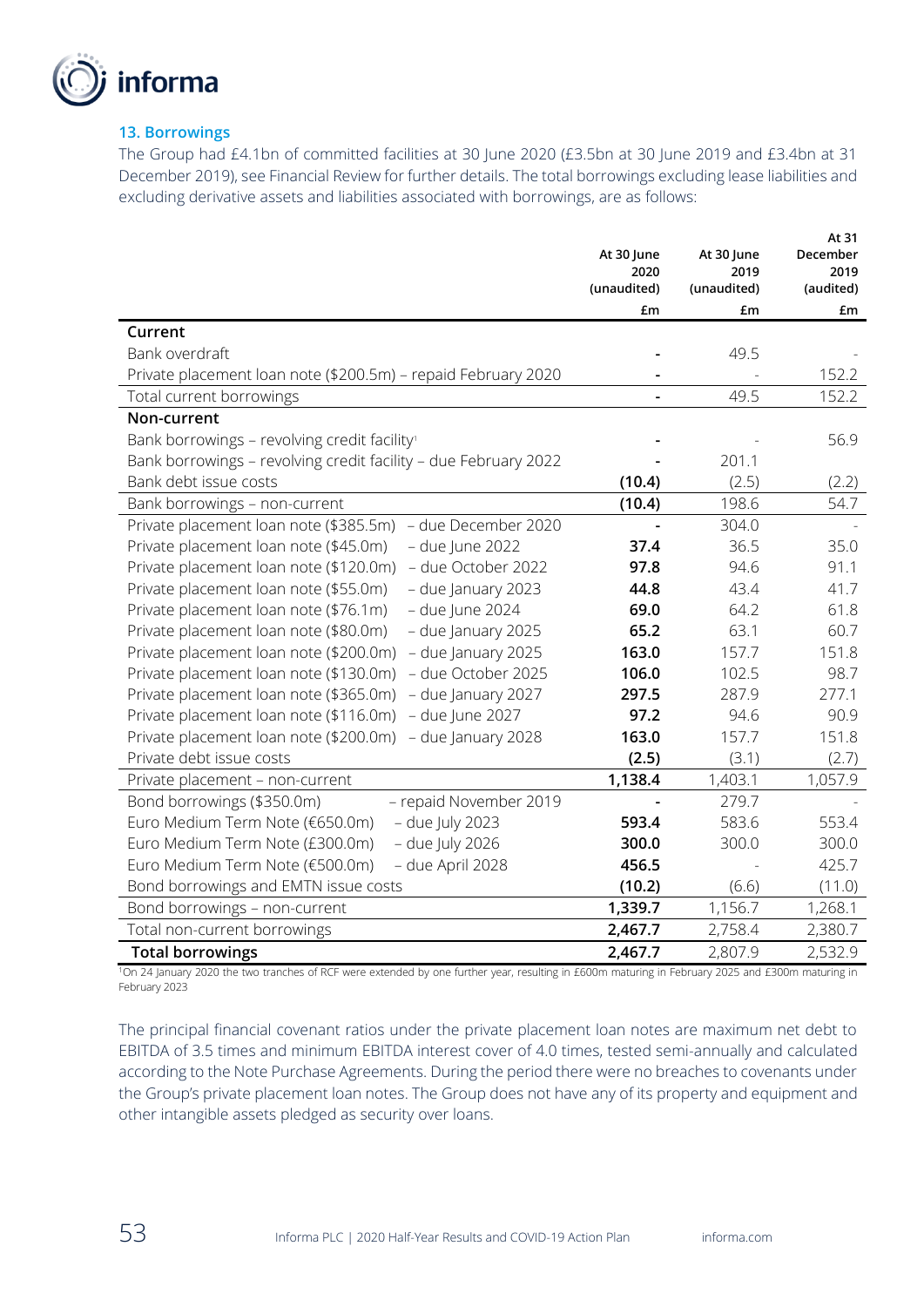

### **14. Restatement**

#### Fair value restatement

Finalisation of the acquisition balance sheet of Centre for Asia Pacific Aviation Pty Ltd (CAPA)

In 2020 the group completed the IFRS 3 fair value exercise in relation to the acquisition of CAPA within the 12-month remeasurement period from the acquisition date. This has resulted in the following restatements to the balance sheets of the 30 June 2019 and 31 December 2019 financial statements, with no impact on the income statement:

- An increase of £0.8m in provisions and a corresponding increase in goodwill
- Increase in accruals of £0.1m and a corresponding increase in goodwill
- Impairment of £0.2m in fixed assets and a corresponding increase in goodwill

Fair value restatements to the acquisition balance sheet of the TMT Research and Intelligence portfolio from IHS Markit (TMT)

An update to the provisional fair value 1 August 2019 acquisition balance sheet of TMT has resulted in the following restatements to the balance sheet of the 31 December 2019 financial statements:

• A reduction in trade receivables of £0.3m, with a corresponding increase in goodwill

#### Restatement of EPS and Dividends per Share due to discount on the share placement

On 15 April 2020 the Company announced a share placement of 250,318,000 new Ordinary Shares, representing approximately 19.99% of the Company's existing issued share capital. 125,159,000 new Ordinary Shares were issued on 20 April 2020 and a further 125,159,000 on 5 May 2020. The share placement price was 400 pence per a share and represented a discount of 4 per cent to the closing share price of 416.8 pence on 15 April 2020. The gross proceeds raised through the placement were £1,001m. The issue of shares at a discount required the restatement of prior years' weighted average number of shares, earnings per share and dividends per share.

|                           | H1 2019<br>(Restated)                                                                                                                                   | H1 2019 | FY 2019<br>(Restated) | FY2019 |
|---------------------------|---------------------------------------------------------------------------------------------------------------------------------------------------------|---------|-----------------------|--------|
| Basic EPS (p)             | 14.5                                                                                                                                                    | 14.6    | 17.9                  | 18.0   |
| Diluted EPS (p)           | 14.4                                                                                                                                                    | 14.5    | 17.9                  | 18.0   |
| Adjusted basic EPS (p)    | 23.2                                                                                                                                                    | 23.3    | 51.2                  | 51.5   |
| Adjusted diluted EPS (p)  | 23.1                                                                                                                                                    | 23.2    | 51.0                  | 51.3   |
| $\cdots$<br>$\sim$ $\sim$ | $\mathcal{L}$ , and a case of $\mathcal{L}$ and $\mathcal{L}$ and $\mathcal{L}$ and $\mathcal{L}$ and $\mathcal{L}$ and $\mathcal{L}$ and $\mathcal{L}$ |         |                       |        |

Weighted average number of shares used in 1,264,964,640 1,256,467,977 1,264,230,940 1,255,739,205 diluted EPS calculation

Weighted average number of shares used in 1,259,487,359 1,251,027,486 1,259,117,620 1,250,660,231 basic EPS calculation

| Dividends per share (p) | 7.50 | 7.55 | 7.50 | 7.55 |
|-------------------------|------|------|------|------|
|                         |      |      |      |      |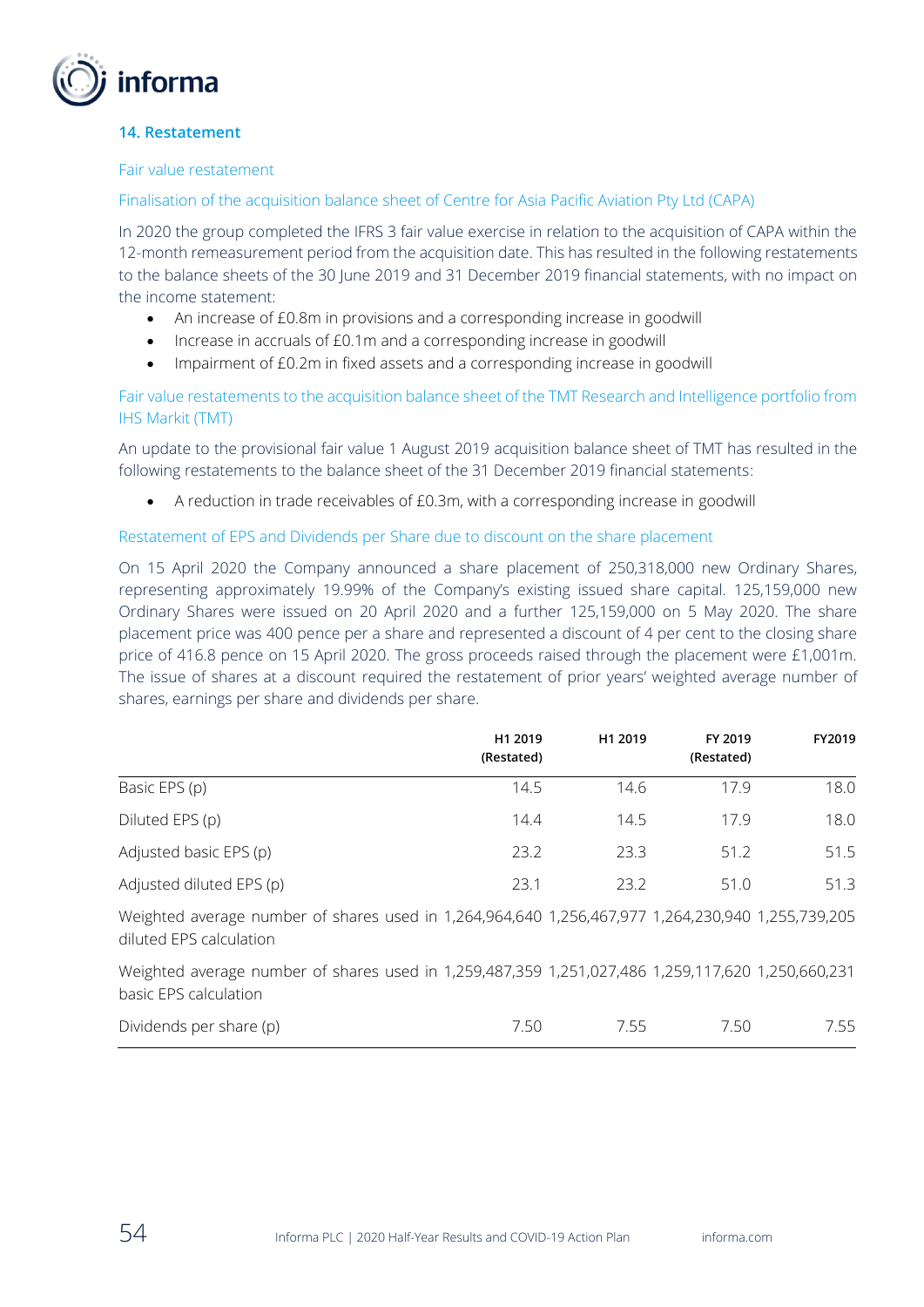

## **15. Business combinations**

On 9 January 2020 the Group acquired F1000 Research Limited for consideration of £16.0m, inclusive of £14.9m cash consideration. The business is an open research publishing company and forms part of the Taylor & Francis business. Of this balance £12.7m was recognised as goodwill with the remainder being allocated to acquisition intangibles.

On 17 January 2020 a payment of £28.1m (\$37.0m) was made in relation to the settlement of an option held by a third party that was exercised on 15 January 2020. This related to an option associated with certain Fashion events in the US which were acquired as part of the 2018 UBM plc acquisition.

The Group paid net deferred and contingent consideration relating to prior year business combinations of £7.5m.

#### **16. Related Party Transactions**

Transactions between the Company and its subsidiaries, which are related parties, have been eliminated on consolidation and are not disclosed in this note. Transactions with related parties are made at arm's length.

#### Transactions with Directors

There were no material transactions with Directors of the Company during the year, except for those relating to remuneration and shareholdings. For the purposes of IAS 24 *Related Party Disclosures*, Executives below the level of the Company's Board are not regarded as related parties.

#### Other related party disclosures

At 30 June 2020, Informa Group companies have guaranteed the pension scheme liabilities of the Taylor & Francis Group Pension and Life Assurance Scheme, the Informa Final Salary Scheme and the UBM Pension Scheme.

During the period, Informa entered into related party transactions to the value of £0.3m (30 June 2019: nil) with a balance of £0.1m (30 June 2019: nil) outstanding at 30 June 2020. Outstanding balances at year-end are unsecured and settlement occurs in cash. There are no bad debt provisions for related party balances as at 30 June 2020, and no debts due from related parties have been written off during the period.

#### **17. Financial Instruments**

This note provides an update on the judgements and estimates made by the group in determining the fair values of the financial instruments since the last annual financial report.

#### Fair value hierarchy

Valuation techniques use observable market data where it is available and rely as little as possible on entityspecific estimates. The fair values of interest rate swaps and forward exchange contracts are measured using discounted cash flows. Future cash flows are based on forward interest/exchange rates (from observable yield curves/forward exchange rates at the end of the reporting period) and contract interest/forward rates, discounted at a rate that reflects the credit risk of the counterparties.

The fair values of put options over non-controlling interests (including exercise price) and contingent and deferred consideration on acquisitions are measured using discounted cash flow models with inputs derived from the projected financial performance in relation to the specific contingent consideration criteria for each acquisition, as no observable market data is available. The fair values are most sensitive to the projected financial performance of each acquisition; management makes a best estimate of these projections at each financial reporting date and regularly assesses a range of reasonably possible alternatives for those inputs and determines their impact on the total fair value.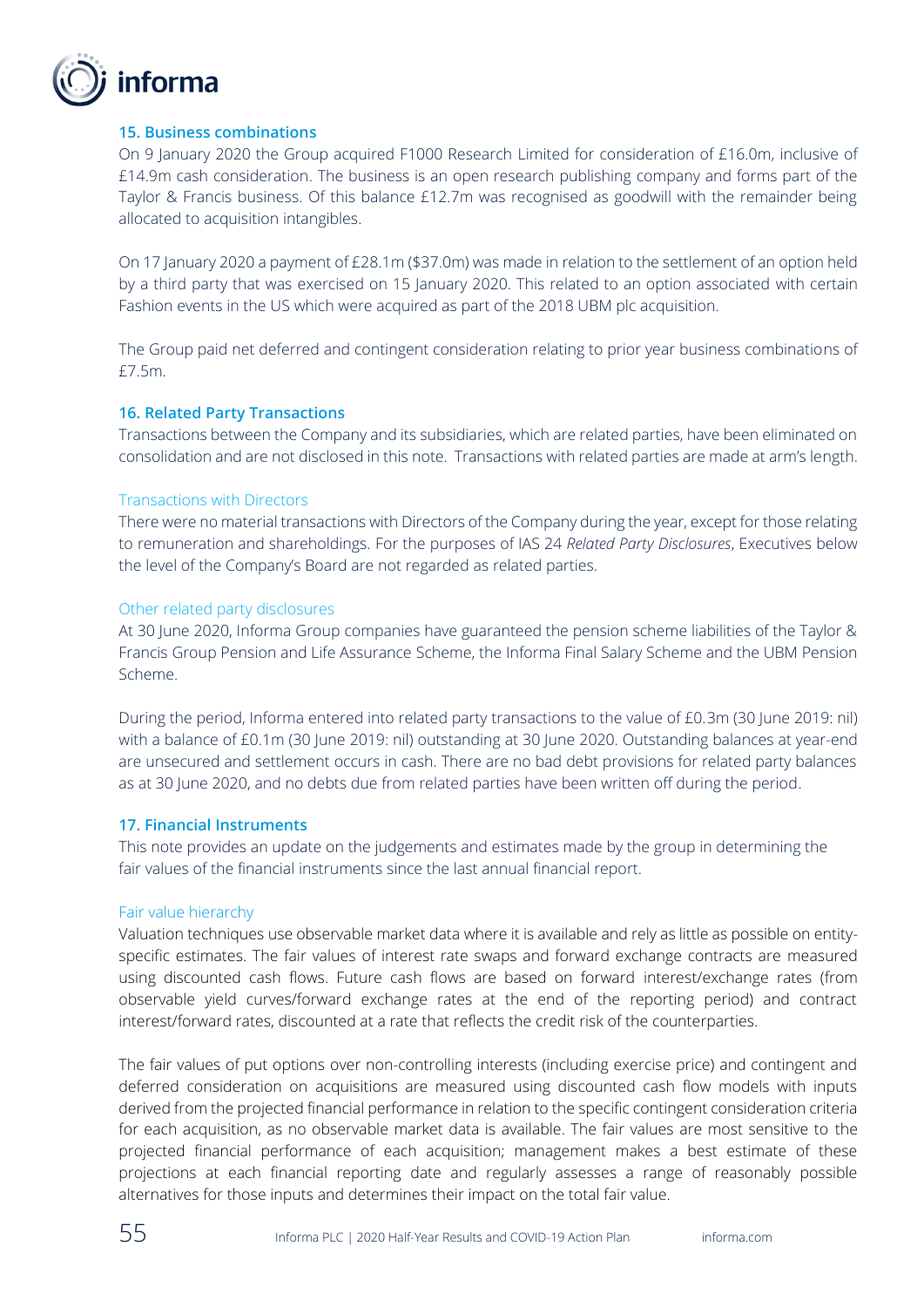

An increase of 20% to the projected financial performance used in the put option measurements would increase the aggregate liability by £nil. The fair value of the contingent and deferred consideration on acquisitions is not significantly sensitive to a reasonable change in the forecast performance.

Financial instruments that are measured subsequently to initial recognition at fair value are grouped into Levels 1 to 3, based on the degree to which the fair value is observable, as follows:

Level 1 fair value measurements are those derived from unadjusted quoted prices in active markets for identical assets or liabilities.

Level 2 fair value measurements are those derived from inputs, other than quoted prices included within Level 1, that are observable for the asset or liability, either directly (as prices) or indirectly (derived from prices).

Level 3 fair value measurements are those derived from valuation techniques that include inputs for the asset or liability that are not based on observable market data (unobservable inputs), such as internal models or other valuation methods. Level 3 balances include investments where, in the absence of market data, these are held at cost, and adjusted for impairments which are taken to approximate to fair value. Level 3 balances for contingent consideration use future cash flow forecasts to determine the fair value, with the fair value of deferred consideration balances taken as the receivable amount adjusted for an impairment assessment. The fair value of put options over non-controlling interest uses the present value of the latest cash flow forecast for each business.

Financial assets and liabilities measured at fair value in the Consolidated Balance Sheet and their categorisation in the fair value hierarchy at 30 June 2020 and 31 December 2019:

|                                                       |                 |                 | Level 3     | Total       |
|-------------------------------------------------------|-----------------|-----------------|-------------|-------------|
|                                                       | Level 1         | Level 2         | At 30 June  | At 30 June  |
|                                                       | At 30 June 2020 | At 30 June 2020 | 2020        | 2020        |
|                                                       | (Unaudited)     | (Unaudited)     | (Unaudited) | (Unaudited) |
|                                                       | £m              | £m              | £m          | £m          |
| <b>Financial assets</b>                               |                 |                 |             |             |
| Derivative financial instruments in designated hedge  |                 |                 |             |             |
| accounting relationships                              |                 | 4.8             |             | 4.8         |
| Equity investments in unquoted companies              |                 |                 | 7.4         | 7.4         |
|                                                       |                 | 4.8             | 7.4         | 12.2        |
| Financial liabilities at fair value through profit or |                 |                 |             |             |
| loss                                                  |                 |                 |             |             |
| Private placement loan notes                          |                 | 69.0            |             | 69.0        |
| Bond borrowings                                       |                 |                 |             |             |
| Derivative financial instruments in designated hedge  |                 |                 |             |             |
| accounting relationships <sup>1</sup>                 |                 | 94.9            |             | 94.9        |
| Deferred consideration on acquisitions                |                 |                 |             |             |
| Contingent consideration on acquisitions              |                 |                 | 11.6        | 11.6        |
| Put options over non-controlling interests            |                 |                 | 17.0        | 17.0        |
|                                                       |                 | 163.9           | 28.6        | 192.5       |

 $1.1494.9$ m relates to interest rate swaps associated with Euro Medium Term Notes.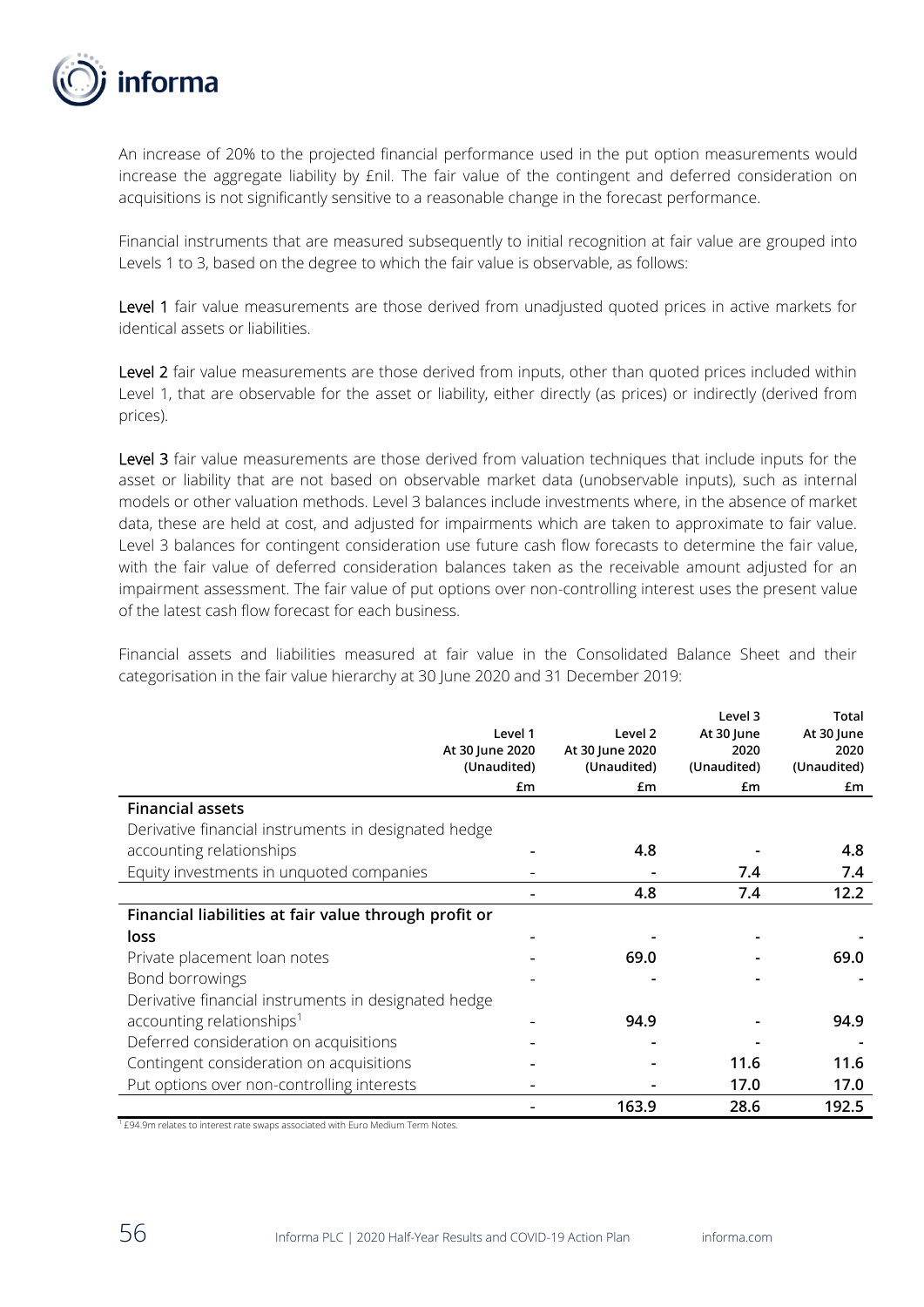

## **17. Financial Instruments (Continued)**

|                                                       | Level 1<br>At 31 December<br>2019 | Level 2<br>At 31 December<br>2019 | Level 3<br>At 31<br>December<br>2019 | Total<br>At 31<br>December<br>2019 |
|-------------------------------------------------------|-----------------------------------|-----------------------------------|--------------------------------------|------------------------------------|
|                                                       | (Audited)                         | (Audited)                         | (Audited)                            | (Audited)                          |
| <b>Financial assets</b>                               | £m                                | £m                                | £m                                   | £m                                 |
| Derivative financial instruments in designated hedge  |                                   |                                   |                                      |                                    |
| accounting relationships                              |                                   | 3.9                               |                                      | 3.9                                |
| Equity investments in unquoted companies              |                                   |                                   | 10.1                                 | 10.1                               |
|                                                       |                                   | 3.9                               | 10.1                                 | 14.0                               |
| Financial liabilities at fair value through profit or |                                   |                                   |                                      |                                    |
| loss                                                  |                                   |                                   |                                      |                                    |
| Private placement loan notes                          |                                   | 61.8                              |                                      | 61.8                               |
| Derivative financial instruments in designated hedge  |                                   |                                   |                                      |                                    |
| accounting relationships <sup>1</sup>                 |                                   | 22.4                              |                                      | 22.4                               |
| Deferred consideration on acquisitions                |                                   |                                   | 2.5                                  | 2.5                                |
| Contingent consideration on acquisitions              |                                   |                                   | 18.7                                 | 18.7                               |
| Put options over non-controlling interests            |                                   |                                   | 36.4                                 | 36.4                               |
|                                                       |                                   | 84.2                              | 57.6                                 | 141.8                              |

 $1$  £22.4m relates to interest rate swaps associated with Euro Medium Term Notes.

#### Fair value of other financial instruments (unrecognised)

The group also has a number of financial instruments which are not measured at fair value in the balance sheet. For the majority of these instruments, the fair values are not materially different to their carrying amounts, since the interest receivable/payable is either close to current market rates or the instruments are short-term in nature. Significant differences were identified for the following instruments at 30 June 2020:

|                              | Carrying<br>amount<br>30 June 2020<br>(Unaudited)<br>£m | <b>Estimated fair</b><br>value<br>30 June 2020<br>(Unaudited)<br>£m | Carrying<br>amount<br>31 December<br>2019<br>(Unaudited)<br>£m | <b>Estimated fair</b><br>value<br>20181<br>(Unaudited)<br>£m |
|------------------------------|---------------------------------------------------------|---------------------------------------------------------------------|----------------------------------------------------------------|--------------------------------------------------------------|
| <b>Financial liabilities</b> |                                                         |                                                                     |                                                                |                                                              |
| Private placement loan notes | 1,069.4                                                 | 1,355.5                                                             | 1,148.3                                                        | 1,226.4                                                      |
| Bond borrowings              | 1,339.7                                                 | 1,301.0                                                             | 1,268.1                                                        | 1,309.0                                                      |
|                              | 2,409.1                                                 | 2,656.5                                                             | 2.416.4                                                        | 2,535.4                                                      |

#### **18. Events after the Balance Sheet date**

On 21 August 2020 the group settled options held by a 4.1% minority holder of certain parts of our ASEAN businesses and a payment of £16.9m (\$22.3m) was made. This settlement enables the Group to take 100% ownership of the ASEAN business.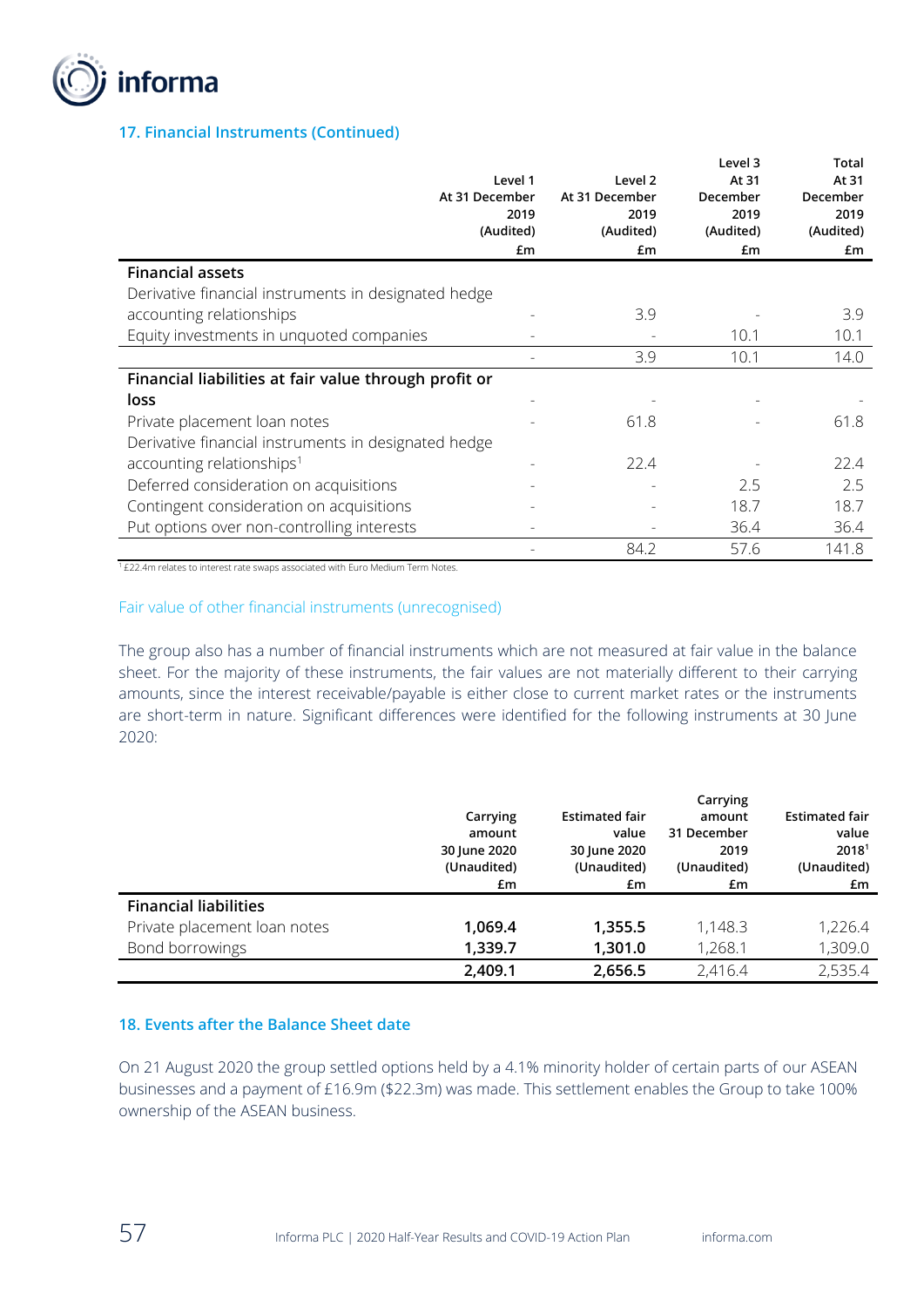

## Glossary of terms: Alternative Performance Measures

The group provides adjusted results and underlying measures in addition to statutory measures, in order to provide additional useful information on business performance trends to Shareholders. The Board considers these non-GAAP measures as the most appropriate way to measure the Group's performance because it aids comparability to the prior year and is also in line with the similarly adjusted measures used by peers and therefore facilitates comparison.

The terms "adjusted" and "underlying" are not defined terms under IFRS and may not therefore be comparable with similarly titled measurements reported by other companies. These measures are not intended to be a substitute for, or superior to, IFRS measures. The Financial Review provides reconciliations of Alternative Performance Measures (APMs) to statutory measures and also provides the basis of calculation for certain APM metrics. These APMs are provided on a consistent basis with the prior periods.

#### Adjusted results and adjusting items

Adjusted results exclude items that are commonly excluded by peers across the knowledge and information and media sector: amortisation and impairment of goodwill and intangible assets relating to businesses acquired and other intangible asset purchases of book lists, journal titles, acquired databases and brands related to exhibitions and conferences, acquisition, impairment of right of use assets, acquisition and integration costs, restructuring and reorganisation costs, subsequent remeasurement of contingent consideration, profit or loss on disposal of businesses and other items that in the opinion of the Directors would impact the comparability of underlying results.

Adjusted results are prepared for the following measures which are provided in the Consolidated Income Statement. Adjusted operating profit, Adjusted net finance costs, Adjusted Profit before tax (PBT), Adjusted tax charge, Adjusted Profit After Tax (PAT), Adjusted earnings, and Adjusted diluted earnings per share. Adjusted operating margin, Adjusted tax charge and Adjusted EBITDA are used in the Financial Review.

#### Adjusted net finance costs

Adjusted net finance costs are the sum of finance costs and investment income and exclude adjusting items for investment income and finance costs.

#### EBITDA

Adjusted EBITDA is earnings before interest, tax, depreciation, amortisation and other non-cash items such as share-based payments and before adjusting items.

Covenant-adjusted EBITDA for interest cover purposes is earnings before interest, tax, depreciation and amortisation and adjusting items. It is adjusted to be on a pre-IFRS 16 basis.

Covenant-adjusted EBITDA for leverage purposes is earnings before interest, tax, depreciation and amortisation and adjusting items. It is adjusted to include a full year's trading for acquisitions and remove trading results for disposals and adjusted to be on a pre-IFRS 16 basis.

#### Effective tax rate

The effective tax rate is shown as a percentage and is calculated by dividing the adjusted tax charge by the adjusted profit before tax. For interim accounts the effective tax rate is estimated for the full year and this is applied to the interim adjusted profit before tax to arrive at the adjusted tax charge.